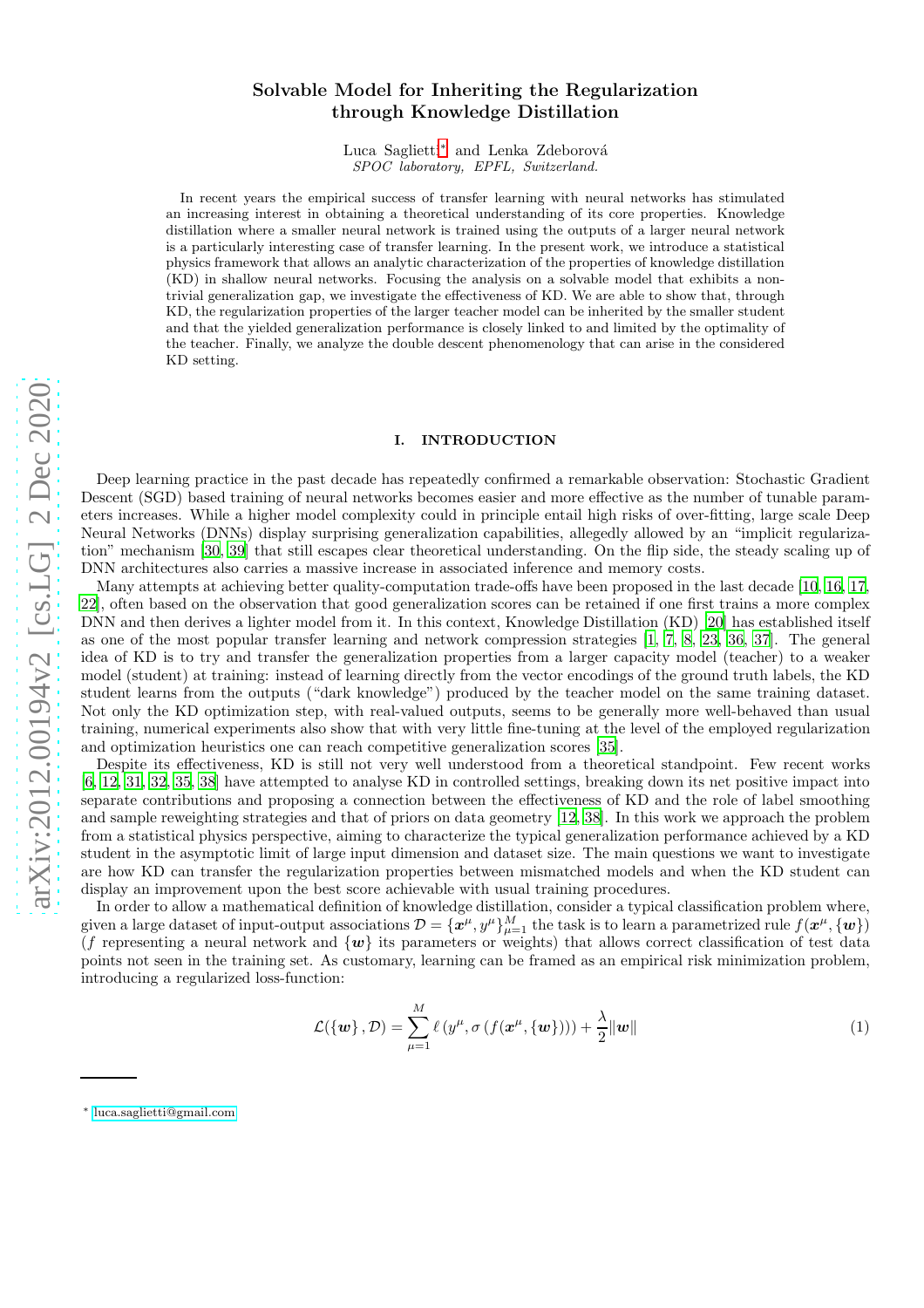where, in the binary classification case,  $\sigma(\cdot)$  is the sigmoid activation function  $\sigma(x) = (1 + \exp(-x))^{-1}$  (softmax in the multi-class case), and where a typical choice would be a cross-entropy loss  $\ell(p,q) = \mathcal{H}(p,q)$ :

$$
\mathcal{H}(p,q) = -p \log q - (1-p) \log(1-q) \tag{2}
$$

and an  $L_2$ -norm regularization.

In knowledge distillation (KD), one assumes to be granted access to the outputs  $\tilde{f}(\boldsymbol{x}^{\mu}, {\tilde{\boldsymbol{w}}})$  produced over the training set by a (more complex) teacher model  $\{\tilde{\boldsymbol{w}}\}$ , and one aims at training a (weaker) student model through the modified loss:

$$
\mathcal{L}'(\{\boldsymbol{w}\};\{\tilde{\boldsymbol{w}}\},\mathcal{D})=\sum_{\mu=1}^N\ell'\left(y^{\mu},\tilde{f}(\boldsymbol{x}^{\mu},\{\tilde{\boldsymbol{w}}\}),f(\boldsymbol{x}^{\mu},\{\boldsymbol{w}\}),\chi\right)+\frac{\lambda}{2}\|\boldsymbol{w}\|
$$
(3)

where:

<span id="page-1-0"></span>
$$
\ell'(y, p, q, \chi) = (1 - \chi)\mathcal{H}(y, \sigma(q)) + \chi \mathcal{H}(\sigma(p), \sigma(q)).
$$
\n(4)

The student is thus mixing the usual data-fitting approach with a goal of approximating the behavior of the teacher, the external parameter  $\chi$  serving to balance between fitting the ground truth labels and the teacher outputs. A key idea behind distillation is that for the student the optimization process becomes more transparent, as it can rely on the more explicit knowledge derived from the teacher outputs: the softer outputs can prevent student overconfidence on noisy data points and highlight correlations among different labels. Note that, in multi-class problems one typically considers also a distillation temperature  $T$ , reweighting teacher and student outputs: we will ignore this additional external parameter in the following, since we focus on a binary classification setting (a short analysis of its effect can be found in Appendix [B\)](#page-23-0).

# A. Main contributions

In this manuscript, we develop and apply an analytic framework to study knowledge distillation in models where the learning performance is solvable with the replica method. We then consider specifically a Gaussian mixture model where the student is constrained to be sparse, and we perform a series of controlled studies that allowed an investigation of the inheritance properties of knowledge distillation. All analytical results are crosschecked with numerical experiments. Our main results can be summarized in the following qualitative observations:

- Without any fine-tuning at the level of the student loss function, using KD allows a transfer of the (possibly fine-tuned) regularization properties of the teacher, even if the two models are mismatched and even if the regularization strategy in the teacher training is not known explicitly.
- When the regularization mechanism employed for regularizing the teacher can also be applied directly to the student, fine-tuning the direct regularization and fine-tuning the parameters of the KD loss leads to comparable generalization performance. No improvement is observed in this setting.
- If one can access a trained network with superior generalization performance and employ it as a teacher in a KD process, also the KD student will inherit superior generalization properties.
- In the limit of zero direct regularization on the student, the KD loss gives rise to a hybrid double-descent phenomenology, displaying both logistic regression and linear regression types of cusps.

Of course, the results we derived in the simple Gaussian mixture model may not generalize directly to more complex network architectures or different types of model mismatches. We argue, however, that the observed qualitative behavior is in line with the empirical observations about KD practice in deep learning [\[20,](#page-11-4) [32\]](#page-12-6), and support the propositions that transferring knowledge from larger (implicitly regularized) neural network models is almost automatically beneficial for the test performance of weaker students. Moreover, the development of a general theoretical framework for this type of study could stimulate a similar analysis in more realistic settings.

In the next section, we introduce our analytical framework, yielding an asymptotic description of training through knowledge distillation. In section [III,](#page-3-0) we present a solvable model where the test performance associated with logistic regression is largely sub-optimal and we define in which sense the considered student network is a smaller model than the teacher. In section [IV,](#page-4-0) we apply the analytical framework to the model and we derive a set of deterministic fixed-point equations that allow an estimate of the KD student generalization performance. In section [V,](#page-6-0) we showcase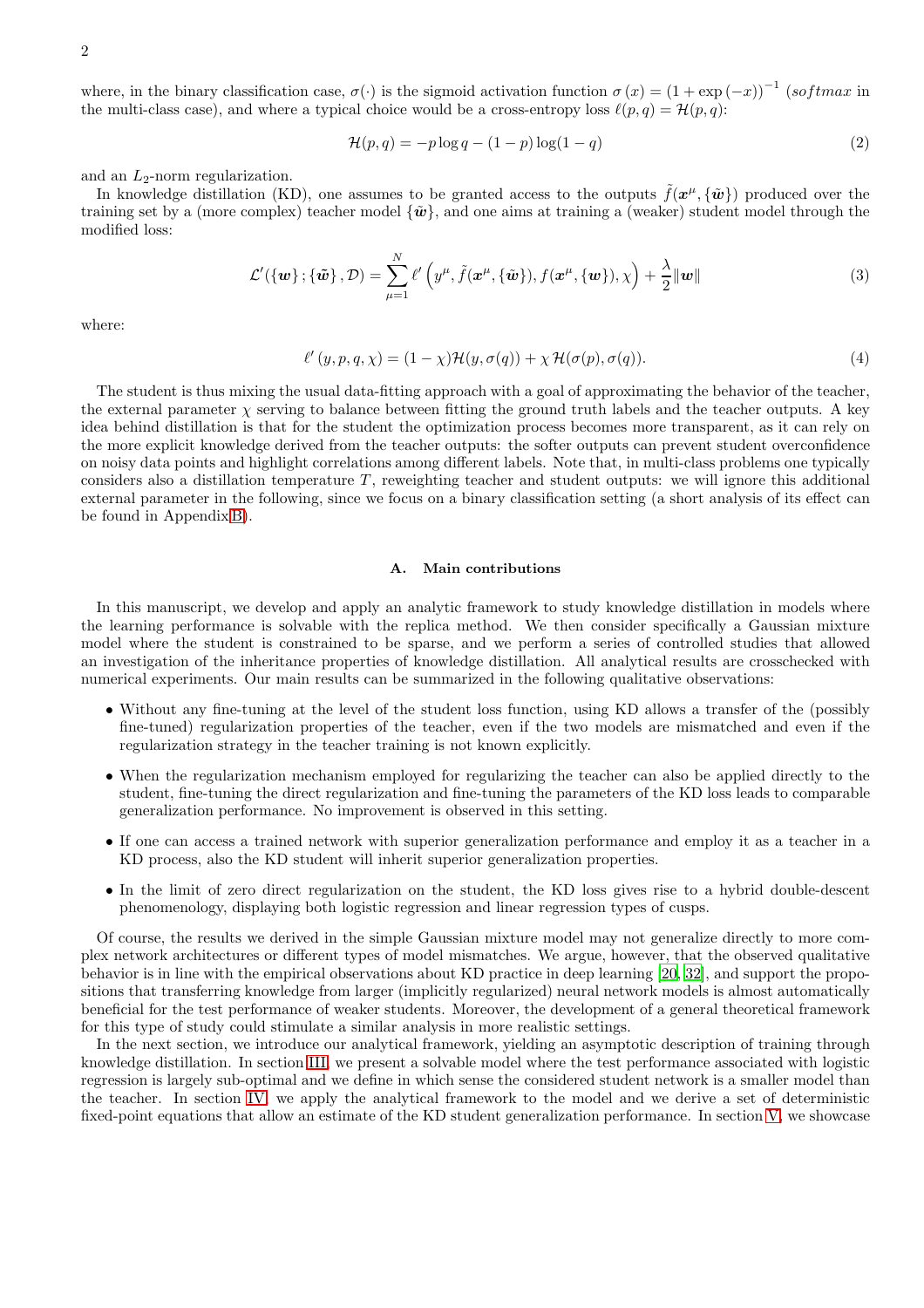the main results of this work, comparing our predictions with numerical simulations. In particular, we characterize the inheritance properties and the limits of KD and show when KD can potentially lead to improved generalization with respect to typical logistic regression. In section [VI,](#page-9-0) we focus on the double-descent phenomenology that appears in our simple transfer learning setup. Finally, in section [VII](#page-10-0) we discuss our results and propose some future research perspectives.

# <span id="page-2-1"></span>II. STATISTICAL PHYSICS FRAMEWORK TO ANALYZE KNOWLEDGE DISTILLATION

The main technical contribution of this work consists in the introduction of an analytic framework based on the replica formalism [\[26](#page-11-11), [27\]](#page-11-12), that allows the characterization of learning through knowledge distillation in tractable models.

The proposed analytic setup stems from the simple observation that KD can naturally be framed as a 2-level problem: in the first step one trains a teacher model with the true labels and the dataset  $\mathcal{D}$ ; in the second step a student network is trained with the same inputs and the outputs produced by the teacher. From the perspective of the replica method, the fact that the two systems are sharing the same inputs (same quenched disorder) is effectively coupling them. However, because of the fixed order of the two training procedures, the teacher model is not affected by the presence of the student and therefore its statistical properties can be determined self-consistently. On the other hand, the statistical measure of the student is directly dependent on the specific realization of the teacher.

In particular, we can characterize the typical KD student by considering the disordered partition function:

$$
Z(\{\tilde{\boldsymbol{w}}\}, \mathcal{D}) = \lim_{\beta \to \infty} \int d\boldsymbol{w} \ e^{-\beta \mathcal{L}'(\{\boldsymbol{w}\}; \{\tilde{\boldsymbol{w}}\}, \mathcal{D})} \tag{5}
$$

in the limit  $\beta \to \infty$ , where the measure focuses on the minimizers of the KD loss functions, and then evaluate the free-entropy Φ of the model by performing an external average over the realization of the dataset and an internal average over the measure of the trained teacher:

$$
\Phi = \frac{1}{N} \left\langle \langle \log Z(\{\tilde{\boldsymbol{w}}\}, \mathcal{D}) \rangle_{\{\tilde{\boldsymbol{w}}\}} \right\rangle_{\mathcal{D}}.
$$
\n(6)

Quantities of interest such as the value of test error of the student are then readily derived from this free entropy in ways standard to statistical physics [\[26](#page-11-11)]. Obtaining a close formula for the free entropy  $\Phi$  is hence the key difficulty that can be overcome using the replica trick [\[27](#page-11-12)]. The replica formalism required for evaluating the double average in Eq. [\(6\)](#page-2-0) is equivalent to a Franz-Parisi potential computation [\[11](#page-11-13)], where one first samples a configuration from an independent equilibrium measure and than evaluates the free-energy of a coupled system sharing the same realization of the disorder.

The computation starts from a chain of identities based on two separate replica tricks:

<span id="page-2-2"></span><span id="page-2-0"></span>
$$
\Phi = \frac{1}{N} \left\langle \left\langle \log \lim_{\beta \to \infty} \int dw \ e^{-\beta \mathcal{L}'(\{\mathbf{w}\}; \{\tilde{\mathbf{w}}\}, \mathcal{D})} \right\rangle_{\{\tilde{\mathbf{w}}\}} \right\rangle_{\mathcal{D}} = \tag{7}
$$

$$
\frac{1}{N} \left\langle \left\langle \lim_{n \to 0} \frac{\partial}{\partial n} \lim_{\beta \to \infty} \int \prod_{a=1}^{n} d\mathbf{w}^{a} e^{-\beta \mathcal{L}'(\{\mathbf{w}^{a}\}; \{\tilde{\mathbf{w}}\}, \mathcal{D})} \right\rangle_{\{\tilde{\mathbf{w}}\}} \right\rangle_{\mathcal{D}} =
$$
\n(8)

$$
\frac{1}{N} \left\langle \lim_{\tilde{n}, n \to 0} \frac{\partial}{\partial n} \lim_{\tilde{\beta}, \beta \to \infty} \int \prod_{c=1}^{\tilde{n}} d\tilde{\boldsymbol{w}}^c e^{-\tilde{\beta} \mathcal{L}(\{\tilde{\boldsymbol{w}}^c\}; \mathcal{D})} \int \prod_{a=1}^n d\boldsymbol{w}^a e^{-\beta \mathcal{L}'(\{\boldsymbol{w}^a\}; \{\tilde{\boldsymbol{w}}^1\}; \mathcal{D})} \right\rangle_{\mathcal{D}}.
$$
\n(9)

In order to evaluate the disorder average, in the second line the logarithm is removed by replicating the student configuration  $\{w^a\}_{a=1}^n$  (using the identity  $\log x = \lim_{n\to 0} \partial_n x^n$ ). In the third line, instead, the average over the teacher is removed by introducing  $\tilde{n} - 1$  non-interacting and a single interacting replica of the teacher  $\{\tilde{\boldsymbol{w}}^c\}_{c=1}^{\tilde{n}}$ , so that in the  $\tilde{n} \to 0$  limit one can recover the expectation over its measure.

Because of concentration properties in high-dimensions, the coupled free-entropy asymptotically converges to a deterministic function of a narrow set of order parameters that capture the geometrical distribution of teacher and student configurations. Enforcing a saddle-point condition for the free-energy allows the derivation of a system of fixed-point equations that can yield an asymptotic prediction for these order parameters, to be compared with the results of numerical simulations.

The proposed formalism is general and may be applied to analyze knowledge distillation in any learning model which is amenable of a description through the replica method. Note that the entailed computation is quite standard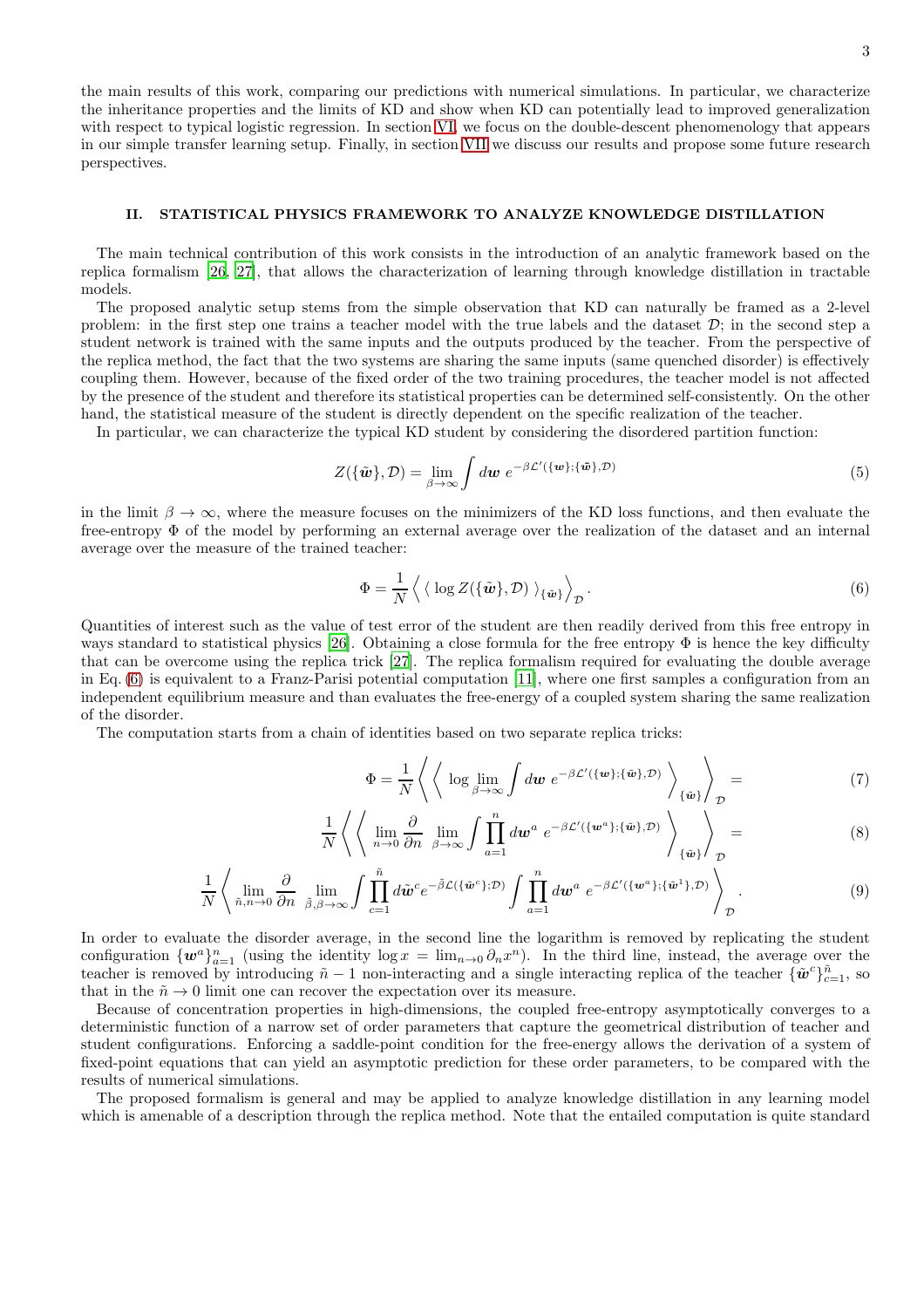in statistical physics and is believed to be exact, although non-rigorous in general. Moreover, an important remark is that there currently are strong technical limitations which restrict the set of models tractable with the replica method to a class of shallow network architectures [\[2,](#page-11-14) [5\]](#page-11-15), but these limitations might be lifted with future progress in the field.

### <span id="page-3-0"></span>III. GAUSSIAN MIXTURE MODEL

We now provide a brief introduction to a model recently analyzed in [\[28](#page-11-16)] with the replica method, which will be employed as a prototypical study case in the rest of the paper. The same models can be studied with other tools, some of them rigorous, but here we focus on the replica solution of the model because that is the one that can readily be extended to analyze the knowledge distillation along the lines of section [II.](#page-2-1) We consider a high-dimensional binary classification problem where data is generated according to a Gaussian mixture and the learning model is a linear classifier trained through  $L_2$ -regularized logistic regression.

In particular, let  $N$  denote the input dimension and  $M$  denote the size of the training set  $D$ . We assume the data points in D to be Gaussian distributed around two centroids, located on the same axis and positioned respectively at  $\pm \frac{v}{\sqrt{N}}$ ,  $v \in \mathbb{R}^N$ . Moreover, we assume the two clusters to contain respectively a fraction  $\rho$  and  $(1 - \rho)$  of the points. Thus, data  $\{x^{\mu}, y^{\mu}\}_{\mu=1}^{M}$  is generated according to the process:

$$
x^{\mu} = (2y^{\mu} - 1)\frac{\nu}{\sqrt{N}} + \sqrt{\Delta}z
$$
\n(10)

where each component of the signal v and noise z is i.i.d. Gaussian,  $v_i, z_i \sim \mathcal{N}(0, 1)$ . The binary labels  $y_\mu \in \{0, 1\}$ that determine the cluster membership of the points follow the skewed distribution  $y^{\mu} \sim \rho \delta (y^{\mu} - 1) + (1 - \rho) \delta (y^{\mu})$ . We also specialize to the case of a single layer network, with:

$$
f(\mathbf{x}^{\mu}, \{\mathbf{w}\}) = \frac{\mathbf{x}^{\mu} \cdot \mathbf{w}}{\sqrt{N}} + b \tag{11}
$$

where the weights  $w \in \mathbb{R}^N$  and the bias  $b \in \mathbb{R}$  represent the tunable parameters of the model. Note that, as soon as the training set is no longer linearly separable, the optimal learning strategy is to try and align the weights in the direction of the signal  $v$ , so that the probability of a correct labeling of the data points is maximized.

Non-trivial behaviour was described in this model in the scaling limit where both  $N, M \to \infty$ , while their ratio  $\alpha = M/N$  remains of  $\mathcal{O}(1)$  [\[28](#page-11-16)]. Asymptotically, the model is fully solvable and one can characterize the typical learning performance as a function of the model parameters and of the regularization intensity λ. For the reader's convenience we report some results in Appendix [A,](#page-13-0) but we reference [\[28](#page-11-16)] for the full details on the properties of this model.

#### A. Sub-optimal performance of logistic regression

One of the main motivations for considering this simple model in the present knowledge distillation study comes from the sub-optimal generalization behavior of regularized logistic regression in the unbalanced cluster case, at  $\rho$  < 0.5. As reported in [\[28\]](#page-11-16), given the overlap between the weight configuration and the signal,  $m = \frac{w \cdot v}{N}$  and the norm  $q = \frac{w \cdot w}{N}$ , one obtains the asymptotic generalization error of the trained configuration from the following analytic expression:

<span id="page-3-2"></span>
$$
\epsilon_g = \rho H \left( \frac{m+b}{\sqrt{\Delta q}} \right) + (1-\rho) H \left( \frac{m-b}{\sqrt{\Delta q}} \right). \tag{12}
$$

This score can then be compared with the Bayes optimal generalization error (computed by matching the inference model with the generative one), which represents a lower bound for the performance of any learning algorithm.

Remarkably, in this specific model there always exist at least a point estimator that achieves such Bayes-optimal performance, constructed according to a Hebbian principle [\[19](#page-11-17)]:

<span id="page-3-1"></span>
$$
\boldsymbol{w}_{BO} = \frac{1}{\alpha \sqrt{N}} \sum_{\mu=1}^{\alpha N} (2y_{\mu} - 1) \boldsymbol{x}_{\mu}, \quad b_{BO} = \frac{\Delta ||\boldsymbol{w}_{BO}||_2^2}{2} \log \frac{\rho}{1 - \rho}.
$$
 (13)

Thus, the question is whether one can set an optimal value of the regularization such that logistic regression can perform similarly. The somewhat surprising answer is that, at  $\rho < 0.5$  and any value of  $\alpha$  and  $\Delta$ , one observes a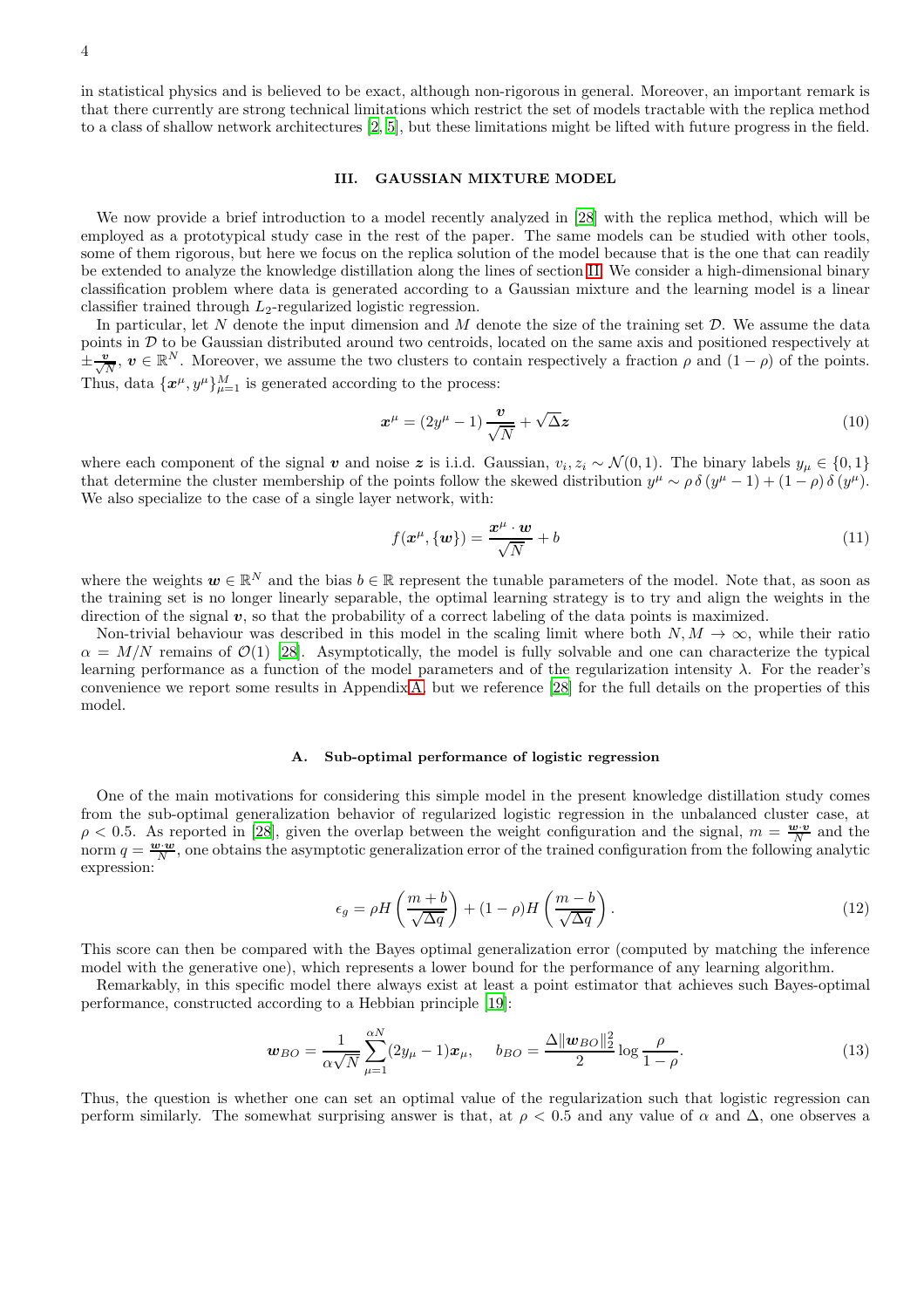

<span id="page-4-1"></span>Figure 1. Generalization performance of  $L_2$ -regularized logistic regression compared to the Bayes optimal lower bound, in a Gaussian Mixture with  $\rho = 0.2$  and  $\Delta = 1$ . Red line: regularized logistic regression with optimal intensity  $\lambda$ . Black line: Bayes optimal performance. The data points with error bars represent the results of numerical experiments at  $N = 4000$  (10 samples per point).

sizable gap between the best generalization performance obtained through logistic regression and the optimal one. This phenomenon can be clearly seen in Fig. [1.](#page-4-1) In section [V](#page-6-0) we will investigate whether KD can help the student close this performance gap. Note that this sub-optimal behavior does not appear with balanced clusters  $\rho = 0.5$ , where the optimal regularization level is obtained in the limit  $\lambda \to \infty$  [\[28](#page-11-16)].

### B. Teacher-student mismatch

In the present work, we want to analyze a setting where teacher and student model classes are mismatched, so that the weaker student is not able to exactly replicate the behavior of the teacher. Introducing some type of mismatch is not only closer to KD practice, but also crucial for inducing a richer model phenomenology. As a matter of fact, it was shown in [\[31](#page-12-5)] that as soon as the number of constraints becomes larger than  $\alpha > 1$  a linear KD student can trivially recover the teacher weight configuration.

We thus consider a scenario where the student model can only train a fraction  $0 < \eta < 1$  of its weights while the rest is set to 0 *ab initio*. In this way it will be impossible for the student to exactly infer (and achieve the same performance as) the teacher, and we can focus on the transfer of knowledge between the two models.

Note that, because of the simple nature of the considered generative model, setting a fraction  $\eta < 1$  is equivalent to rescaling the effective signal-to-noise ratio in the student learning problem. In fact, the two inference tasks with  $\{\eta,\alpha,\Delta\}$  and with  $\{1,\alpha/\eta,\Delta/\eta\}$  are information-theoretically equivalent in the asymptotic limit. Moreover, one can easily define a Bayes optimal lower bound also in the sparse sub-space spanned by the student, achieved by a point-estimator with the same bias  $b_{\text{BO}}$  as in Eq. [\(13\)](#page-3-1) and trimmed weights:

$$
\left(w_{\text{BO}}\right)_i = \begin{cases} \frac{1}{\alpha\sqrt{N}} \sum \left(2y^{\mu} - 1\right) x_i^{\mu}, & \text{for } i \leq \eta N \\ 0, & \text{for } i > \eta N \end{cases} \tag{14}
$$

As expected, one can easily prove that the associated performance coincides with the typical Bayesian generalization obtained after rescaling  $\alpha$  and  $\Delta$  by a factor  $1/\eta$ .

#### <span id="page-4-0"></span>IV. KNOWLEDGE DISTILLATION IN THE GAUSSIAN MIXTURE MODEL

We apply the replica framework sketched in Sec. [II](#page-2-1) to derive a set of deterministic equations characterizing typical knowledge distillation processes in the above introduced logistic regression setting, where one first trains a teacher linear classifier and then employs the KD loss Eq. [\(4\)](#page-1-0) to train a sparsified linear student. The convex nature of the two nested optimization problems justifies the employment of the so-called Replica Symmetric ansatz [\[28\]](#page-11-16), which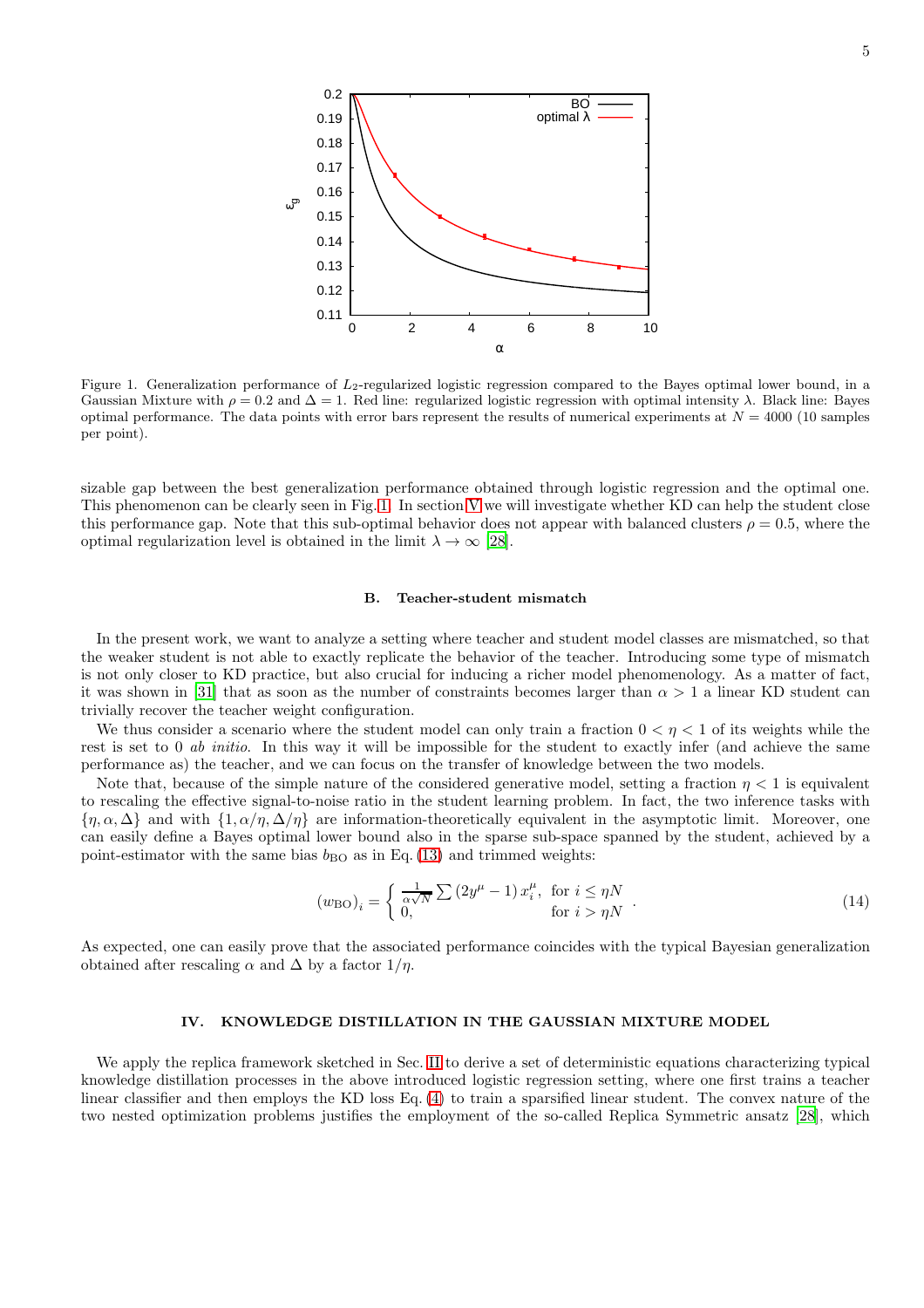simplifies the analysis considerably. As the replica computation is still quite involved, we defer a detailed description to the Appendix, and report here the obtained final expressions.

We remind that the main parameters of the setting we analyze are the noise variance  $\Delta$  and the label fraction  $\rho$ , the number of samples per dimension  $\alpha = M/N$  and the student-sparsity level  $\eta$ . Specializing Eq. [\(9\)](#page-2-2) to our study case we get:

$$
\Phi = \frac{1}{N} \lim_{n,\tilde{n}\to 0} \partial_n \left\langle \lim_{\tilde{\beta}\to\infty} \lim_{\beta\to\infty} \int \prod_{c=1}^{\tilde{n}} d\tilde{w}^c e^{-\frac{\beta \tilde{\lambda}}{2} ||\tilde{w}^c||^2} \int \prod_{c=1}^{\tilde{n}} d\tilde{b}^c \prod_{\mu,c} e^{-\frac{\tilde{\beta}}{2} \ell \left(y^{\mu}, \sigma \left(\sum_{i=1}^N \frac{\tilde{w}_i^c x_i^{\mu}}{\sqrt{N}} + \tilde{b}^c\right)\right)} \right\rangle \times \int \prod_{a=1}^n d\tilde{w}^a e^{-\frac{\beta \lambda}{2} ||\tilde{w}^a||^2} \int \prod_{a=1}^n d\tilde{b}^a \prod_{\mu,a} e^{-\frac{\beta}{2} \ell \left(y^{\mu}, \sigma \left(\sum_{i=1}^N \frac{\tilde{w}_i^1 x_i^{\mu}}{\sqrt{N}} + \tilde{b}^1\right), \sigma \left(\sum_{i=1}^N \frac{w_i^a x_i^{\mu}}{\sqrt{N}} + b^a\right), x\right)} \right\rangle_{\{x^{\mu}, y^{\mu}\}} , \tag{15}
$$

where  $b, \tilde{b}$  are the biases, and  $\lambda, \tilde{\lambda}$  the strength of the regularization of the student and teacher.

In order to perform disorder average and remove the dependency on the specific realization of the Gaussian mixture dataset, one can first isolate teacher and student preactivations by introducing the associated Dirac's δ-functions. Then, it becomes possible to factorize over the samples and the input components and take the expectation over  $x_i^{\mu}$ . Finally, one can discard the  $o(N^{-1})$  terms and obtain the effective interaction between the various replicas, mediated by a set of overlap order parameters.

Thus, in the replica symmetric assumption, the only relevant quantities that fully characterize the studied model are:

- The overlap between teacher  $\tilde{w}$  and student w weight configurations with the signal v denoted  $\tilde{m} = \frac{\tilde{w} \cdot v}{N}$ ,  $m = \frac{\mathbf{w} \cdot \mathbf{v}}{N}.$
- The norms  $\tilde{q} = \frac{\tilde{\boldsymbol{w}} \cdot \tilde{\boldsymbol{w}}}{N}$  and  $q = \frac{\boldsymbol{w} \cdot \boldsymbol{w}}{N}$ .
- The teacher-student overlap  $S = \frac{\mathbf{w} \cdot \tilde{\mathbf{w}}}{N}$ .
- The vanishing variances  $\delta \tilde{q}$ ,  $\delta q$  and  $\delta S$  (see [A](#page-13-0)ppendix A for a detailed definition), opportunely rescaled in the  $\beta, \beta \to \infty$  limit.

and their associated conjugate variables, denoted with a hat symbol in the following. Then, after some calculations, one can express the free-entropy as an extremum operation:

<span id="page-5-2"></span>
$$
\Phi = \underset{b,m,q,\delta q,S,\delta S,\hat{m},\hat{q},\delta \hat{q},\hat{S},\delta \hat{S}}{\text{extr}} - \left(\hat{m}m + \frac{1}{2}\left(\hat{q}\delta q - \delta \hat{q}q\right) + \left(\hat{S}\delta S + \delta \hat{S}S\right)\right) + \eta g_s + \alpha g_e,\tag{16}
$$

where we introduced the entropic and energetic contributions:

$$
g_s = \frac{1}{2} \frac{\left(\hat{m} + \hat{\tilde{m}} \frac{\delta \hat{S}}{\tilde{\lambda} + \delta \hat{q}}\right)^2 + \hat{q} + 2 \frac{\delta \hat{S} \hat{S}}{\tilde{\lambda} + \delta \hat{q}} + \frac{\hat{q} \delta \hat{S}^2}{\left(\tilde{\lambda} + \delta \hat{q}\right)^2}}{\lambda + \delta \hat{q}}
$$
(17)

<span id="page-5-0"></span>
$$
g_e = \left\langle \int \mathcal{D}z \int \mathcal{D}\tilde{z} M_E^{\star} \right\rangle_y \tag{18}
$$

with  $Dz$  and  $D\tilde{z}$  denoting independent normalized Gaussian measures and the average  $\langle \cdot \rangle_y$  taken over the distribution of the cluster labels. The argument of Eq. [\(18\)](#page-5-0) is obtained from a one-dimensional optimization problem:

<span id="page-5-1"></span>
$$
M_{E}^{\star} = \max_{u} \left\{ -\frac{1}{2}u^{2} - \frac{1}{2}\ell'\left(y, \sigma\left(\tilde{h}\left(\tilde{u}^{\star}\right)\right), \sigma\left(h\left(u, \tilde{u}^{\star}\right)\right), \chi\right) \right\}
$$
(19)

where  $\tilde{h}$  and h represent the teacher's and student's output pre-activations, given respectively by:

$$
\tilde{h}(\tilde{u}) = \sqrt{\Delta \delta \tilde{q}} \tilde{u} + \sqrt{\Delta \tilde{q}} \tilde{z} + (2y - 1) \tilde{m} + \tilde{b}
$$
\n(20)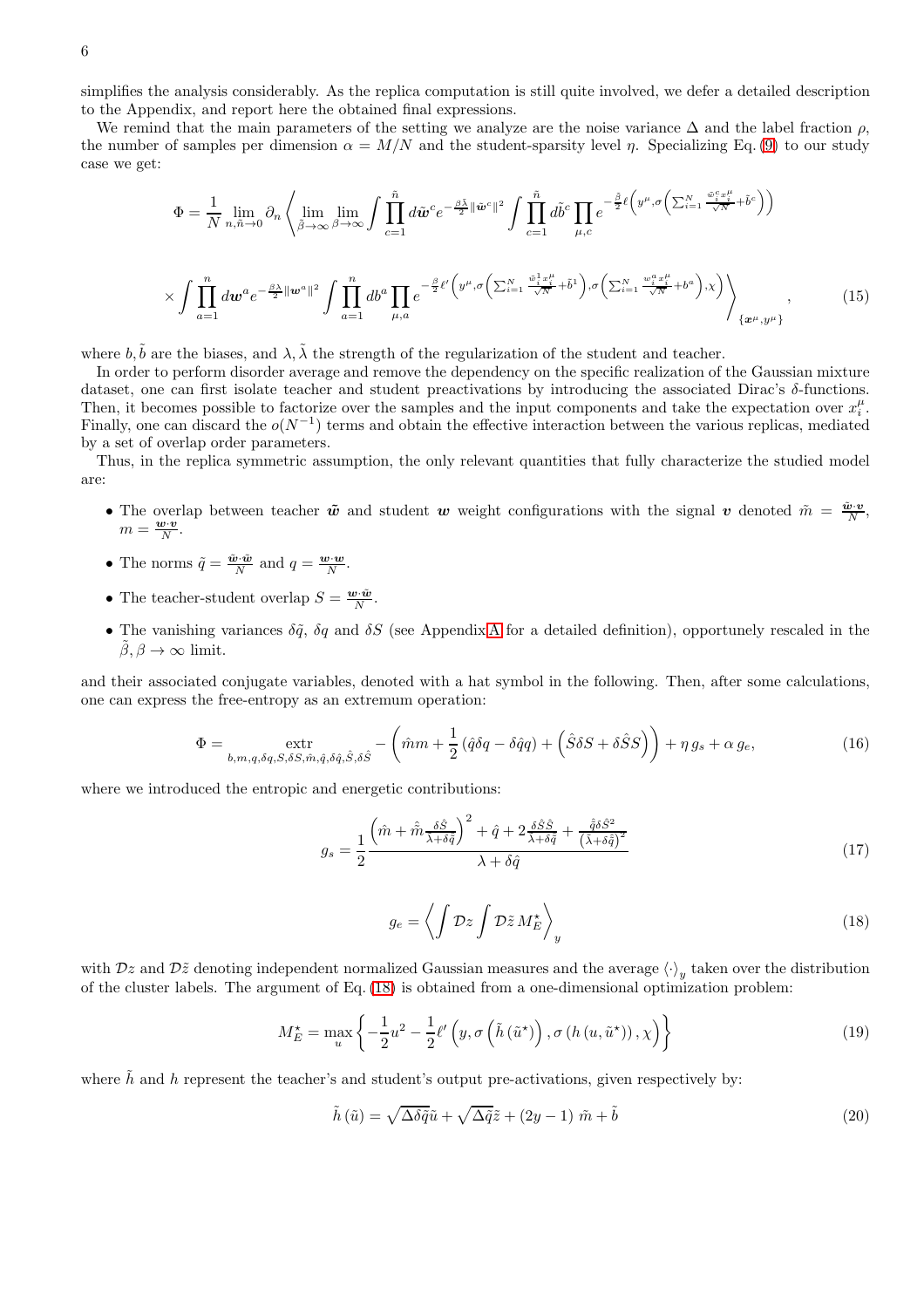$$
h(u, \tilde{u}) = \sqrt{\Delta \delta q} u + \sqrt{\Delta \left( q - \frac{S^2}{\tilde{q}} \right)} z + \sqrt{\Delta} \frac{\delta S}{\sqrt{\delta \tilde{q}}} \tilde{u} + \sqrt{\Delta} \frac{S}{\sqrt{\tilde{q}}} \tilde{z} + (2y - 1) m + b \tag{21}
$$

<span id="page-6-1"></span>
$$
\tilde{u}^* = \operatorname{argmax}_{\tilde{u}} \left\{ -\frac{1}{2} \tilde{u}^2 - \frac{1}{2} \ell \left[ y, \sigma \left( \tilde{h} \left( \tilde{u} \right) \right) \right] \right\}.
$$
\n(22)

Note that the 2-level structure of Knowledge Distillation clearly appears in the concatenated optimization entailed in Eqs.  $(19)$  and  $(22)$ .

Since the teacher measure does not depend on the student, the value of the associated order parameters can be determined independently by optimizing a simpler free-entropy. The corresponding fixed-point equations are reported in Appendix [A](#page-13-0) (and are equivalent to those presented in [\[28\]](#page-11-16)).

Once the saddle-point values for the order parameters of the models are evaluated for a given set of parameters  $\{\alpha, \Delta, \rho, \eta, \lambda, \lambda, \chi\}$ , the corresponding generalization can be obtained via Eq. [\(12\)](#page-3-2).

In the present work we do not seek a rigorous proof of the replica predictions (e.g., following a similar Gordon Minimax approach as in [\[28](#page-11-16)]). We will, however, provide numerical confirmation of the consistency of the analysis in the next section.

### <span id="page-6-0"></span>V. MAIN RESULTS

In this section we will consider a series of learning settings encompassed in the analytic framework in order to investigate the effectiveness and properties of knowledge distillation.

The external parameters of the studied model are the dataset size to input dimension ratio  $\alpha$ , the cluster spread  $\Delta$ , the relative size of the two clusters  $\rho$ , and the sparsity level of the student  $\eta$ . In the following we will focus on a representative case, with normal Gaussian noise  $\Delta = 1$ , unbalanced clusters  $\rho = 0.2$  and a half-sparse student  $\eta = 0.5$ , and explore various ranges of  $\alpha$  (some experiments in the balanced case are reported in Appendix [D\)](#page-27-0). We will also adjust the  $L_2$  regularization intensity in the teacher and student losses,  $\tilde{\lambda}$  and  $\lambda$ , and the KD mixing parameter,  $\chi$ (see Eq. [\(4\)](#page-1-0)), in order to evaluate the variation in the student generalization performance.

### A. Inheriting the regularization

In the first experiment, we study whether learning from the outputs produced by the teacher instead of the true labels can indirectly regularize the student network and improve its generalization performance.



<span id="page-6-2"></span>Figure 2. Comparison between the generalization performance of a  $\eta = 0.5$  sparse student (full curves) and the corresponding ridge regularized teacher (dashed curves), in a pure distillation setting ( $\rho = 0.2$ ,  $\Delta = 1$ ,  $\chi = 1$ ), as a function of  $\alpha$ . The data points with error bars represent the results of numerical experiments at  $N = 4000$  (10 samples per point).

In Fig. [2,](#page-6-2) we compare the test error of an unregularized student learning from the true labels (grey curve) with the test error obtained by learning from the outputs of an  $L_2$ -regularized teacher (with different intensity levels, blue and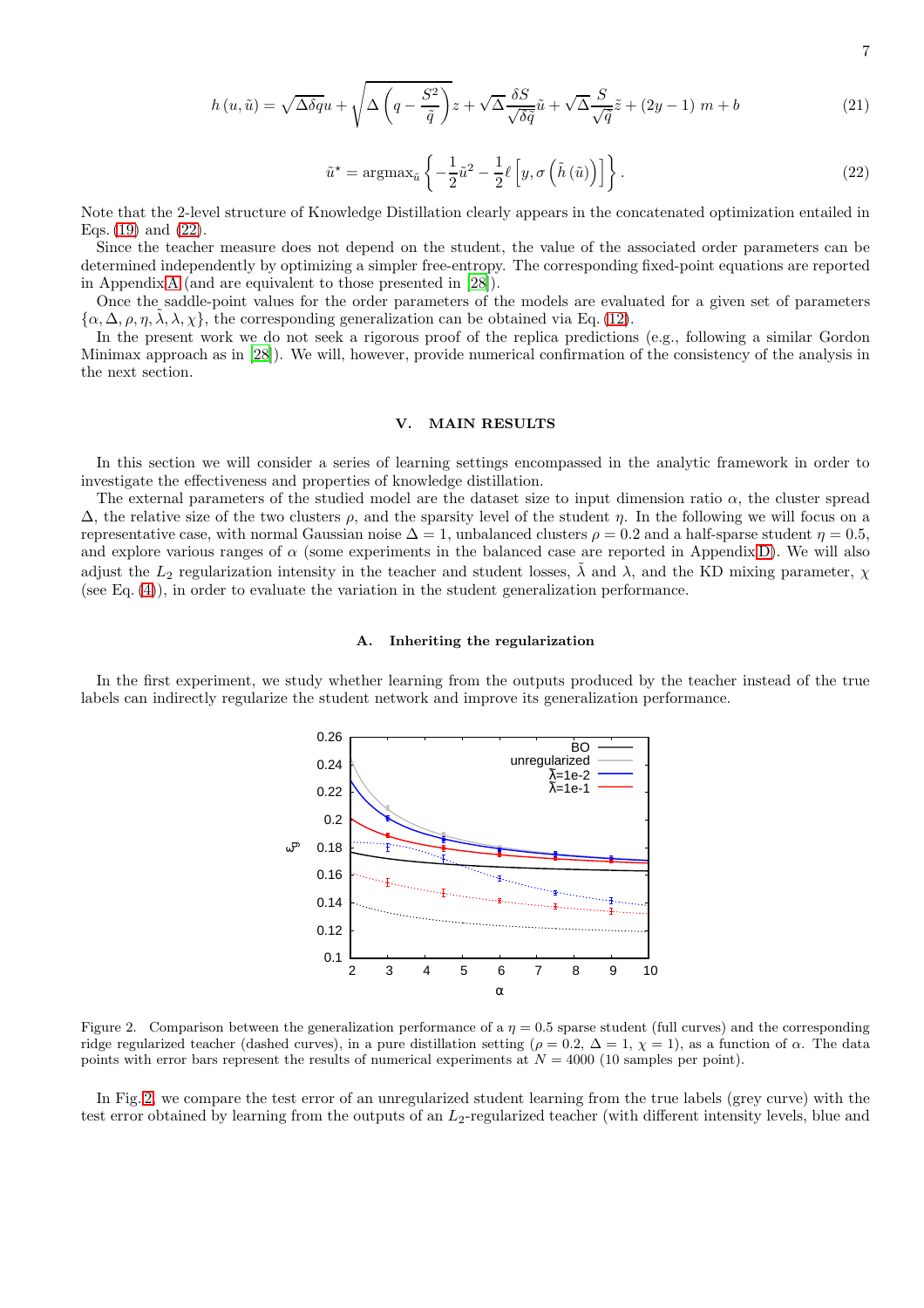red curves). We call this a "pure distillation" setting, with  $\chi = 1$  and  $\lambda = 0$ . In black we show the Bayes optimal lower bounds for teacher and student. The corresponding performance of the teacher is displayed with dashed lines.

The first observation we can make is that, indeed, there is a transfer of the regularization properties from the teacher to the student, since the soft outputs of the teacher inform the student against overfitting the training set and growing the norm of the weights disproportionately. The second observation is that better teacher regularization induces better student regularization. In particular, we can see that in the large  $\alpha$  regime, a better student performance is attained at the value of  $\lambda$  which also optimizes the teacher performance. The student is thus able to inherit the fine-tuning done at the level of the teacher, even though it does not belong to the same model class. Note however that the KD student test error is still far from the displayed Bayes optimal bound.

In this plot we avoided showing the generalization behavior in the low  $\alpha$  regime, which will be described in detail in section [VI.](#page-9-0) Moreover, a more thorough analysis of the location of the optimal teacher regularization and the corresponding student performance can be found in Appendix [B.](#page-23-0)

### B. Limits of KD

Now that we have seen that KD can indirectly regularize the student, we continue by studying whether it can outperform direct regularization methods.

First, we compare the generalization curves obtained in the pure distillation setting described above ( $\chi = 1$ , learning only from the teacher outputs) with the effect of a simple  $L_2$  penalty directly at the level of the student loss ( $\chi = 0$ , learning only from the true labels). In the top plot of Fig. [3,](#page-8-0) we display the test error in the two cases (full lines for  $\chi = 1$ , dashed lines for  $\chi = 0$ ) at two dataset sizes  $\alpha = 1.5$  (red) and  $\alpha = 4.5$  (blue). The horizontal dashed lines highlight the best direct regularization performance. The black horizontal lines, instead, show the Bayes optimal bound (top  $\alpha = 1.5$ , bottom  $\alpha = 4.5$ ). One can see that the two curves differ the most in the low  $\alpha$  regime, where the direct regularization is outperforming KD (this will be clarified in Sec. [VI\)](#page-9-0). At higher values of  $\alpha$ , instead, the effects of regularizing the teacher or directly regularizing the student and the associated generalization performances become almost indistinguishable. This is a positive result: with no fine-tuning at the level of the student loss a better teachers does induce a better student performance. However, it is clear that in this case pure distillation is not leading to any improvements over simple ridge regularization.

We thus consider a second setting, where we turn on the student  $L_2$  regularization intensity  $\lambda$  also in the KD loss and then vary the mixing parameter  $\chi$  in order to balance the total amount of regularization. In the bottom plot of Fig. [3,](#page-8-0) we fix  $\alpha = 4.5$  and  $\lambda = 0.1$  (optimal regularization regime for the teacher) and explore three values of  $\lambda$  for the student: over-regularized case ( $\lambda = 0.5$ ), properly regularized case ( $\lambda = 0.2$ ) and under-regularized case  $(\lambda = 0.1)$ . Again, the dashed horizontal line and the black horizontal line respectively mark the best performance achieved with perfect fine-tuning of the ridge regularization (at  $\chi = 0$ ) and the Bayes optimal performance. We observe the following: in the over-regularized regime, adding even more regularization through KD is not beneficial and the best value of the mixing parameter is thus  $\chi = 0$  (the minimum of the generalization is sub-optimal with respect to the grey line); in the other settings, instead, one finds an optimal value of  $\chi$  at which the performance associated with optimal direct regularization is matched.

Overall these two experiments show a clear limitation of KD in the studied model: its effect is at best equal to that of a fine-tuned direct regularization scheme, and thus the student performance is still inferior with respect to the Bayes optimal one. In Appendix [B](#page-23-0) we provide further details and take into account also a different setting, where the regularization scheme is based on the introduction of soft-labels: we can report here that also in that case the direct regularization and the inherited KD regularization induce the same generalization performance. It, of course, remains to be seen whether this above limitation of KD extends beyond the studied model.

#### C. Learning from a Bayes Optimal teacher

We finally consider a case where the teacher is not trained through an explicit regularization method: since in this setting it is not possible to regularize directly the student in a similar way, a transfer learning strategy becomes necessary. This construction is meant to mimic more closely the behavior of knowledge distillation in usual deep learning settings, where learning algorithms play an implicit role in regularizing the network and their effectiveness may be dependent on the architecture.

In our framework, we study the performance of a student distilling the knowledge of a Bayes optimal teacher. As mentioned before, in the GM model there exists a point estimator that achieves the Bayes optimal generalization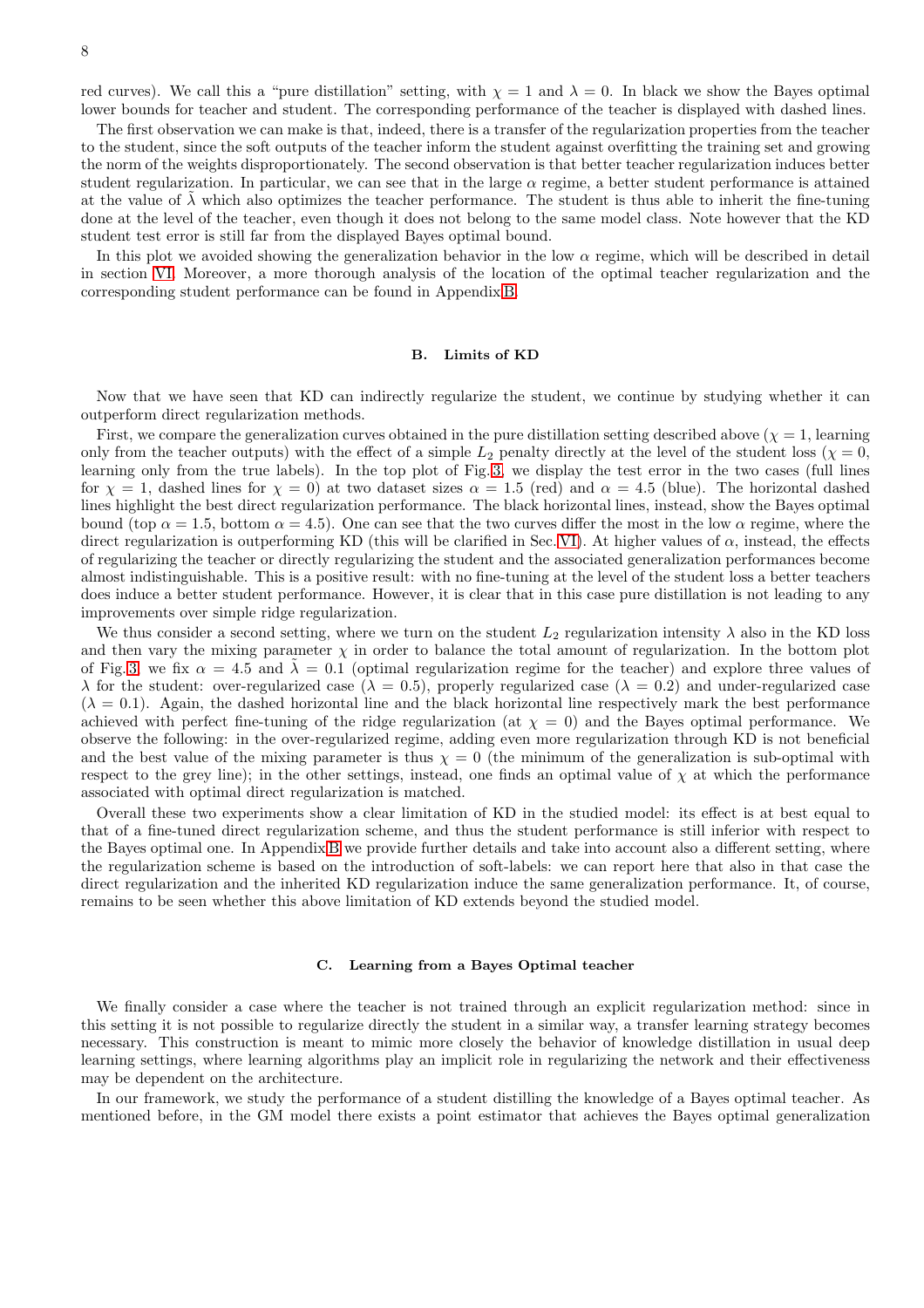

<span id="page-8-0"></span>Figure 3. *Top plot*: Comparison between the test error of a student learning from a regularized teacher (full curves) with  $\chi = 1$ , and a directly regularized student (dashed curves) with  $\chi = 0$ , at fixed values of  $\alpha$  and at  $\rho = 0.2$ ,  $\Delta = 1$ ,  $T = 1$  and  $\eta = 0.5$ . *Bottom plot*: variation in the test error induced by tuning the mixing parameter  $\chi$ , at  $\alpha = 4.5$ , in correspondence of three regularization regimes in the student loss (under-regularized, properly regularized, over-regularized). (Horizontal dashed lines) Test error achieved by setting the optimal  $L_2$  regularization intensity (at  $\chi = 0$ ). (Black lines) Bayes optimal performance. The data points with error bars represent the results of numerical experiments at  $N = 4000$  (10 samples per point).

performance Eq. [\(13\)](#page-3-1), which is characterized by an overlap with the signal  $v$ , a norm and a bias respectively equal to:

$$
\tilde{m} = \frac{\boldsymbol{v} \cdot \boldsymbol{w}_{BO}}{N} = 1, \quad \tilde{q} = \frac{\|\boldsymbol{w}_{BO}\|^2}{N} = 1 + \Delta/\alpha, \quad \tilde{b} = \frac{\Delta(1 + \Delta/\alpha)}{2} \log(\frac{\rho}{1 - \rho}).
$$
\n(23)

In order to obtain an analytical characterization of this special distillation setting, instead of taking the Hebbian estimator of Eq. [\(13\)](#page-3-1) directly (carrying non-trivial correlations with the noise terms in the training data-points), we consider a teacher with the same bias and weights distributed as:

$$
\tilde{\boldsymbol{w}} = \boldsymbol{v} + \sqrt{\frac{\Delta}{\alpha}} \boldsymbol{z},\tag{24}
$$

where each component of  $z$  is i.i.d. Gaussian distributed with unit variance. A typical realization of this teacher will achieve exactly the Bayes optimal generalization performance, so we can use it as a proxy for studying the distillation setting with the Hebbian estimator as a teacher. The details of the associated analytical calculation are reported in Appendix [A.](#page-13-0)

In Fig. [4](#page-9-1) we compare the generalization performance in three different learning settings: (grey line) an unregularized student, (red line) a student with direct  $L_2$  regularization set at the optimal intensity and learning from the ground truth labels, and (blue line) a pure distillation student  $(\chi = 1)$  learning from a Bayes optimal teacher (according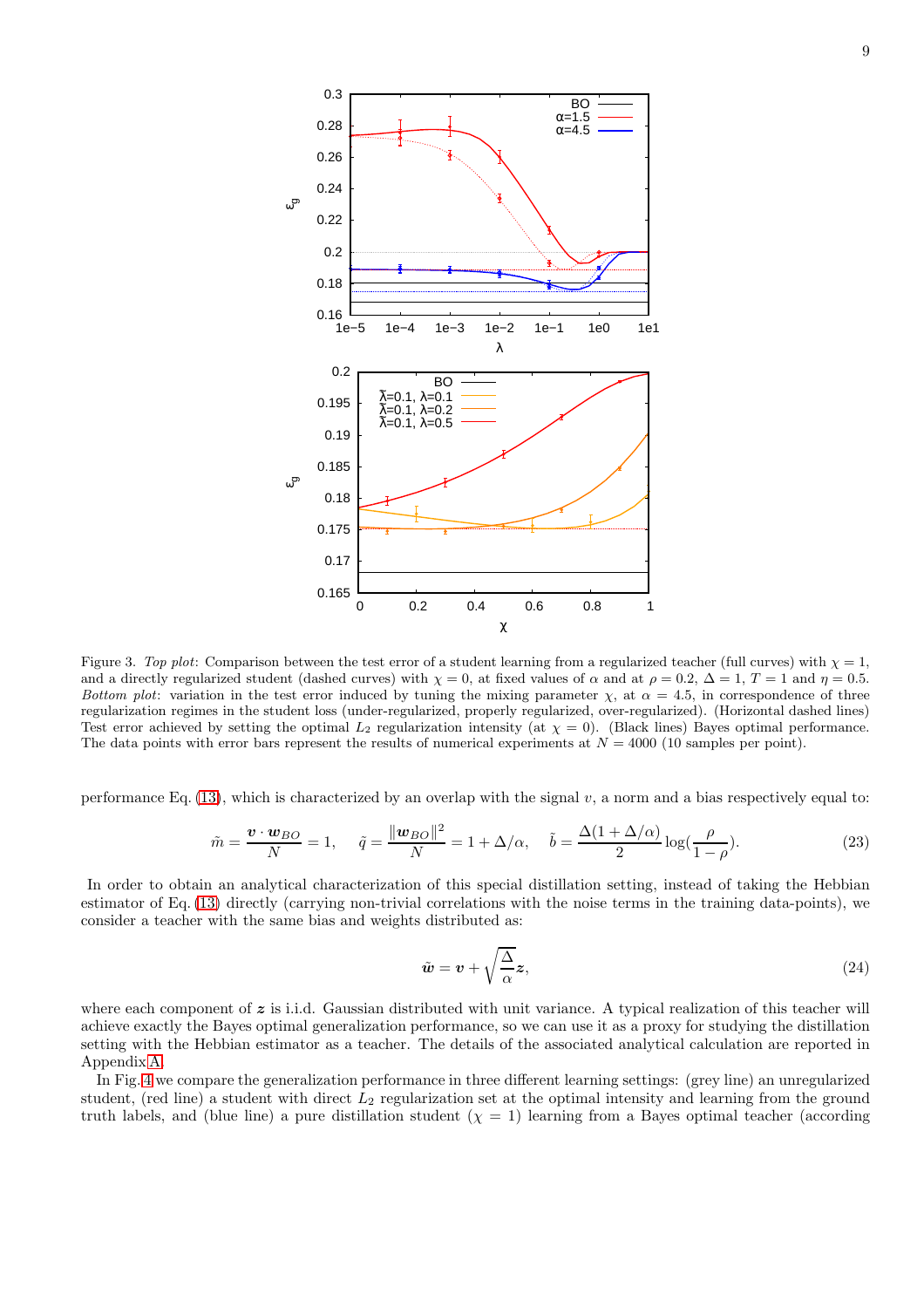

<span id="page-9-1"></span>Figure 4. Generalization performance of a  $\eta = 0.5$  sparse student in a GM setting ( $\rho = 0.2$ ,  $\Delta = 1$ ). (Black curve) Performance bound, given by the generalization of the sparsified plug-in estimator. (Grey curve) Unregularized case. (Red curve) Student learning with a direct  $L_2$  regularization of optimal intensity. (Blue curve) Pure distillation student  $(\chi = 1)$  learning from an optimal teacher (e.g. BO point estimator). The data points with error bars represent the results of numerical experiments at  $N = 4000$  (10 samples per point).

to the above definition). These results are again compared with the Bayes optimal performance bound (black line) relevant for the student.

When the transferred outputs are produced by an optimal teacher, we observe a clear improvement in the distillation test error with respect to a direct  $L_2$  regularization: the gap with the optimal generalization bound is nearly closed (especially at large values of  $\alpha$ ). This result clearly shows the potential of knowledge distillation: through transfer learning the student can reach performances that are seemingly not achievable with direct regularization schemes, inheriting also the"implicit" regularization of the teacher (similar to what is observed in deep learning experiments  $[10]$ ).

### <span id="page-9-0"></span>VI. DOUBLE DESCENT IN THE KD FRAMEWORK

In this final section we will focus on the low  $\alpha$  regime, i.e. number of samples small or comparable to the dimensionality, and the limit of zero direct regularization either in the student or in the teacher losses.

Note that, in the considered model, when the  $L_2$  regularization term is completely switched off, the minimization of non-regularized logistic loss becomes equivalent to maximum likelihood estimation (MLE). In the GMM, with high probability the generated binary data will be linearly separable up until some threshold  $\alpha_S(\rho, \Delta, \eta)$ , and in this regime the ML estimator is ill-defined [\[33\]](#page-12-8). Since we are not interested in addressing this issue in the present work, in the following we will consider a baseline regularization intensity of  $\lambda = 0.00001$  as a proxy for the unregularized limit.

Let's first consider taking an unregularized teacher and a pure distillation student  $(\chi = 0, \lambda, \lambda \to 0)$ . The teacher training problem is perfectly separable below the separability threshold  $\tilde{\alpha}_S$ : without an explicit regularization its norm will thus diverge, due to the shape of the cross-entropy loss. Therefore, the outputs produced by the teacher will be quasi-binary (since the sigmoid activation will be completely saturated), and the student learning problem will look exactly like the usual logistic regression with binary labels. If we focus on the generalization behavior of the student, we thus expect a peak (and the corresponding double-descent behavior) at the student's linear separability threshold  $\alpha_S$  [\[28](#page-11-16)]. Note that in general  $\alpha_S \neq \tilde{\alpha}_S$ , since we take  $\eta < 1$ .

Now, let's consider instead the case of a regularized teacher. In this case, even below  $\tilde{\alpha}_S$ , the teacher norm will remain finite and the produced outputs will be continuously distributed in the range [0, 1]. In this case, the pure distillation student will try to interpolate a set of non-binary outputs: as long as the number of linear constraints will be lower than the number of trainable weights  $\alpha < \eta$ , the student will be able to exactly reproduce the teacher outputs. However, just like in a normal regression scenario [\[28\]](#page-11-16), this will give rise to an interpolation peak at  $\alpha = \eta$ (and the associated double-descent).

In Fig. [5,](#page-10-1) we can see the two types of peak (blue and red curves respectively). Note that the deviation of the experimental points from the theoretical predictions, at low  $\alpha$  in the first regime, is due to the non convergence of the gradient descent simulations before the cutoff of 2000 optimization epochs.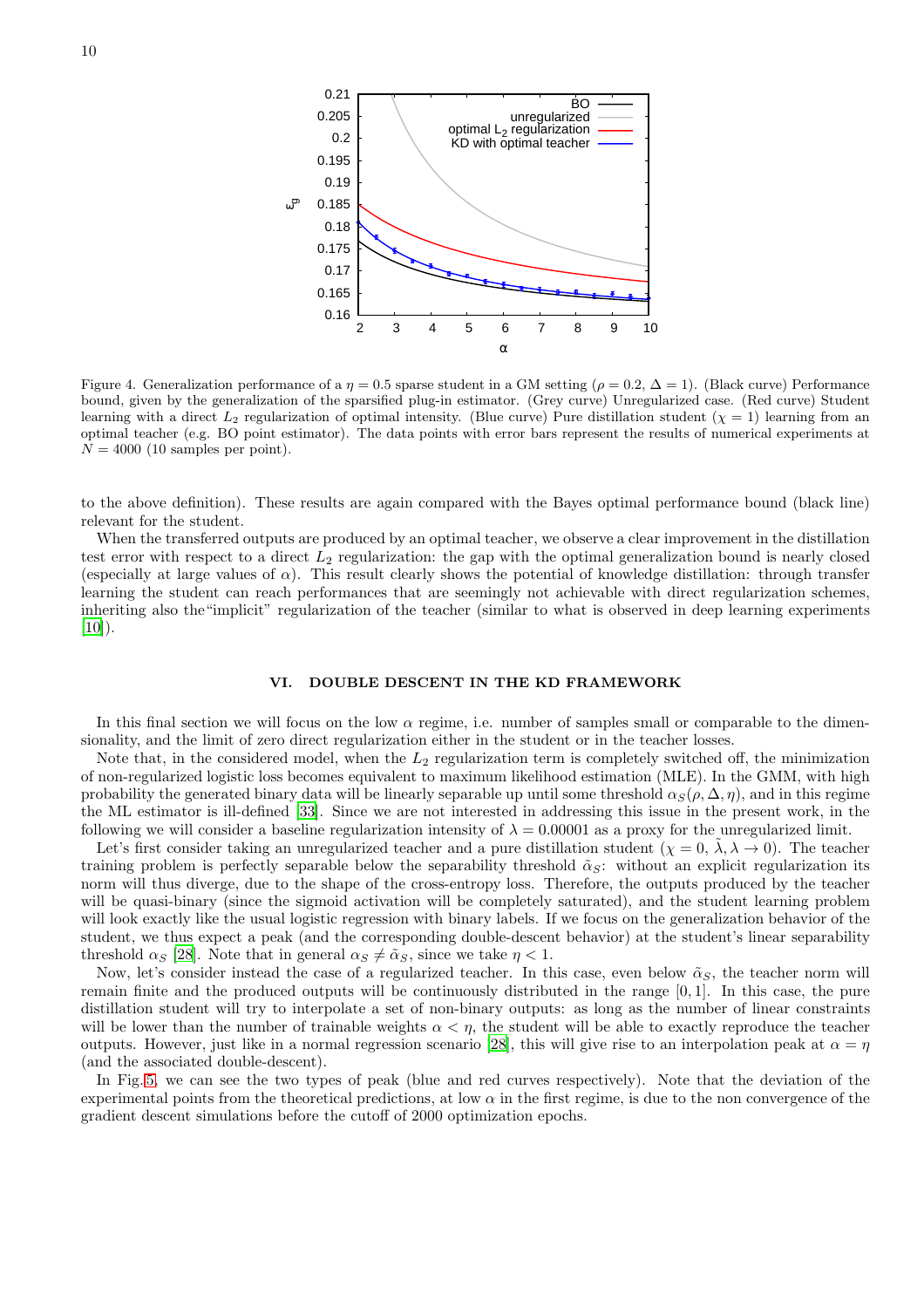

<span id="page-10-1"></span>Figure 5. Generalization performance of a  $\eta = 0.5$  sparse student in a pure distillation setting ( $\rho = 0.2$ ,  $\Delta = 1$ ,  $\chi = 1$ ). (Black curve) Performance bound, given by the Bayes Optimal generalization. (Blue curve) Distillation curve when both teacher and student are not  $L_2$  regularized. (Red curve) Distillation performance when only the teacher is regularized.  $\alpha_I$ ,  $\tilde{\alpha}_S$  and  $\alpha_S$ respectively denote the student interpolation threshold and the teacher and student separability thresholds. The data points with error bars represent the results of numerical experiments at  $N = 4000$  (10 samples per point).

In Appendix [C,](#page-26-0) we also provide an in-depth analysis of teacher and student training losses and the mean squared error between teacher and student activations/preactivations around  $\alpha_I$  and  $\alpha_S$ , in order to further clarify the described phenomena.

# <span id="page-10-0"></span>VII. CONCLUSIONS

In this work we developed a statistical physics framework for analysing knowledge distillation in high-dimensional models solvable with the replica method. The framework yields a deterministic description of the typical properties of the studied model, via a set of fixed point equations that track the behavior of the relevant order parameters.

We applied our framework to a prototypical case of knowledge distillation in the presence of mismatch between teacher and student networks. In particular, we considered two linear classifiers with different support (a stronger teacher network and a weaker student network) trained over a binary classification problem with data generated according to a Gaussian mixture.

We were able to highlight the inheritance properties of KD, showing that learning from properly regularized teachers can effectively transfer the good generalization properties to the student, with little fine-tuning at the level of the distillation loss. In our model, we also showed that, by distilling the knowledge of a Bayes optimal teacher, an agnostic KD student can approach the optimal generalization bound, whereas usual regularized logistic regression remains clearly sub-optimal. In order to validate the theoretical predictions, we offered a comparison with the results of finite size numerical experiments.

Finally, we analyzed the peculiar double-descent phenomenology that can appear in a KD setting, hybridizing between the interpolation peaks in regression problems and the separability threshold peak in classification problems.

The presented analytic results were obtained through the non-rigorous (yet exact) replica method, but the convex nature of the studied optimization problems suggests the possibility of an independent rigorous derivation via the Gordon minimax theorem [\[15\]](#page-11-18), along the lines of [\[28](#page-11-16)]. We leave this technical goal for future work.

Another natural but challenging research direction is to consider the case of more realistic data generative models (e.g, [\[13,](#page-11-19) [14\]](#page-11-20)) and, more importantly, more complex neural network architectures (e.g., a random features [\[25\]](#page-11-21), or one hidden-layer networks [\[2\]](#page-11-14)) that could allow for a more realistic mismatch between teacher and student models.

#### ACKNOWLEDGMENTS

We thank Stéphane d'Ascoli for his inspiring presentation of the knowledge distillation problem. We acknowledge funding from the ERC under the European Union's Horizon 2020 Research and Innovation Programme Grant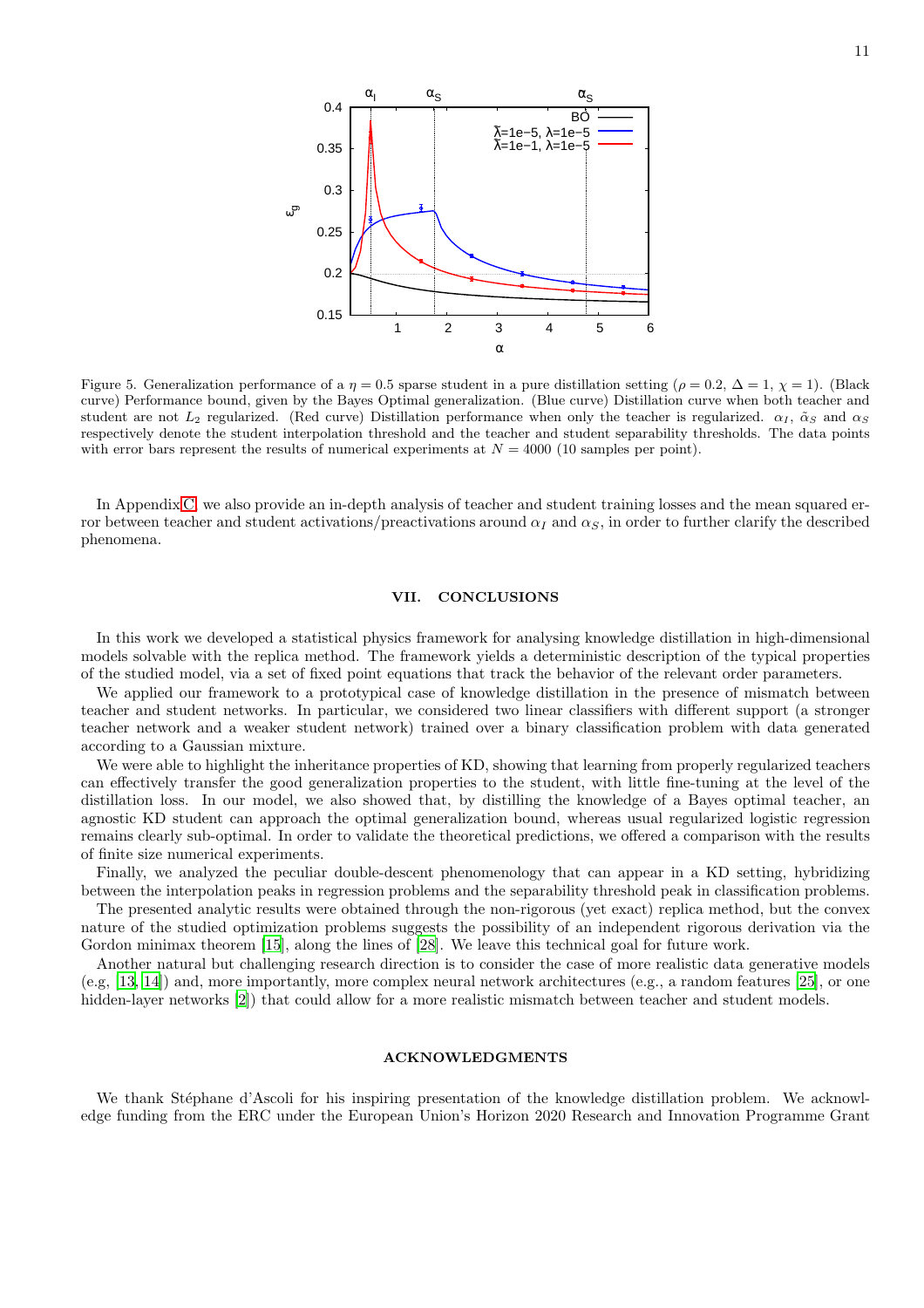- <span id="page-11-5"></span>[1] Rohan Anil, Gabriel Pereyra, Alexandre Passos, Róbert Ormándi, George E. Dahl, and Geoffrey E. Hinton. Large scale distributed neural network training through online distillation. In *6th International Conference on Learning Representations, ICLR 2018*. OpenReview.net, 2018.
- <span id="page-11-14"></span>[2] Benjamin Aubin, Antoine Maillard, Florent Krzakala, Nicolas Macris, Lenka Zdeborová, et al. The committee machine: Computational to statistical gaps in learning a two-layers neural network. In *Advances in Neural Information Processing Systems*, pages 3223–3234, 2018.
- <span id="page-11-23"></span>[3] Carlo Baldassi, Federica Gerace, Carlo Lucibello, Luca Saglietti, and Riccardo Zecchina. Learning may need only a few bits of synaptic precision. *Physical Review E*, 93(5):052313, 2016.
- <span id="page-11-24"></span>[4] Carlo Baldassi, Federica Gerace, Hilbert J Kappen, Carlo Lucibello, Luca Saglietti, Enzo Tartaglione, and Riccardo Zecchina. Role of synaptic stochasticity in training low-precision neural networks. *Physical review letters*, 120(26):268103, 2018.
- <span id="page-11-15"></span>[5] Jean Barbier, Florent Krzakala, Nicolas Macris, Léo Miolane, and Lenka Zdeborová. Optimal errors and phase transitions in high-dimensional generalized linear models. *Proceedings of the National Academy of Sciences*, 116(12):5451–5460, 2019.
- <span id="page-11-9"></span>[6] Z Berkay Celik, David Lopez-Paz, and Patrick McDaniel. Patient-driven privacy control through generalized distillation. In *2017 IEEE Symposium on Privacy-Aware Computing (PAC)*, pages 1–12. IEEE, 2017.
- <span id="page-11-6"></span>[7] Guobin Chen, Wongun Choi, Xiang Yu, Tony Han, and Manmohan Chandraker. Learning efficient object detection models with knowledge distillation. In *Advances in Neural Information Processing Systems*, pages 742–751, 2017.
- <span id="page-11-7"></span>[8] Yuntao Chen, Naiyan Wang, and Zhaoxiang Zhang. Darkrank: Accelerating deep metric learning via cross sample similarities transfer. In *Thirty-Second AAAI Conference on Artificial Intelligence*, 2018.
- <span id="page-11-22"></span>[9] Andreas Engel and Christian Van den Broeck. *Statistical mechanics of learning*. Cambridge University Press, 2001.
- <span id="page-11-0"></span>[10] Jonathan Frankle and Michael Carbin. The lottery ticket hypothesis: Finding sparse, trainable neural networks. In *ICLR*. OpenReview.net, 2019.
- <span id="page-11-13"></span>[11] Silvio Franz and Giorgio Parisi. Phase diagram of coupled glassy systems: A mean-field study. *Physical review letters*, 79 (13):2486, 1997.
- <span id="page-11-10"></span>[12] Tommaso Furlanello, Zachary Lipton, Michael Tschannen, Laurent Itti, and Anima Anandkumar. Born again neural networks. In *Proceedings of the 35th International Conference on Machine Learning*, pages 1607–1616. PMLR, 2018.
- <span id="page-11-19"></span>[13] Federica Gerace, Bruno Loureiro, Florent Krzakala, Marc Mezard, and Lenka Zdeborova. Generalisation error in learning with random features and the hidden manifold model. In *Proceedings of the 37th International Conference on Machine Learning*, pages 3452–3462. PMLR, 2020.
- <span id="page-11-20"></span>[14] Sebastian Goldt, Marc Mézard, Florent Krzakala, and Lenka Zdeborová. Modelling the influence of data structure on learning in neural networks. *arXiv preprint arXiv:1909.11500*, 2019.
- <span id="page-11-18"></span>[15] Yehoram Gordon. Some inequalities for gaussian processes and applications. *Israel Journal of Mathematics*, 50(4):265–289, 1985.
- <span id="page-11-1"></span>[16] Song Han, Jeff Pool, John Tran, and William Dally. Learning both weights and connections for efficient neural network. In *Advances in neural information processing systems*, pages 1135–1143, 2015.
- <span id="page-11-2"></span>[17] Song Han, Huizi Mao, and William J. Dally. Deep compression: Compressing deep neural network with pruning, trained quantization and huffman coding. In *4th International Conference on Learning Representations, ICLR 2016, San Juan, Puerto Rico, May 2-4, 2016, Conference Track Proceedings*, 2016.
- <span id="page-11-26"></span>[18] Trevor Hastie, Andrea Montanari, Saharon Rosset, and Ryan J Tibshirani. Surprises in high-dimensional ridgeless least squares interpolation. *arXiv preprint arXiv:1903.08560*, 2019.
- <span id="page-11-17"></span>[19] Donald Olding Hebb. *The organization of behavior: A neuropsychological theory*. Psychology Press, 2005.
- <span id="page-11-4"></span>[20] Geoffrey Hinton, Oriol Vinyals, and Jeffrey Dean. Distilling the knowledge in a neural network. In *NIPS Deep Learning and Representation Learning Workshop*, 2015.
- <span id="page-11-25"></span>[21] Haiping Huang, KY Michael Wong, and Yoshiyuki Kabashima. Entropy landscape of solutions in the binary perceptron problem. *Journal of Physics A: Mathematical and Theoretical*, 46(37):375002, 2013.
- <span id="page-11-3"></span>[22] Benoit Jacob, Skirmantas Kligys, Bo Chen, Menglong Zhu, Matthew Tang, Andrew Howard, Hartwig Adam, and Dmitry Kalenichenko. Quantization and training of neural networks for efficient integer-arithmetic-only inference. In *Proceedings of the IEEE Conference on Computer Vision and Pattern Recognition*, pages 2704–2713, 2018.
- <span id="page-11-8"></span>[23] Yoon Kim and Alexander M. Rush. Sequence-level knowledge distillation. In *Proceedings of the 2016 Conference on Empirical Methods in Natural Language Processing*, pages 1317–1327, 2016.
- <span id="page-11-27"></span>[24] Diederik P. Kingma and Jimmy Ba. Adam: A method for stochastic optimization. *CoRR*, abs/1412.6980, 2015.
- <span id="page-11-21"></span>[25] Song Mei and Andrea Montanari. The generalization error of random features regression: Precise asymptotics and double descent curve. *arXiv preprint arXiv:1908.05355*, 2019.
- <span id="page-11-11"></span>[26] Marc Mezard and Andrea Montanari. *Information, physics, and computation*. Oxford University Press, 2009.
- <span id="page-11-12"></span>[27] Marc M´ezard, Giorgio Parisi, and Miguel Virasoro. *Spin glass theory and beyond: An Introduction to the Replica Method and Its Applications*, volume 9. World Scientific Publishing Company, 1987.
- <span id="page-11-16"></span>[28] Francesca Mignacco, Florent Krzakala, Yue Lu, Pierfrancesco Urbani, and Lenka Zdeborova. The role of regularization in classification of high-dimensional noisy Gaussian mixture. In *Proceedings of the 37th International Conference on Machine*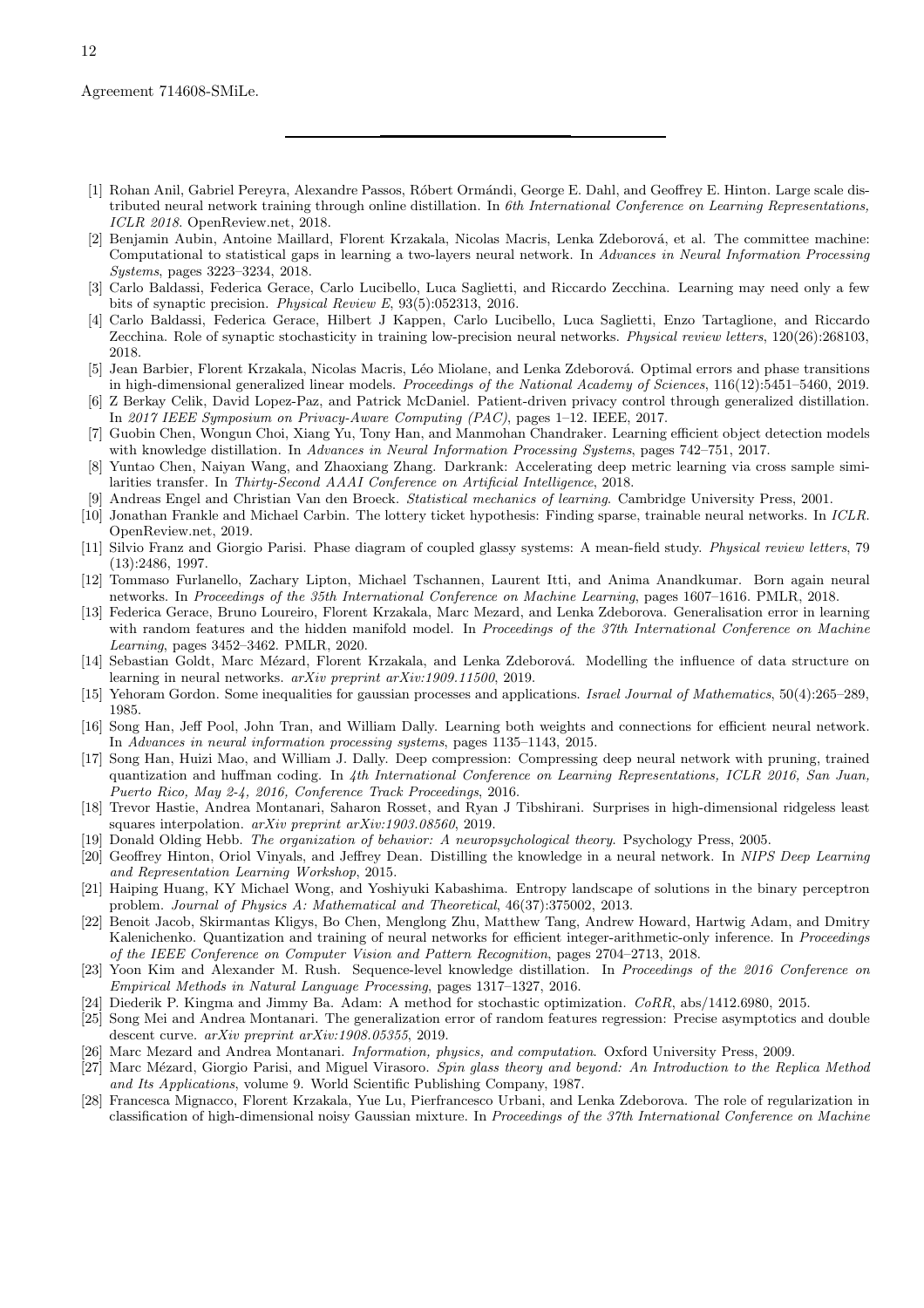*Learning*, pages 6874–6883. PMLR, 2020.

- <span id="page-12-9"></span>[29] Rafael M¨uller, Simon Kornblith, and Geoffrey E Hinton. When does label smoothing help? In *Advances in Neural Information Processing Systems*, pages 4694–4703, 2019.
- <span id="page-12-0"></span>[30] Behnam Neyshabur, Ryota Tomioka, and Nathan Srebro. In search of the real inductive bias: On the role of implicit regularization in deep learning. In *ICLR (Workshop)*, 2015.
- <span id="page-12-5"></span>[31] Mary Phuong and Christoph Lampert. Towards understanding knowledge distillation. In *International Conference on Machine Learning*, pages 5142–5151, 2019.
- <span id="page-12-6"></span>[32] Arman Rahbar, Ashkan Panahi, Chiranjib Bhattacharyya, Devdatt P. Dubhashi, and Morteza Haghir Chehreghani. On the unreasonable effectiveness of knowledge distillation: Analysis in the kernel regime. *CoRR*, 2020.
- <span id="page-12-8"></span>[33] Pragya Sur and Emmanuel J Candès. A modern maximum-likelihood theory for high-dimensional logistic regression. *Proceedings of the National Academy of Sciences*, 116(29):14516–14525, 2019.
- <span id="page-12-10"></span>[34] Christian Szegedy, Vincent Vanhoucke, Sergey Ioffe, Jon Shlens, and Zbigniew Wojna. Rethinking the inception architecture for computer vision. In *Proceedings of the IEEE conference on computer vision and pattern recognition*, pages 2818–2826, 2016.
- <span id="page-12-4"></span>[35] Jiaxi Tang, Rakesh Shivanna, Zhe Zhao, Dong Lin, Anima Singh, Ed H Chi, and Sagar Jain. Understanding and improving knowledge distillation. *arXiv preprint arXiv:2002.03532*, 2020.
- <span id="page-12-2"></span>[36] Junho Yim, Donggyu Joo, Jihoon Bae, and Junmo Kim. A gift from knowledge distillation: Fast optimization, network minimization and transfer learning. In *Proceedings of the IEEE Conference on Computer Vision and Pattern Recognition*, pages 4133–4141, 2017.
- <span id="page-12-3"></span>[37] Ruichi Yu, Ang Li, Vlad I Morariu, and Larry S Davis. Visual relationship detection with internal and external linguistic knowledge distillation. In *Proceedings of the IEEE international conference on computer vision*, pages 1974–1982, 2017.
- <span id="page-12-7"></span>[38] Li Yuan, Francis EH Tay, Guilin Li, Tao Wang, and Jiashi Feng. Revisit knowledge distillation: a teacher-free framework. *arXiv preprint arXiv:1909.11723*, 2019.
- <span id="page-12-1"></span>[39] Chiyuan Zhang, Samy Bengio, Moritz Hardt, Benjamin Recht, and Oriol Vinyals. Understanding deep learning requires rethinking generalization. In *ICLR*, 2017.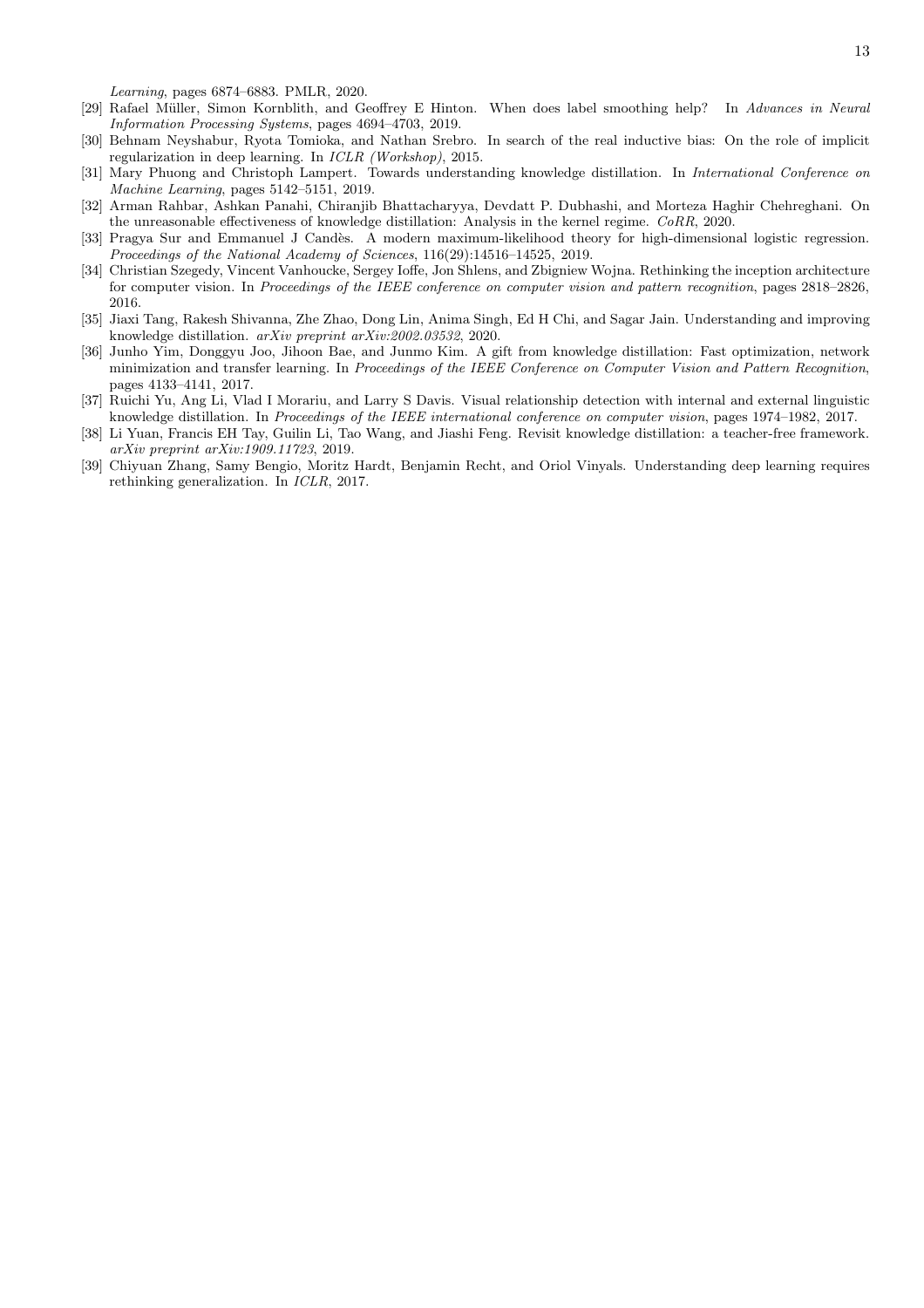# <span id="page-13-0"></span>Appendix A: Replica Computations

### 1. Typical learning in the GMM

We are interested in evaluating the following average free-entropy:

<span id="page-13-1"></span>
$$
\Phi = \lim_{\beta \to \infty} \frac{1}{\beta N} \left\langle \log \int d\boldsymbol{w} e^{-\frac{\beta \lambda}{2} ||\boldsymbol{w}||^2} \int d\boldsymbol{b} \prod_{\mu} e^{-\beta \ell \left(y^{\mu}, \sigma \left(\sum_{i=1}^{N} \frac{w_i x_i^{\mu}}{\sqrt{N}} + b\right)\right)} \right\rangle_{\{\boldsymbol{x}^{\mu}, y^{\mu}\}} \tag{A1}
$$

where  $\ell(\cdot)$  is the cross-entropy loss and the training data  $\{x^{\mu}, y^{\mu}\}\$ is distributed according to a Gaussian Mixture model:

$$
x^{\mu} = (2y^{\mu} - 1)\frac{\boldsymbol{v}}{\sqrt{N}} + z
$$
 (A2)

with  $v_i, z_i \sim \mathcal{N}(0, \Delta)$  and  $y^{\mu} \sim \rho \delta(y^{\mu} - 1) + (1 - \rho) \delta(y^{\mu})$ . Note that, because of the isotropy of the data model, instead of integrating over the possible realizations for the signal vector v it is possible to fix the gauge  $v = (1, 1, ..., 1)^T$ (e.g., as in [\[9\]](#page-11-22)).

In the  $\beta \to \infty$  limit, the statistical measure on the weights and the bias  $\{w, b\}$  focuses over the minimizer of the training loss, which yields the logistic regression optimization problem we want to characterize through this calculation. In order to evaluate the quenched average appearing in Eq. [\(A1\)](#page-13-1), we resort to the non-rigorous Replica Method, introduced in the context of Disordered Systems [\[27\]](#page-11-12) and based on the identity:

$$
\log(x) = \lim_{n \to 0} \frac{x^n - 1}{n}.\tag{A3}
$$

So, instead of evaluating the average of the free-energy directly, we introduce  $n$  interacting replicas of the original system and in the end we will recover the original expression by extrapolating the limit  $n \to 0$ .

We can thus focus on the calculation of the replicated volume:

$$
\Omega^{n} = \int \prod_{a} d\boldsymbol{w}^{a} e^{-\frac{\beta \lambda}{2} ||\boldsymbol{w}||^{2}} \int \prod_{\mu} d b^{a} \prod_{\mu} \prod_{a} \left\langle e^{-\beta \ell \left(y^{\mu}, \sigma \left(\sum_{i=1}^{N} \frac{w_{i}^{a} x_{i}^{\mu}}{\sqrt{N}} + b^{a} \right) \right)} \right\rangle_{\{\boldsymbol{x}^{\mu}, y^{\mu}\}} \tag{A4}
$$
\n
$$
= \int \prod_{a} d\boldsymbol{w}^{a} e^{-\frac{\beta \lambda}{2} ||\boldsymbol{w}||^{2}} \int \prod_{a} d b^{a} \int \prod_{\mu} \prod_{a} \frac{d \lambda_{\mu}^{a} d \hat{\lambda}_{\mu}^{a}}{2 \pi} e^{i \hat{\lambda}_{\mu}^{a} \left(\lambda_{\mu}^{a} - \sum_{i=1}^{N} \frac{w_{i}^{a} x_{i}^{\mu}}{\sqrt{N}}\right)} \times,
$$
\n
$$
\prod_{\mu} \prod_{a} \left\langle e^{-\beta \ell \left(y^{\mu}, \sigma \left(\lambda_{\mu}^{a} + b^{a} \right)\right)} \right\rangle_{\{\boldsymbol{x}^{\mu}, y^{\mu}\}} \tag{A5}
$$

where in the second line we isolated the dependency on each training data point  $x^{\mu}$ ,  $y^{\mu}$  by introducing the preactivation variables  $\lambda^a_\mu$  via Dirac's  $\delta$  functions, allowing us to take the disorder average:

$$
\mathbb{E}_{\mathbf{x}^{\mu}} e^{-i \sum_{a} \hat{\lambda}_{a}^{\mu} \frac{\mathbf{x}^{\mu} \cdot \mathbf{w}^{a}}{\sqrt{N}}} = e^{-i(2y^{\mu}-1) \sum_{a} \hat{\lambda}_{a}^{\mu} \frac{\sum w_{i}^{a} v_{i}}{N}} e^{-\frac{\Delta}{2} \sum_{ab} \hat{\lambda}_{a}^{\mu} \hat{\lambda}_{b}^{\mu} \frac{\sum_{i} w_{i}^{a} w_{i}^{b}}{N}} + \mathcal{O}(N^{-3/2}).
$$
\n(A6)

Now, we can introduce the overlap order parameters:

- $m^a = \frac{\sum w_i^a v_i}{N}$ , representing the magnetization, i.e. the overlap between the learned weight configuration and the true signal v.
- $q^{ab} = \frac{\sum_i w_i^a w_i^b}{N}$ , representing the overlap between two configurations sampled from the measure Eq. [\(A1\)](#page-13-1).

Then, we can rewrite the replicated volume as:

$$
\Omega^{n} = \int \prod_{a} \frac{dm^{a} d\hat{m}^{a}}{2\pi/N} \int \prod_{ab} \frac{dq^{ab} d\hat{q}^{ab}}{2\pi/N} \int \prod_{c} db^{a} G_{I} (G_{S})^{N} (G_{E})^{\alpha N}
$$
\n(A7)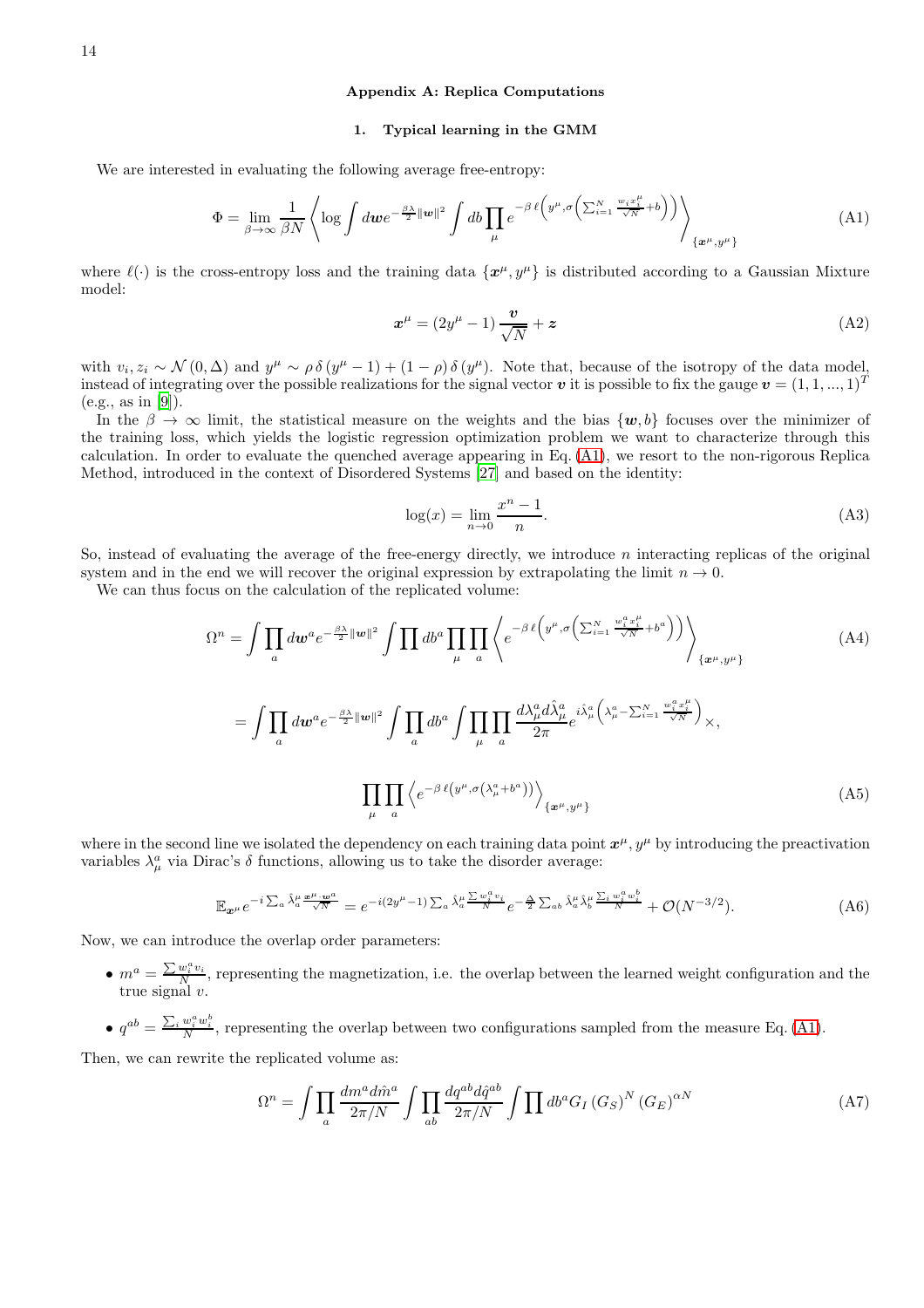where we separated the action in three different contributions: an interaction term, containing a trace over the order parameters and their conjugates

$$
G_I = \exp\left(-N\left(\sum_a \hat{m}^a m^a + \sum_{ab} \hat{q}^{ab} q^{ab}\right)\right),\tag{A8}
$$

an entropic term, factorized over the components of the weight vector and containing the information about the regularization term in the loss function

$$
G_S = \int \prod_a dw^a e^{-\frac{\beta \lambda}{2}(w^a)^2} \exp\left(\sum_a \hat{m}^a w^a + \sum_{ab} \hat{q}^{ab} w^a w^b\right),\tag{A9}
$$

and an energetic term, factorized over the training data points and containing the cross-entropy term:

$$
G_E = \int \prod_a \left( \frac{d\lambda^a d\hat{\lambda}^a}{2\pi} e^{i\lambda^a \hat{\lambda}^a} \right) e^{-\frac{\Delta}{2} \sum_{ab} \hat{\lambda}_a \hat{\lambda}_b q^{ab}} \left\langle \prod_a e^{-\beta \ell(y, \sigma(\lambda^a + (2y-1)m^a + b^a))} \right\rangle_y.
$$
 (A10)

### *a. Replica symmetric Ansatz*

In order to proceed in the computation, we have to make an assumption on the structure of the order parameters and the geometric organization of the  $n$  replicas of the original system. Because of the convexity of the optimization problem we are considering we are justified in adopting the simplest possible assumption, the so-called Replica Symmetric ansatz, posing:

- $m^a = m$  for all  $a = 1, ..., n$ , and same for their conjugates.
- $q^{ab} = q$  for all  $a > b$ ,  $q^{ab} = Q$  for all  $a = b$ , and same for their conjugates.
- $b^a = b$  for all  $a = 1, ..., n$ .

Then, one can substitute the RS ansatz in the interaction term and easily obtain:

$$
\frac{\log G_I}{nN} = g_I = -\left(\hat{m}m + \frac{\hat{Q}Q}{2} - \frac{\hat{q}q}{2}\right)
$$
\n(A11)

In the entropic term, after the substitutions one gets:

$$
G_S = \int \prod_a dw^a e^{-\frac{\beta \lambda}{2}(w^a)^2} \exp\left(\hat{m} \sum_a w^a + \frac{1}{2} \left(\hat{Q} - \hat{q}\right) \sum_a (w^a)^2 + \frac{1}{2} \hat{q} \left(\sum_a w^a\right)^2\right) \tag{A12}
$$

$$
= \int \mathcal{D}z_0 \left\{ \int dw e^{-\frac{\beta \lambda}{2}(w)^2} \exp\left(\frac{1}{2}\left(\hat{Q} - \hat{q}\right)w^2 + \left(\hat{m} + \sqrt{\hat{q}}z_0\right)w\right) \right\}^n \tag{A13}
$$

where in the second line a Hubbard-Stratonovich transformation, introducing the auxiliary variable  $z_0 \sim \mathcal{N}(0, 1)$ , allowed factorization over the replica index. Now we can take the logarithm in the  $n \to 0$  limit, obtaining:

$$
\frac{\log G_S}{nN} = g_S = \int \mathcal{D}z_0 \log \int dw \exp\left(\frac{1}{2}\left(\hat{Q} - \hat{q} - \beta\lambda\right)w^2 + \left(\hat{m} + \sqrt{\hat{q}}z_0\right)w\right). \tag{A14}
$$

Similarly, one can obtain the RS energetic contribution:

$$
G_E = \mathbb{E}_y \int \prod_a \left( \frac{d\lambda^a d\hat{\lambda}^a}{2\pi} e^{i\lambda^a \hat{\lambda}^a} \right) e^{-\frac{\Delta}{2}(Q-q) \sum_a (\hat{\lambda}_a)^2 - \frac{\Delta}{2}q \left(\sum_a \hat{\lambda}_a\right)^2} \prod_a e^{-\beta \ell(y, \sigma(\lambda^a + (2y-1)m + b))}
$$
(A15)

$$
= \mathbb{E}_y \int \mathcal{D}z_0 \left\{ \int \frac{d\lambda}{\sqrt{2\pi}} \frac{1}{\sqrt{\Delta(Q-q)}} e^{-\frac{1}{2} \frac{(\lambda + \sqrt{\Delta q}z_0)^2}{\Delta(Q-q)}} e^{-\beta \ell(y, \sigma(\lambda + (2y-1)m + b))} \right\}^n \tag{A16}
$$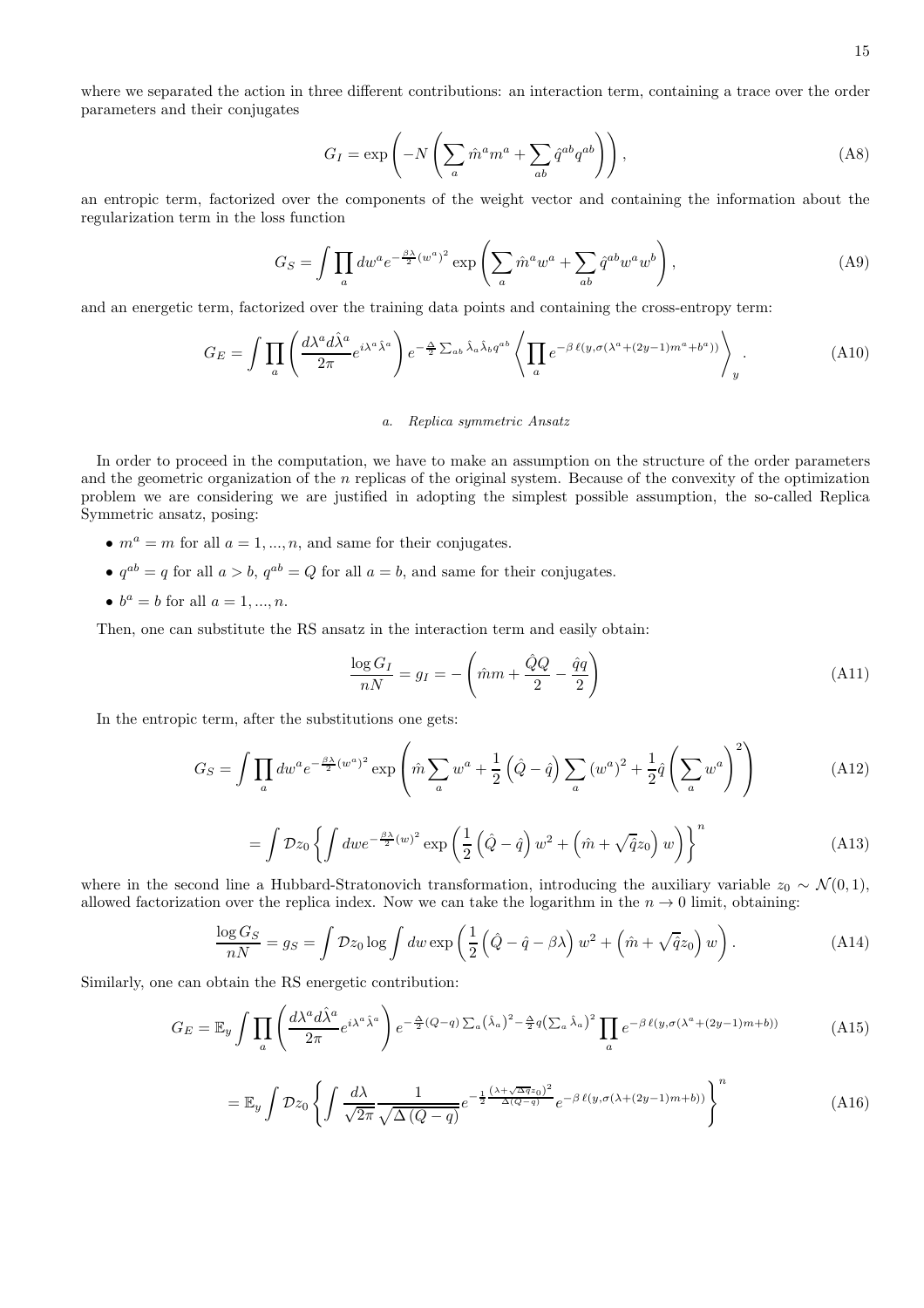$$
= \mathbb{E}_y \int \mathcal{D}z_0 \left\{ \int \mathcal{D}\lambda e^{-\beta \ell \left( y, \sigma \left( \sqrt{\Delta(Q-q)} \lambda + \sqrt{\Delta q} z_0 + (2y-1)m + b \right) \right) } \right\}^n \tag{A17}
$$

so taking the logarithm:

$$
\frac{\log G_E}{n} = g_E = \mathbb{E}_y \int \mathcal{D}z_0 \log \int \mathcal{D}\lambda e^{-\beta \ell \left(y, \sigma \left(\sqrt{\Delta(Q-q)}\lambda + \sqrt{\Delta q}z_0 + (2y-1)m + b\right)\right)}.
$$
\n(A18)

#### *b. Zero temperature limit*

Now we can focus on the  $\beta \to \infty$  limit, in which we recover the origin empirical risk minimization problem. Because of convexity, as we lower the temperature the overlap  $q$  between two different configurations sampled from the statistical measure will approach the typical norm  $Q$ , suggesting the scaling:

$$
(Q - q) = \delta q / \beta \tag{A19}
$$

Moreover, the conjugate parameters also need to be properly rescaled:

$$
\left(\hat{Q} - \hat{q}\right) = -\beta \delta \hat{q}, \quad \hat{q} \sim \beta^2 \hat{q}, \quad \hat{m} \sim \beta \hat{m}.\tag{A20}
$$

which gives, for the interaction term:

$$
g_i = -\beta \left(\hat{m}m + \frac{1}{2} \left(\hat{q}\delta q - \delta \hat{q}q\right)\right) \tag{A21}
$$

In the entropic term one gets an integration over a one-dimensional optimization problem:

$$
g_s = \beta \int \mathcal{D}z_0 \max_w \left( -\frac{\lambda + \delta \hat{q}}{2} w^2 + \left( \hat{m} + \sqrt{\hat{q}} z_0 \right) w \right) \tag{A22}
$$

where the maximum is located at:

<span id="page-15-1"></span>
$$
w^* = \frac{(\hat{m} + \sqrt{\hat{q}}z_0)}{(\lambda + \delta\hat{q})}
$$
(A23)

and the expresssion can be evaluated analytically, giving:

$$
g_s = \beta \frac{\hat{m}^2 + \hat{q}}{2(\lambda + \delta \hat{q})}.\tag{A24}
$$

Finally, in the energetic contribution we get:

$$
g_E = \mathbb{E}_y \int \mathcal{D}z M_E \tag{A25}
$$

$$
M_E = \max_{u} -\frac{u^2}{2} - \ell \left( y, \sigma \left( \sqrt{\Delta \delta q} u + \sqrt{\Delta q} z + (2y - 1) m + b \right) \right)
$$
(A26)

and one obtains the free-entropy:

<span id="page-15-0"></span>
$$
\Phi = -\left(\hat{m}m + \frac{1}{2}\left(\hat{q}\delta q - \delta\hat{q}q\right)\right) + g_S + \alpha g_E. \tag{A27}
$$

The fixed-point equation that characterize the logistic regression problem in the high dimensional limit are obtained by extremizing the free-entropy with respect to the order parameters and their conjugates, which is nothing but a saddle-point condition for the action in the Statistical Physics framework.

In Fig. [6](#page-16-0) we compare the generalization performance for a model trained with  $L_2$ -regularized logistic regression with the Bayes-optimal performance, in the  $\rho = 0.2$ ,  $\Delta = 1$  setting. This will represent the baseline teacher model in the study of the distillation process. Note that the optimal value for the regularization parameter is of order  $\lambda \sim 1e - 1$ and that higher values will hinder the generalization performance.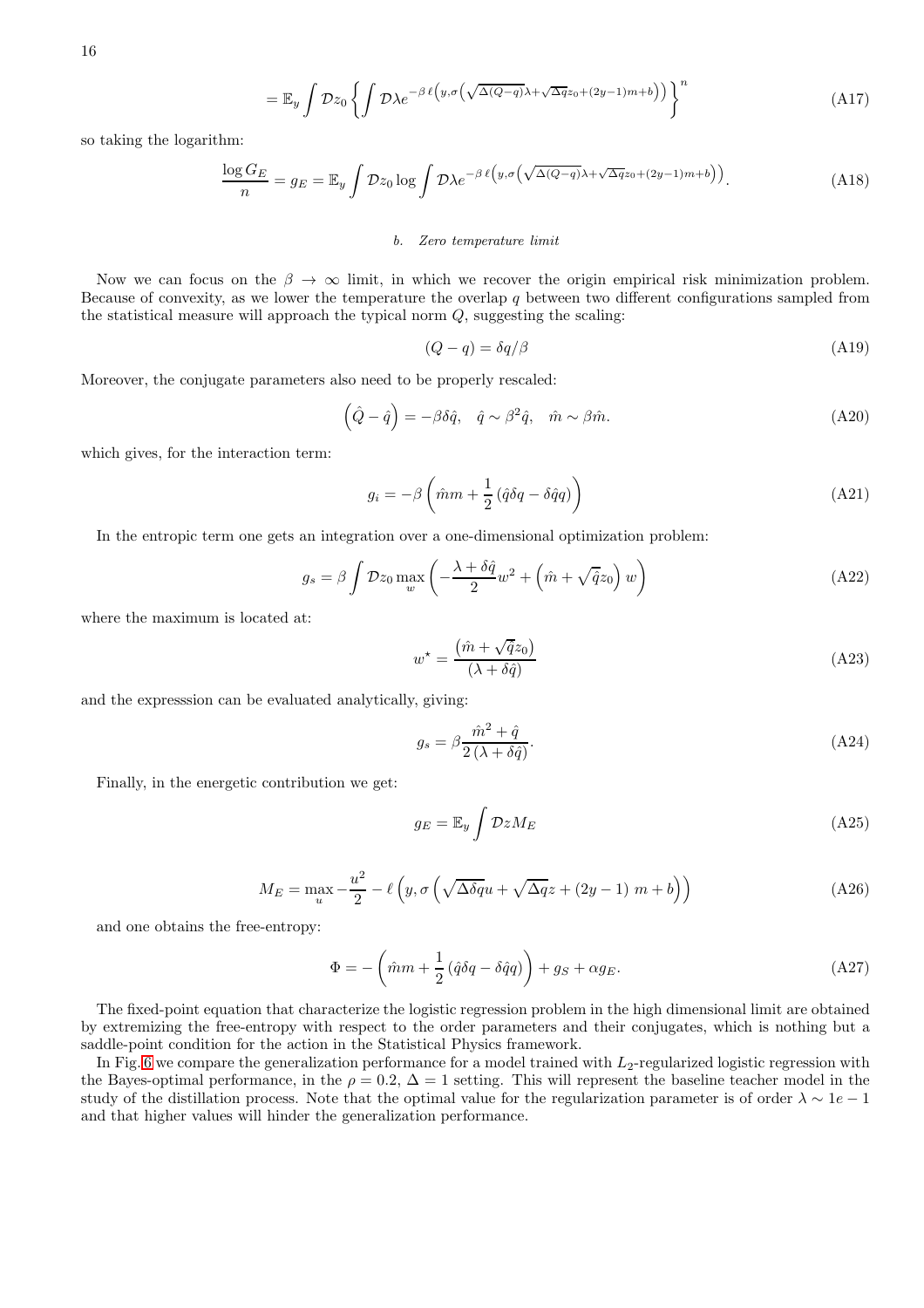0.11 0.12 0.13 0.14 0.15 0.16 0.17 0.18 0.19 0.2 0.21 0 2 4 6 8 10 ε<sup>g</sup> α BO λ=1e-5 λ=1e-3 λ=1e-2 λ=1e-1  $λ=1e-0$ 

<span id="page-16-0"></span>Figure 6. Classification in the GM model with  $\rho = 0.2$  and  $\Delta = 1$ . Colored lines: linear classifier trained with logistic regression and ridge regularization. Dashed black line: plug-in estimator achieving the Bayes optimal performance.

### 2. Distillation in the GMM

We will now present the derivation of the free energy expression for the distillation framework analyzed in the main text. In the following, all the parameters that refer to the teacher linear classifier will be denoted with an additional tilde.

As mentioned, in order to avoid the trivial scenario where the student converges exactly to the weight configuration of the teacher, we will consider a weaker "student" model, with a  $0 < \eta < 1$  fraction of weights set to zero throughout the learning process. Thus, we aim to evaluate the expected value (in high dimensions) of the following free-entropy:

<span id="page-16-1"></span>
$$
\Phi = \lim_{\beta \to \infty} \frac{1}{\beta N} \left\langle \left\langle \log \int \prod_{i=1}^{\eta N} dw_i e^{-\frac{\beta \lambda}{2} ||\boldsymbol{w}||^2} \int db \prod_{\mu} e^{-\frac{\beta}{2} \ell \left( \sigma \left( \frac{\bar{\boldsymbol{w}} \cdot \mathbf{w}^{\mu}}{\sqrt{N}} + \tilde{b} \right), \sigma \left( \frac{\boldsymbol{w} \cdot \mathbf{w}^{\mu}}{\sqrt{N}} + b \right) \right)} \right\rangle_{\tilde{\boldsymbol{w}}} \right\rangle_{\{\boldsymbol{x}^{\mu}, \boldsymbol{y}^{\mu}\}} \tag{A28}
$$

where the internal brackets represent an average over the teacher  $\{\tilde{\boldsymbol{w}}, \tilde{b}\}$  measure.

In order to evaluate the internal average we will use a different version of the replica trick, based on the following identity:

$$
\langle f(\tilde{\boldsymbol{w}}) \rangle_{\tilde{\boldsymbol{w}}} = \frac{\int d\mu(\tilde{\boldsymbol{w}}) f(\boldsymbol{w})}{\int d\mu(\tilde{\boldsymbol{w}})} = \lim_{\tilde{n} \to 0} \int \prod_{c=0}^{\tilde{n}} d\mu(\tilde{\boldsymbol{w}}^c) f(\tilde{\boldsymbol{w}}^1)
$$
(A29)

introducing  $\tilde{n}$  replicas of the teacher configuration but coupling only the first one to the student system. In this way, in the  $n \to 0$  limit we can recover the expectation over the teacher measure. This type of formalism is closely related to the seminal work [\[11\]](#page-11-13) and was more recently applied for example in [\[3](#page-11-23), [4](#page-11-24), [21\]](#page-11-25).

As in the previous computation, the quenched disorder average can be taken only by replacing the logarithm in the definition of the free-entropy with the  $n \to 0$  limit of the replicated system, so we will focus on the evaluation of:

$$
\frac{1}{N} \lim_{n,\tilde{n}\to 0} \partial_n \left\langle \lim_{\tilde{\beta}\to\infty} \lim_{\beta\to\infty} \int \prod_{c=1}^{\tilde{n}} d\tilde{w}^c e^{-\frac{\beta \tilde{\lambda}}{2} ||\tilde{w}^c||^2} \int \prod_{c=1}^{\tilde{n}} d\tilde{b}^c \prod_{\mu,c} e^{-\frac{\tilde{\beta}}{2} \ell \left(y^{\mu}, \sigma \left(\sum_{i=1}^N \frac{\tilde{w}_i^c x_i^{\mu}}{\sqrt{N}} + \tilde{b}^c\right)\right)} \times \int \prod_{a=1}^n d\omega^a e^{-\frac{\beta \lambda}{2} ||\omega^a||^2} \int \prod_{a=1}^n d\tilde{b}^a \prod_{\mu,a} e^{-\frac{\beta}{2} \ell \left(\sigma \left(\sum_{i=1}^N \frac{\tilde{w}_i^1 x_i^{\mu}}{\sqrt{N}} + \tilde{b}^1\right), \sigma \left(\sum_{i=1}^N \frac{w_i^a x_i^{\mu}}{\sqrt{N}} + b^a\right)\right)} \right\} \frac{1}{\left\{x^{\mu}, y^{\mu}\right\}}.
$$
\n(A30)

Following the same steps as above, we introduce the Dirac's  $\delta$  (integral representation) for teacher and student preactivations, but in this case we will also separate the first  $\eta$  components of the teacher (where the student weights are non-zero) from the rest:

$$
1=\int \prod_{\mu,c}\frac{d\tilde{u}^c_\mu d\hat{\tilde{u}}^c_\mu}{2\pi}e^{i\hat{\tilde{u}}^c_\mu\left(\tilde{u}^c_\mu-\sum_{i=\eta N+1}^N \frac{\tilde{w}^c_i x^{\mu}_i}{\sqrt{N}}\right)}\int \prod_{\mu,c}\frac{d\tilde{\lambda}^c_\mu d\hat{\tilde{\lambda}}^c_\mu}{2\pi}e^{i\hat{\tilde{\lambda}}^c_\mu\left(\lambda^c_\mu-\sum_{i=1}^N\frac{\tilde{w}^c_i x^{\mu}_i}{\sqrt{N}}\right)}\times
$$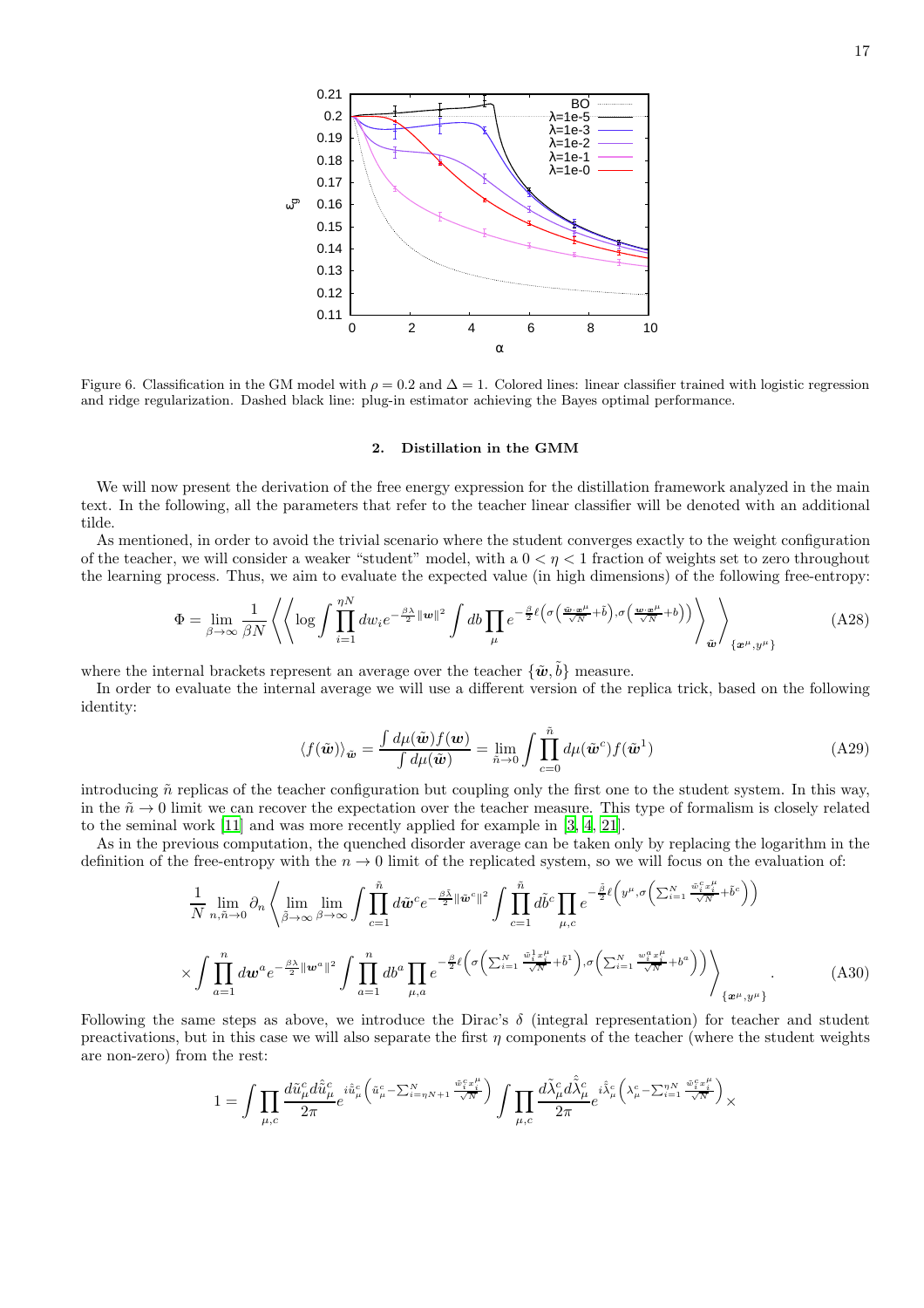$$
18 \\
$$

$$
\int \prod_{\mu,a} \frac{d\lambda^a_\mu d\hat{\lambda}^a_\mu}{2\pi} e^{i\hat{\lambda}^a_\mu \left(\lambda^a_\mu - \sum_{i=1}^{n} \frac{w_i^a x_i^\mu}{\sqrt{N}}\right)}.
$$
\n(A31)

Now we separately take the disorder average over the non-zeros components:

$$
\prod_{i=1}^{\eta N} \mathbb{E}_{x_i^{\mu}} e^{-i \left( \sum_c \hat{\lambda}_c^{\mu} \frac{\tilde{w}_i^c}{\sqrt{N}} + \sum_a \hat{\lambda}_a^{\mu} \frac{w_i^a}{\sqrt{N}} \right) x_i^{\mu}} =
$$
\n(A32)

$$
=e^{-i(2y^{\mu}-1)\left(\sum_{c}\hat{\lambda}_{c}^{\mu}\frac{\sum_{i=1}^{n}w_{i}^{c}v_{i}}{N}+\sum_{a}\hat{\lambda}_{a}^{\mu}\frac{\sum_{i=1}^{n}w_{i}^{a}v_{i}}{N}\right)}\times
$$
(A33)

$$
e^{-\frac{\Delta}{2}\left(\sum_{cd}\hat{\lambda}_{c}^{\mu}\hat{\lambda}_{d}^{\mu}\frac{\sum_{i=1}^{N} \tilde{w}_{i}^{c}\tilde{w}_{i}^{d}}{N}+\sum_{ab}\hat{\lambda}_{a}^{\mu}\hat{\lambda}_{b}^{\mu}\frac{\sum_{i=1}^{N} w_{i}^{a}w_{i}^{b}}{N}+2\sum_{ac}\hat{\lambda}_{a}^{\mu}\hat{\lambda}_{c}^{\mu}\frac{\sum_{i=1}^{N} w_{i}^{a}\tilde{w}_{i}^{c}}{N}\right)},
$$
(A34)

and the zeros components:

$$
\prod_{i=\eta N+1}^{N} \mathbb{E}_{x_i^{\mu}} e^{-i \left( \sum_c \hat{\tilde{u}}_c^{\mu} \frac{\tilde{w}_i^c}{\sqrt{N}} \right) x_i} =
$$
\n(A35)

$$
=e^{-i(2y^{\mu}-1)\left(\sum_{c}\hat{u}_{c}^{\mu}\frac{\sum_{i=\eta N+1}^{N}\bar{w}_{i}^{c}v_{i}}{N}\right)-\frac{\Delta}{2}\sum_{cd}\hat{u}_{c}^{\mu}\hat{u}_{d}^{\mu}\frac{\sum_{i=\eta N+1}^{N}\bar{w}_{i}^{c}\bar{w}_{i}^{d}}{N}}.
$$
(A36)

Finally, we introduce the overlap parameters:

- $\tilde{m}^c = \frac{\sum_{i=1}^{N} \tilde{w}_i^c v_i}{N}$  and  $\tilde{m}_0^c = \frac{\sum_{i=\eta N+1}^{N} \tilde{w}_i^c v_i}{N}$  $\frac{N+1}{N}$ , representing the magnetization of the teacher in the direction of the true signal v.
- $\bullet$   $m^a = \frac{\sum_{i=1}^{n_N} w_i^a v_i}{N}$  $\frac{1}{N}^{u_i v_i}$ , representing the magnetization of the student in the direction of v.
- $\hat{q}^{cd} = \frac{\sum_{i=1}^{n} \tilde{w}_i^c \tilde{w}_i^d}{N}$  and  $\tilde{q}_0^{cd} = \frac{\sum_{i=nN+1}^{N} \tilde{w}_i^c \tilde{w}_i^d}{N}$ , representing the typical overlap between different teacher configurations.
- $\bullet$   $q^{ab} = \frac{\sum_{i=1}^{N} w_i^a w_i^b}{N} = \frac{\sum_{i=1}^{N} w_i^a w_i^b}{N}$ , representing the typical overlap between different student configurations.
- $S^{ac} = \frac{\sum_{i=1}^{n} w_i^a \tilde{w}_i^c}{N}$ , representing the typical overlap between teacher and student.

We can now rewrite the replicated volume as:

$$
\Omega^{n} = \lim_{\tilde{n}\to 0} \int \prod_{c} d\tilde{b}^{c} \int \prod_{a} db^{a} \int \prod_{c} \frac{d\tilde{m}^{c} d\hat{\tilde{m}}^{c}}{2\pi/N} \int \prod_{c} \frac{d\tilde{m}_{0}^{c} d\hat{\tilde{m}}_{0}^{c}}{2\pi/N} \int \prod_{a} \frac{dm^{a} d\hat{m}^{a}}{2\pi/N} \int \prod_{cd} \frac{d\tilde{q}^{cd} d\hat{q}^{cd}}{2\pi/N} \times \int \prod_{cd} \frac{d\tilde{q}^{cd}}{2\pi/N} \frac{d\tilde{q}^{cd}}{2\pi/N} \int \prod_{ac} \frac{d\tilde{q}^{ad}}{2\pi/N} \frac{d\tilde{q}^{ad}}{2\pi/N} \int \prod_{c} \frac{d\tilde{q}^{ac}}{2\pi/N} \frac{d\tilde{q}^{ac}}{2\pi/N} \int \prod_{ac} \frac{dS^{ac}}{2\pi/N} G_{I} (G_{S})^{nN} (G_{S_{0}})^{(1-\eta)N} (G_{E})^{\alpha N} \tag{A37}
$$

with the definitions for the interaction term:

<span id="page-17-0"></span>
$$
G_I = \exp\left(-N\left(\sum_c \left(\hat{\tilde{m}}^c \tilde{m}^c + \hat{\tilde{m}}_0^c \tilde{m}_0^c\right) + \sum_a \hat{m}^a m^a + \sum_{cd} \left(\hat{q}^{cd}\tilde{q}^{cd} + \hat{\tilde{q}}_0^{cd}\tilde{q}_0^{cd}\right) + \sum_{ab} \hat{q}^{ab}q^{ab} + \sum_{ca} \hat{S}^{ca}S^{ca}\right)\right)
$$
(A38)

the two entropic terms:

$$
G_S = \int \prod_c d\tilde{w}^c e^{-\frac{1}{2}\tilde{\beta}\tilde{\lambda}(\tilde{w}^c)^2} \int \prod_a dw^a e^{-\frac{1}{2}\beta\lambda(w^a)^2} \times
$$
  

$$
\times \exp\left(\sum_c \hat{\tilde{m}}^c \tilde{w}^c + \sum_a \hat{m}^a w^a + \sum_{cd} \hat{q}^{cd} \tilde{w}^c \tilde{w}^d + \sum_{ab} \hat{q}^{ab} w^a w^b + \sum_{ca} \hat{S}^{ca} w^a \tilde{w}^c\right),
$$
 (A39)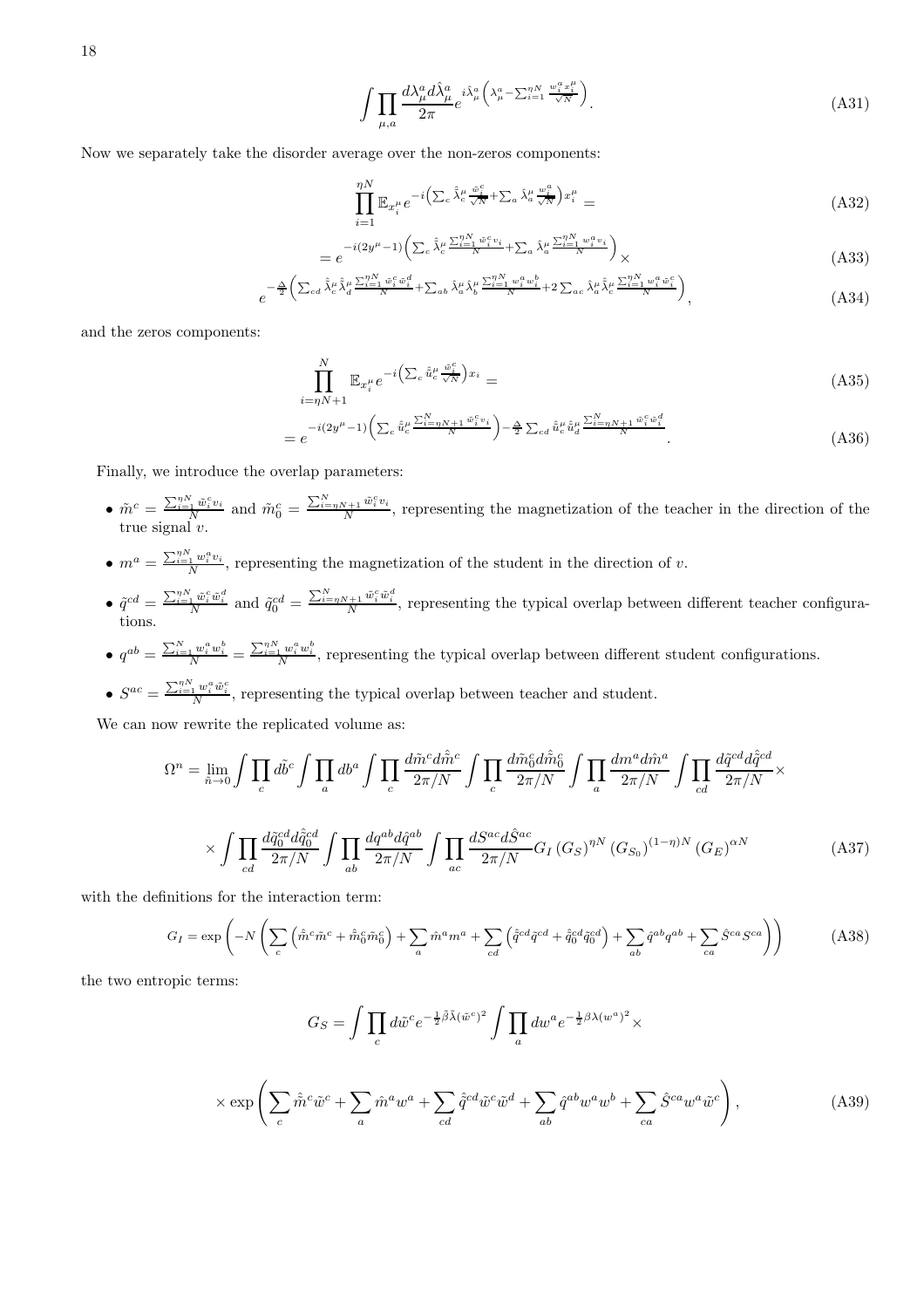$$
19\quad
$$

$$
G_{S_0} = \int \prod_c d\tilde{w}^c e^{-\frac{1}{2}\tilde{\beta}\tilde{\lambda}(\tilde{w}^c)^2} \exp\left(\sum_c \hat{\tilde{m}}_0^c \tilde{w}^c + \sum_{cd} \hat{\tilde{q}}_0^{cd} \tilde{w}^c \tilde{w}^d\right),\tag{A40}
$$

and the energetic term:

×

$$
G_E = \mathbb{E}_y \int \prod_c \frac{d\tilde{u}^c d\hat{\tilde{u}}^c}{2\pi} e^{i\hat{\tilde{u}}^c \tilde{u}^c} \int \prod_c \frac{d\tilde{\lambda}^c d\tilde{\lambda}^c}{2\pi} e^{i\hat{\tilde{\lambda}}^c \tilde{\lambda}^c} \int \prod_a \frac{d\lambda^a d\hat{\lambda}^a}{2\pi} e^{i\lambda^a \hat{\lambda}^a} \times
$$
  

$$
\times e^{-\frac{\Delta}{2} \left( \sum_{cd} \hat{\tilde{u}}_c \hat{\tilde{u}}_d \tilde{q}_0^{cd} + \sum_{cd} \hat{\tilde{\lambda}}_c \hat{\tilde{\lambda}}_d \tilde{q}^{cd} + \sum_{ab} \hat{\lambda}_a \hat{\lambda}_b q^{ab} + 2 \sum_{ac} \hat{\lambda}_a \hat{\tilde{\lambda}}_c S^{ac} \right)} \times
$$
  

$$
\prod_c e^{-\frac{\tilde{\beta}}{2} \ell \left( y, \tilde{u}^c + \tilde{\lambda}^c + (2y - 1)(\tilde{m}_0^c + \tilde{m}^c) + \tilde{b}^c \right)} \prod_a e^{-\frac{\beta}{2} \ell \left( \tilde{u}^1 + \tilde{\lambda}^1 + (2y - 1)(\tilde{m}_0^1 + \tilde{m}^1) + \tilde{b}^1, \lambda^a + (2y - 1)m^a + b^a \right)} \tag{A41}
$$

### *a. Replica symmetric Ansatz*

Since also the student learning problem entails a convex optimization, we can safely assume Replica Symmetry to be realized also at the level of its order parameters. Moreover, as in the previous calculation, we should average over the realizations of the Gaussian signal  $\bf{v}$  but we can also exploit the isotropy and fix the gauge  $\bf{v} = \bf{1}^T$ . The two magnetizations characterizing the overlap between the teacher vector and the signal,  $\tilde{m}$  and  $\tilde{m}_0$  (along the first  $\eta N$ components and the complementary  $(1 - \eta)N$  components), will typically give  $\tilde{m}/\tilde{m}_0 = \eta/(1 - \eta)$ . Thus we can pose:

- For the teacher magnetizations  $\tilde{m}^c = \eta \tilde{m}$ ,  $\tilde{m}_0^c = (1 \eta) \tilde{m}$ . We can also set the conjugates to be equal:  $\hat{\tilde{m}}^c = \hat{\tilde{m}}_0^c = \hat{\tilde{m}}$ .
- Similarly,  $\tilde{q}^{cd} = \eta \tilde{q}$ ,  $\tilde{q}_0^{cd} = (1 \eta) \tilde{q}$  for  $c \neq d$ ; and  $\tilde{q}^{cd} = \eta \tilde{Q}$ ,  $\tilde{q}_0^{cd} = (1 \eta) \tilde{Q}$  for  $c = d$ .
- For the student magnetization and self overlap  $m^a = m$ ,  $q^{ab} = q$  for  $a \neq b$ ;  $q^{ab} = Q$  for  $a = b$ .
- Since the student is coupled only to the first replica of the teacher, in general we will have two distinct teacherstrudent overlaps:  $S^{ca} = S$  for  $c = 1$ ,  $S^{ca} = \tilde{S}$  for  $c \neq 1$ .

It is easy to see that the order parameters referred to the teacher are determined by the same saddle point-equations obtained in the previous section, since at finite  $\tilde{n}$  we can send  $n \to 0$  and the  $\mathcal{O}(1)$  term corresponds to the action Eq. [\(A27\)](#page-15-0). In order to get the fixed point equations that charachterize the student, instead, we can substitute the  $\tilde{n} \to 0$  limit explicitly and keep the  $\mathcal{O}(n)$  terms in the series expansion at small n of the action in [\(A37\)](#page-17-0).

In this limit, the normalized logarithm of the interaction term yields:

$$
g_I = -\left(\hat{m}m + \frac{\hat{Q}Q}{2} - \frac{1}{2}\hat{q}q + \hat{S}S - \hat{\tilde{S}}\tilde{S}\right). \tag{A42}
$$

In the  $\tilde{\eta} \to 0$  limit, the entropic term  $G_{S_0}$  does not contribute to the saddle-point, so it will be ignored in the following. The calculations for  $G<sub>S</sub>$ , instead, are a bit more involved than in the previous case because of the double average characterizing the distillation framework. After some manipulation and three separate Hubbard-Stratonovich, introducing the Gaussian variables  $x, z$  and  $\tilde{z}$ , one gets:

$$
g_S = \frac{1}{n} \lim_{\tilde{n} \to 0} \log \int \mathcal{D}x \int \mathcal{D}\tilde{z} \times
$$
 (A43)

$$
\times \int \prod_c d\tilde{w}^c \exp\left(\frac{1}{2}\left(\hat{\tilde{Q}} - \hat{\tilde{q}} - \tilde{\lambda}\right) \sum_c (\tilde{w}^c)^2 + \left(\hat{\tilde{m}} + \sqrt{\hat{\tilde{S}}x} + \sqrt{\hat{\tilde{q}} - \hat{\tilde{S}}}\tilde{z}\right) \sum_c \tilde{w}^c\right)
$$
(A44)

$$
\times \int \prod_{a} dw^{a} \exp \left( \frac{1}{2} \left( \hat{Q} - \hat{q} - \lambda \right) \sum_{a} (w^{a})^{2} + \left( \hat{m} + \sqrt{\hat{S}} x + \left( \hat{S} - \hat{\tilde{S}} \right) w_{1} + \sqrt{\hat{q} - \hat{\tilde{S}}} z \right) \sum_{a} w^{a} \right) \tag{A45}
$$

$$
= \int \mathcal{D}x \int \mathcal{D}\tilde{z} \frac{\int d\tilde{w} \exp\left(\tilde{A}\right) \log\left(\int dw \exp\left(A\right)\right)}{\int d\tilde{w} \exp\left(\tilde{A}\right)}
$$
(A46)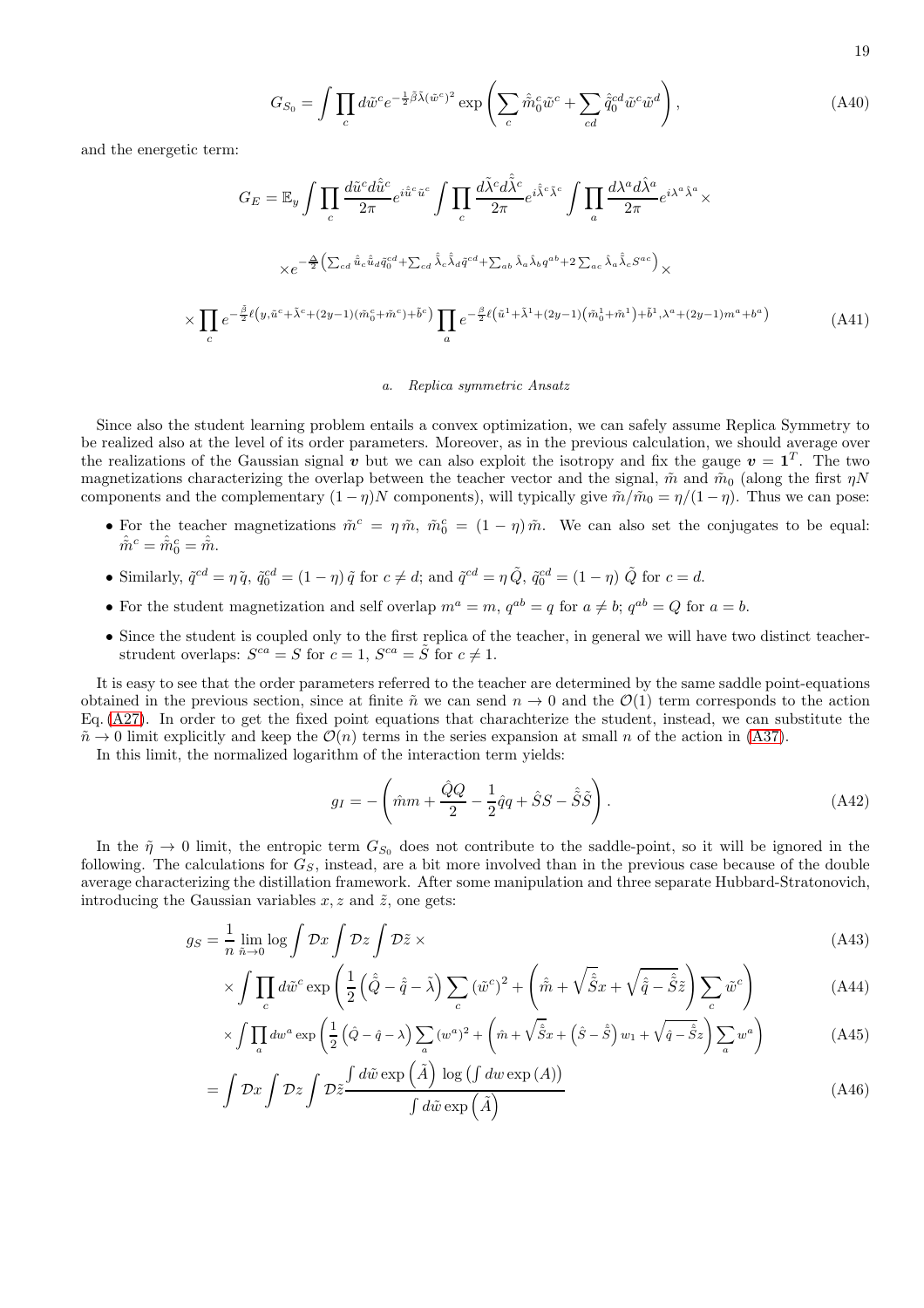where by sending  $\tilde{n} \to 0$  we reestablished the expectation appearing in Eq. [\(A28\)](#page-16-1) and where we defined:

$$
\tilde{A} = \frac{1}{2} \left( \hat{\tilde{Q}} - \hat{\tilde{q}} - \tilde{\lambda} \right) (\tilde{w})^2 + \left( \hat{\tilde{m}} + \sqrt{\hat{\tilde{S}}} x + \sqrt{\hat{\tilde{q}} - \hat{\tilde{S}}} \tilde{z} \right) \tilde{w}
$$
\n(A47)

$$
A = \frac{1}{2} \left( \hat{Q} - \hat{q} - \lambda \right) \left( w \right)^2 + \left( \hat{m} + \sqrt{\hat{S}} x + \left( \hat{S} - \hat{\tilde{S}} \right) w_1 + \sqrt{\hat{q} - \hat{S}} z \right) w. \tag{A48}
$$

After a couple rotations between the introduced Gaussian variables, it is possible to perform the  $\int \mathcal{D}x$  integral analytically and obtain:

$$
g_s/n = \int \mathcal{D}z \int \mathcal{D}\tilde{z} \frac{\int d\tilde{w} \exp\left(\tilde{A}\right) \log\left(\int dw \exp\left(A\right)\right)}{\int d\tilde{w} \exp\left(\tilde{A}\right)}
$$
(A49)

with:

$$
\tilde{A}' = \frac{1}{2} \left( \hat{\tilde{Q}} - \hat{\tilde{q}} - \tilde{\lambda} \right) (\tilde{w})^2 + \left( \hat{\tilde{m}} + \sqrt{\hat{\tilde{q}}}\tilde{z} \right) \tilde{w}
$$
\n(A50)

$$
A' = \frac{1}{2} \left( \hat{Q} - \hat{q} - \lambda \right) (w)^2 + \left( \hat{m} + \left( \hat{S} - \hat{\tilde{S}} \right) w_1 + \frac{\hat{\tilde{S}}}{\sqrt{\hat{\tilde{q}}}} \tilde{z} + \sqrt{\hat{q} - \frac{\hat{\tilde{S}}^2}{\hat{\tilde{q}}}} z \right) w. \tag{A51}
$$

The calculation follows the same lines also for the energetic term, where after the introduction of four  $x, \tilde{z}, \hat{z}$  and z, one can factorize over the replica indices and send  $\tilde{n} \to 0$ , yielding:

$$
g_E = \mathbb{E}_y \int \mathcal{D}x \int \mathcal{D}\tilde{z} \int \mathcal{D}\tilde{z} \int \mathcal{D}z \times
$$

$$
\frac{\int \frac{d\tilde{u}d\hat{u}}{2\pi} \int \frac{d\tilde{\lambda}d\hat{\lambda}}{2\pi} e^{\tilde{B}_0 + \tilde{B} - \frac{\tilde{\beta}}{2}\ell(y, \sigma(\tilde{u} + \tilde{\lambda} + (2y - 1)\tilde{m} + \tilde{b}))} \log \int \frac{d\lambda d\hat{\lambda}}{2\pi} e^{B - \frac{\beta}{2}\ell(\sigma(\tilde{u} + \tilde{\lambda} + (2y - 1)\tilde{m} + \tilde{b}), \sigma(\lambda + (2y - 1)m + b))}{\int \frac{d\tilde{u}d\hat{u}}{2\pi} \int \frac{d\tilde{\lambda}d\hat{\lambda}}{2\pi} e^{\tilde{B}_0 + \tilde{B} - \frac{\tilde{\beta}}{2}\ell(y, \sigma(\tilde{u} + \tilde{\lambda} + (2y - 1)\tilde{m} + \tilde{b}))}
$$
(A52)

where we defined:

$$
\tilde{B}_0 = -\frac{\Delta}{2} \left( 1 - \eta \right) \left( \tilde{Q} - \tilde{q} \right) \hat{\tilde{u}}^2 + i \hat{\tilde{u}} \left( \tilde{u} + \sqrt{\Delta \left( 1 - \eta \right) \tilde{q}} \hat{z} \right)
$$
\n(A53)

$$
\tilde{B} = -\frac{\Delta}{2}\eta \left(\tilde{Q} - \tilde{q}\right) \left(\tilde{\tilde{\lambda}}\right)^2 + i\tilde{\tilde{\lambda}} \left(\tilde{\lambda} + \sqrt{\Delta \tilde{S}}x + \sqrt{\Delta \left(\eta \tilde{q} - \tilde{S}\right)}\tilde{z}\right)
$$
\n(A54)

$$
B = -\frac{\Delta}{2} (Q - q) \hat{\lambda}^2 + i \hat{\lambda} \left( \lambda + \sqrt{\Delta \tilde{S}} x + \sqrt{\Delta \left( q - \tilde{S} \right)} z + i \Delta \left( S - \tilde{S} \right) \hat{\tilde{\lambda}} \right)
$$
(A55)

In order to disentangle the Gaussian integrations and allow us to land on an expression where we can explicitly perform a few of them we start by shifting  $z' = z + i \hat{\lambda} \frac{\Delta(S-\tilde{S})}{\sqrt{1-\tilde{S}}}\$  $\sqrt{\Delta(q-\tilde{S})}$ . Now, we can proceed and simplify the  $d\hat{\lambda}, d\hat{\tilde{\lambda}}, d\hat{\tilde{u}}$ integrals and get, after shifting and rescaling  $d\lambda$ ,  $d\tilde{\lambda}$ ,  $d\tilde{u}$ :

$$
g_E = \mathbb{E}_y \int \mathcal{D}x \int \mathcal{D}\tilde{z} \int \mathcal{D}\tilde{z} \frac{\int \mathcal{D}z \int \mathcal{D}\tilde{u} \int \mathcal{D}\tilde{\lambda} e^{-\frac{\tilde{\beta}}{2}\ell(y,\sigma(\tilde{h}'))} \log \int \mathcal{D}\lambda e^{-\frac{\beta}{2}\ell(\sigma(\tilde{h}'),\sigma(h))}}{\int \mathcal{D}\tilde{u} \int \mathcal{D}\tilde{\lambda} e^{-\frac{\tilde{\beta}}{2}\ell(y,\sigma(\tilde{h}))}},
$$
(A56)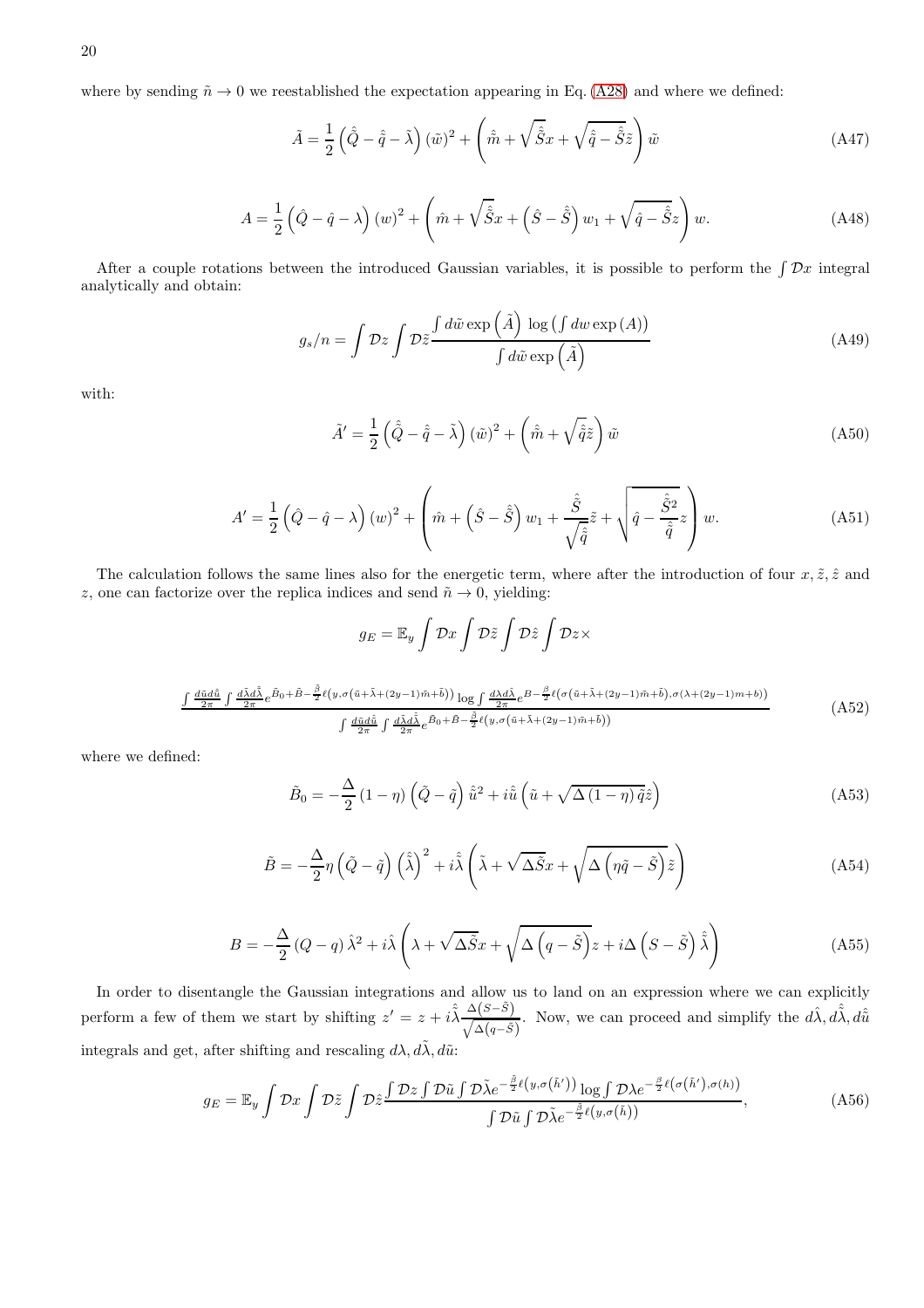with:

$$
\tilde{h}' = \sqrt{\Delta (1 - \eta) \left(\tilde{Q} - \tilde{q}\right)} \tilde{u} - \sqrt{\Delta (1 - \eta) \tilde{q}} \hat{z} + \sqrt{\Delta \left(\eta \left(\tilde{Q} - \tilde{q}\right) - \frac{\left(S - \tilde{S}\right)^2}{q - \tilde{S}}\right)} \tilde{\lambda} + \sqrt{\Delta \left(\eta \tilde{q} - \tilde{S}\right)} \tilde{z} + \frac{\Delta \left(S - \tilde{S}\right)}{\sqrt{\Delta \left(q - \tilde{S}\right)}} z + (2y - 1) \tilde{m} + \tilde{b}, \tag{A57}
$$

$$
\tilde{h} = \sqrt{\Delta (1 - \eta) \left(\tilde{Q} - \tilde{q}\right)} \tilde{u} - \sqrt{\Delta (1 - \eta) \tilde{q}} \hat{z} + \sqrt{\Delta \eta \left(\tilde{Q} - \tilde{q}\right)} \tilde{\lambda} - \left(\sqrt{\Delta \tilde{S}} x + \sqrt{\Delta \left(\eta \tilde{q} - \tilde{S}\right)} \tilde{z}\right) + (2y - 1) \tilde{m} + \tilde{b}
$$
\n(A58)

$$
h = \sqrt{\Delta (Q - q)} \lambda - \left( \sqrt{\Delta \tilde{S}} x + \sqrt{\Delta (q - \tilde{S})} z \right) + (2y - 1) m + b. \tag{A59}
$$

After a few rotations between  $\tilde{\lambda}$ ,  $\tilde{u}$ ,  $z$ ,  $\tilde{z}$ , and x, one can perform the  $\tilde{D}\tilde{u}$ ,  $\tilde{D}\tilde{z}$ ,  $\tilde{D}x$  integrals and get the final expression:

$$
g_E/n = \left\langle \int \mathcal{D}z \int \mathcal{D}\tilde{z} \frac{\int \mathcal{D}\tilde{\lambda} e^{-\frac{\tilde{\beta}}{2}\ell(y,\sigma(\tilde{h}))} \log \int \mathcal{D}\lambda e^{-\frac{\beta}{2}\ell(\sigma(\tilde{h}),\sigma(h))}}{\int \mathcal{D}\tilde{\lambda} e^{-\frac{\tilde{\beta}}{2}\ell(y,\sigma(\tilde{h}))}} \right\rangle_y
$$
(A60)

with the definitions:

$$
\tilde{h} = \sqrt{\Delta \left(\tilde{Q} - \tilde{q}\right)} \tilde{\lambda} + \sqrt{\Delta \tilde{q}} \tilde{z} + (2y - 1) \tilde{m} + \tilde{b},\tag{A61}
$$

$$
h = \sqrt{\Delta (Q - q)} \lambda + \frac{\Delta \left(S - \tilde{S}\right) \tilde{\lambda}}{\sqrt{\Delta \left(\tilde{Q} - \tilde{q}\right)}} + \frac{\sqrt{\Delta \tilde{S}} \tilde{z}}{\sqrt{\tilde{q}}} + \sqrt{\Delta \left(q - \frac{\tilde{S}^2}{\tilde{q}} - \frac{\left(S - \tilde{S}\right)^2}{\left(\tilde{Q} - \tilde{q}\right)}\right)} z + (2y - 1) m + b. \tag{A62}
$$

### *b. Zero temperature limit*

Finally, we can recover the nested optimization characterizing the distillation framework by successively taking the two limits  $\tilde{\beta} \to \infty$  and  $\beta \to \infty$ . As in the previous calculation, we have to introduced rescaled overlap order parameters:

$$
\left(\tilde{Q} - \tilde{q}\right) = \delta \tilde{q}/\tilde{\beta}, \quad (Q - q) = \delta q/\beta, \quad S - \tilde{S} = \delta S/\tilde{\beta}
$$
\n(A63)

and rescale also all the conjugate parameters:

- $\bullet\ \hat{\tilde{Q}}\rightarrow\tilde{\beta}^{2}\hat{\tilde{q}}+\mathcal{O}\left(\tilde{\beta}\right),\ \hat{\tilde{q}}\rightarrow\tilde{\beta}^{2}\hat{\tilde{q}},\ (\hat{\tilde{Q}}-\hat{\tilde{q}})\rightarrow-\tilde{\beta}\delta\hat{\tilde{q}},\ \hat{\tilde{m}}\rightarrow\tilde{\beta}\hat{\tilde{m}},$
- $\hat{Q} \rightarrow \beta^2 \hat{q} + \mathcal{O}(\beta), \hat{q} \rightarrow \beta^2 \hat{q}, (\hat{Q} \hat{q}) \rightarrow -\beta \delta \hat{q}, \hat{m} \rightarrow \beta \hat{m},$
- $\hat{S} \rightarrow \tilde{\beta}\beta\hat{S} + \mathcal{O}(\beta), \hat{\tilde{S}} \rightarrow \tilde{\beta}\beta\hat{S}, (\hat{S} \hat{\tilde{S}}) \rightarrow \beta\delta\hat{S}.$

With these scalings, the interaction term reads:

$$
g_I = -\beta \left(\hat{m}m + \frac{1}{2} \left(\hat{q}\delta q - \delta \hat{q}q\right) + \left(\hat{S}\delta S + \delta \hat{S}\tilde{S}\right)\right) + \mathcal{O}(1). \tag{A64}
$$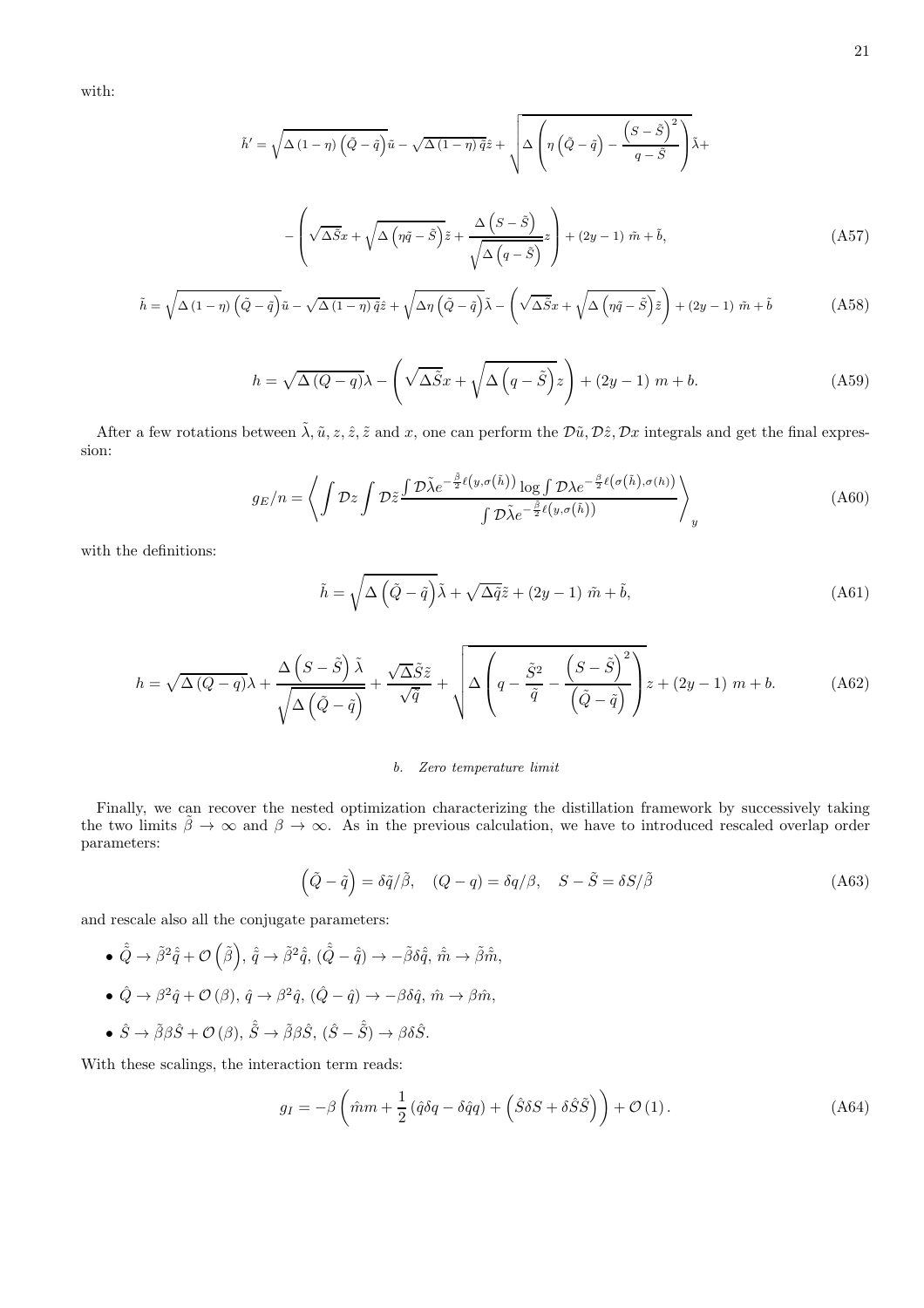22

In the entropic term, in the zero-temperature limit the integrals over the teacher and student weights become extremum operations:

$$
g_S = \lim_{\beta \to \infty} \beta \int \mathcal{D}z \int \mathcal{D}\tilde{z} \ M_s^{\star}
$$
 (A65)

where:

$$
M_s^* = \max_{w} \left\{ -\frac{1}{2} \left( \lambda + \delta \hat{q} \right) w^2 + \left( \hat{m} + \delta \hat{S} \tilde{w}^* + \frac{\hat{S}}{\sqrt{\hat{\hat{q}}}} \tilde{z} + \sqrt{\frac{\hat{\hat{q}} \hat{q} - \hat{S}^2}{\hat{\hat{q}}}} z \right) w \right\}
$$

$$
= \frac{1}{2} \frac{\left( \hat{m} + \delta \hat{S} \tilde{w}^* + \frac{\hat{S}}{\sqrt{\hat{\hat{q}}}} \tilde{z} + \sqrt{\frac{\hat{\hat{q}} \hat{q} - \hat{S}^2}{\hat{\hat{q}}}} z \right)^2}{\lambda + \delta \hat{q}}
$$
(A66)

and where the teacher weight configuration, as in Eq. [\(A23\)](#page-15-1), maximizes the action:

$$
\tilde{w}^* = \operatorname{argmax}_{\tilde{w}} \left\{ -\frac{1}{2} (\tilde{\lambda} + \delta \hat{\tilde{q}}) \tilde{w}^2 + (\hat{\tilde{m}} + \sqrt{\hat{\tilde{q}}}\tilde{z}) \tilde{w} \right\} = \frac{\hat{\tilde{m}} + \sqrt{\hat{\tilde{q}}}\tilde{z}}{\tilde{\lambda} + \delta \hat{\tilde{q}}}.
$$
\n(A67)

With an analytic expression for the maxima, the  $\int \mathcal{D}z \int \mathcal{D}\tilde{z}$  integrations can be carried out, giving:

$$
g_S = \frac{\beta}{2} \frac{\left(\hat{m} + \hat{\tilde{m}} \frac{\delta \hat{S}}{\tilde{\lambda} + \delta \hat{\tilde{q}}}\right)^2 + \left(\frac{\hat{S}}{\sqrt{\hat{q}}} + \frac{\delta \hat{S} \sqrt{\hat{q}}}{\tilde{\lambda} + \delta \hat{\tilde{q}}}\right)^2 + \frac{\hat{\tilde{q}} \hat{q} - \hat{S}^2}{\hat{\tilde{q}}}}{\lambda + \delta \hat{q}}.
$$
\n(A68)

Lastly, in the  $\tilde{\beta}, \beta \to \infty$ , also the  $\mathcal{D}\lambda, \mathcal{D}\tilde{\lambda}$  integrals in the energetic term become one-dimensional extremum operations, and we have:

$$
g_E = \beta \mathbb{E}_y \int \mathcal{D}z \int \mathcal{D}\tilde{z} M_E^{\star}
$$
 (A69)

where:

$$
M_{E}^{\star} = \max_{\lambda} \left\{ -\frac{1}{2} \frac{\lambda^{2}}{\Delta \delta q} - \frac{1}{2} \ell \left( \sigma \left( \tilde{h} \left( \lambda^{\star} \right) \right), \sigma \left( h \left( \lambda \right) \right) \right) \right\}
$$
(A70)

with:

$$
\tilde{h}(\tilde{\lambda}) = \tilde{\lambda} + (2y - 1)\tilde{m} + \tilde{b} + \sqrt{\Delta \tilde{q}} \tilde{z}
$$
\n(A71)

$$
h(\lambda) = \lambda + (2y - 1) \ m + b + \frac{\delta S}{\delta \tilde{q}} \tilde{\lambda} + \sqrt{\Delta} \frac{S}{\sqrt{\tilde{q}}} \tilde{z} + \sqrt{\Delta \left( q - \frac{S^2}{\tilde{q}} + \mathcal{O} \left( \frac{1}{\tilde{\beta}} \right) \right)} z
$$
 (A72)

and

$$
\tilde{\lambda}^* = \operatorname{argmax}_{\tilde{\lambda}} - \frac{1}{2} \frac{\tilde{\lambda}^2}{\Delta \delta \tilde{q}} - \frac{1}{2} \ell \left( y, \sigma \left( \tilde{h} \left( \tilde{\lambda} \right) \right) \right). \tag{A73}
$$

The free-entropy of Eq. [\(16\)](#page-5-2) is thus recovered after dividing the various contributions by  $\beta$ :

$$
\Phi = -\left(\hat{m}m + \frac{1}{2}\left(\hat{q}\delta q - \delta\hat{q}q\right) + \left(\hat{S}\delta S + \delta\hat{S}S\right)\right) + \eta g_S + \alpha g_E\tag{A74}
$$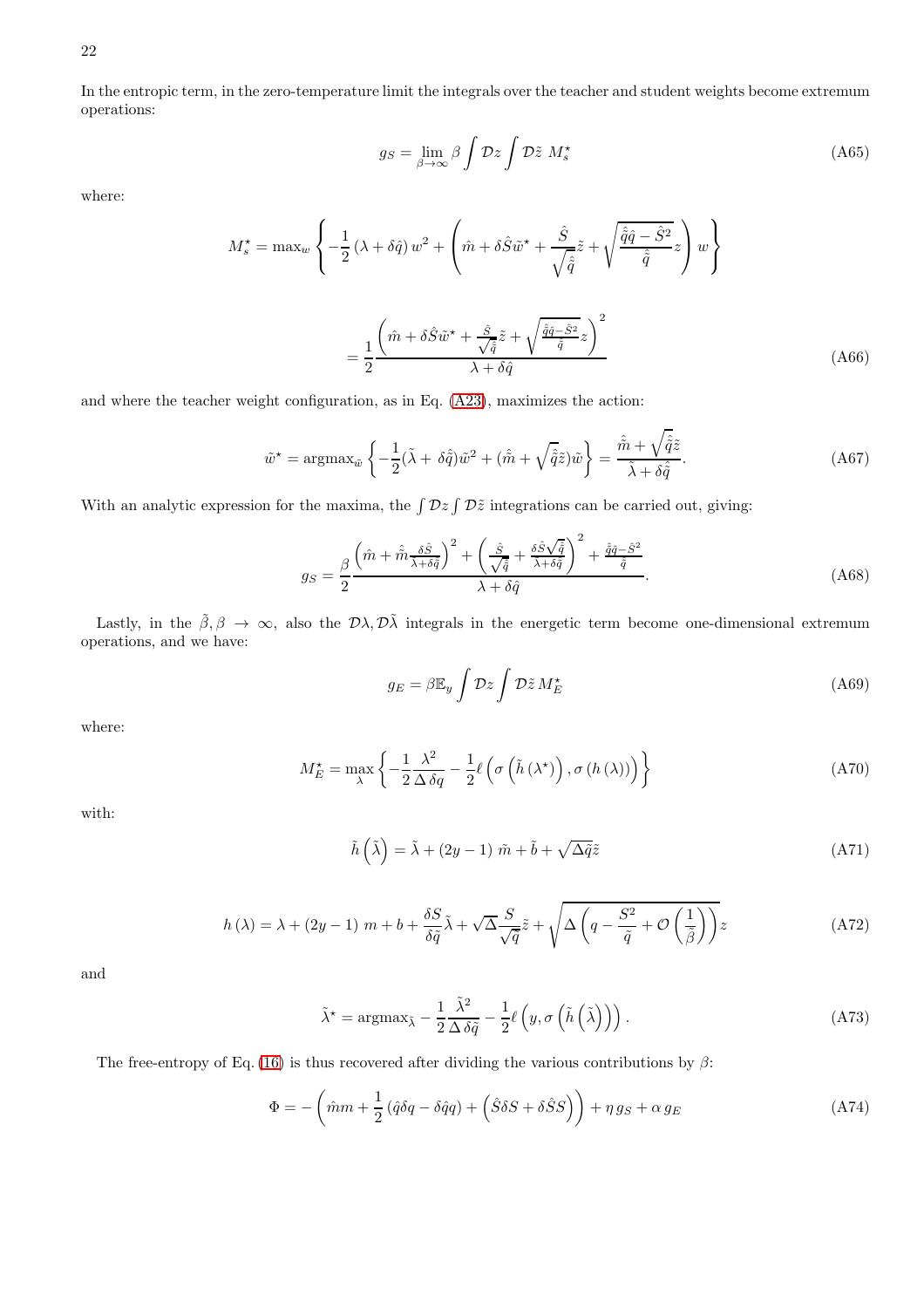# 3. Distillation with optimal teacher

The replica calculation for the distillation setting with optimal teacher is very similar to the one presented in the first section of the Appendix (for the typical logistic regression framework), since we make an explicit assumption on the statistical measure for the teacher weight vector and the double average (as in the previous section) is not needed.

As described in the main text, we assume the teacher to be represented by a noisy version of the signal  $w = v + \sqrt{\frac{\Delta}{\alpha}}h$ , where each component of the noise is independent and normal distributed  $h_i \sim \mathcal{N}(0, 1)$ . This choice induces an average magnetization  $\tilde{m} = 1 + \mathcal{O}(N^{-1/2})$  and a norm  $\tilde{q} = 1 + \frac{\Delta}{\alpha}$ , same as in the case of the optimal plug-in estimator of Eq. [\(13\)](#page-3-1). When the bias is set to  $\tilde{b} = \Delta \frac{(1+\Delta/\alpha)}{2} \log(\frac{\rho}{1-\rho})$  the teacher achieves a generalization performance matching the Bayes optimal generalization, and this justifies our modeling choice for characterizing distillation from an optimal teacher.

We thus want to evaluate the free-entropy for an  $\eta$ -sparse student learning from the outputs produced by this optimal teacher:

$$
\Phi = \lim_{\beta \to \infty} \frac{1}{\beta N} \left\langle \log \int d\mathbf{w}_{\eta} e^{-\frac{\lambda}{2} ||\mathbf{w}||_{\eta}^{2}} \int d\mathbf{b} \prod_{\mu} e^{-\beta \ell \left( \sigma \left( \frac{(\mathbf{v} + \mathbf{h}\sqrt{\Delta/\alpha}) \cdot \mathbf{w}^{\mu}}{\sqrt{N}} + \frac{\Delta(1 + \Delta/\alpha)}{2} \log \frac{\rho}{1 - \rho} \right), \sigma \left( \frac{\mathbf{w} \cdot \mathbf{w}^{\mu}}{\sqrt{N}} + b \right) \right) \right\rangle}_{\{\mathbf{x}^{\mu}, \mathbf{y}^{\mu}, \mathbf{v}, \mathbf{h}\}}.
$$
 (A75)

As usual, instead of actually averaging over v we will set  $v = 1<sup>T</sup>$ . We can isolate the dependency over the training set by introducing the preactivation variables  $l^{\mu}$  (for the teacher) and  $\lambda^{\mu}_a$  (for the student) via Dirac's delta functions and then perform the disorder average:

$$
\mathbb{E}_{x^{\mu}} e^{-i \sum_{a} \hat{\lambda}_{a}^{\mu} \frac{x^{\mu} \cdot w^{a}}{\sqrt{N}} - i \hat{l}_{\mu} \frac{(v_{i} + h_{i} \sqrt{\Delta/\alpha}) \cdot x^{\mu}}{\sqrt{N}}} =
$$
\n(A76)

$$
=e^{-i(2y^{\mu}-1)\left(\sum_{a}\hat{\lambda}_{a}^{\mu}\frac{\sum_{i=1}^{nN}w_{i}^{a}}{N}+\hat{l}_{\mu}\left(1+\sqrt{\Delta/\alpha}\frac{\sum_{i=1}^{N}h_{i}}{N}\right)\right)} \times
$$
\n
$$
(A77)
$$

$$
\times e^{-\frac{\Delta}{2}\left(\sum_{ab}\hat{\lambda}^{\mu}_a\hat{\lambda}^{\mu}_b\frac{\sum_{i=1}^{nN}w^a_iw^b_i}{N}+2\hat{l}_{\mu}\sum_{a}\hat{\lambda}^{\mu}_a\left(\frac{\sum_{i=1}^{nN}w^a_i}{N}+\sqrt{\Delta/\alpha}\frac{\sum_{i=1}^{nN}w^a_ih_i}{N}\right)+\hat{l}_{\mu}^2\left(1+\Delta/\alpha\frac{\|h\|^2}{N}+2\sqrt{\Delta/\alpha}\frac{\sum_{i=1}^{N}h_i}{N}\right)\right)},
$$

which leads us to introducing the overlap order parameters:

$$
m^{a} = \frac{\sum w_{i}^{a}}{N}, \quad S^{a} = \frac{\sum w_{i}^{a} h_{i}}{N}, \quad q^{ab} = \frac{\sum_{i} w_{i}^{a} w_{i}^{b}}{N}.
$$
 (A78)

On the other hand, we know that for a Gaussian i.i.d. normal vector  $h$  the magnetization in the direction of the signal and the norm will be  $\tilde{m} = \frac{\sum h_i}{N} = 0$  and  $\tilde{q} = \frac{\sum h_i^2}{N} = 1$ .

The replicated volume thus reads:

$$
\Omega^{n} = \int \prod_{a} \frac{d\tilde{S}^{a} d\tilde{\tilde{S}}^{a}}{2\pi/N} \int \prod_{a} \frac{dm^{a} d\hat{m}^{a}}{2\pi/N} \int \prod_{ab} \frac{dq^{ab} d\hat{q}^{ab}}{2\pi/N} \int \prod_{a} db^{a} G_{I} (G_{S})^{nN} (G_{E})^{\alpha N}
$$
(A79)

with the definitions:

$$
G_I = \exp\left(-N\left(\sum_a \hat{m}^a m^a + \sum_a \hat{\tilde{S}}^a \tilde{S}^a + \sum_{ab} \hat{q}^{ab} q^{ab}\right)\right)
$$
(A80)

$$
G_S = \int \mathcal{D}h \int \prod_a d\mu \left( w^a \right) \exp \left( \sum_a \hat{m}^a w^a + \sum_a \hat{S}^a w^a h + \sum_{ab} \hat{q}^{ab} w^a w^b \right)
$$
(A81)

and (after a little algebra):

$$
G_E = \int \mathcal{D}l \int \prod_a \left( \frac{d\lambda^a d\hat{\lambda}^a}{2\pi} e^{i\lambda^a \hat{\lambda}^a} \right) \times
$$
  
\n
$$
\times e^{-\frac{\Delta}{2} \sum_{ab} \hat{\lambda}_a \hat{\lambda}_b} \left( q^{ab} - \frac{\left( m^a + \sqrt{\Delta/\alpha} S^a \right) \left( m^b + \sqrt{\Delta/\alpha} S^b \right)}{1 + \Delta/\alpha} \right) - i \left( \sqrt{\frac{\Delta}{(1 + \Delta/\alpha)}} \sum_a \hat{\lambda}_a \left( m^a + \sqrt{\Delta/\alpha} S^a \right) \right) \times
$$
  
\n
$$
\times \mathbb{E}_y \prod_a e^{-\beta \ell \left( \sigma \left( l \sqrt{\Delta(1 + \Delta/\alpha)} + (2y - 1) + \frac{\Delta(1 - \Delta/\alpha)}{2} \log \frac{\rho}{1 - \rho} \right), \sigma(\lambda^a + (2y - 1)m^a + b^a) \right)}
$$
(A82)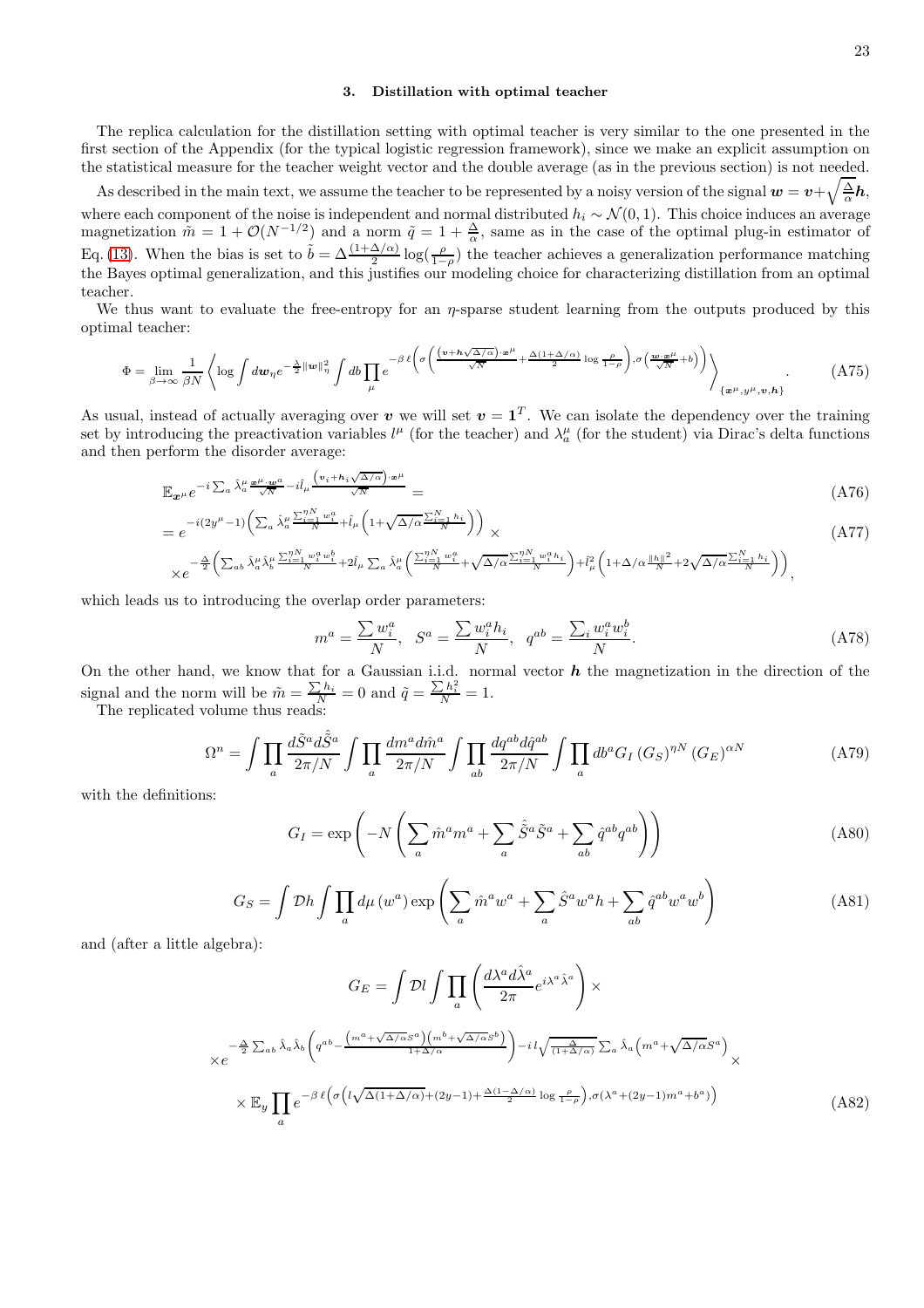# *a. RS Ansatz and zero temperature limit*

The rest of the computation is basically identical to that presented in the first section of the Appendix, so we will only report the final expressions for the free-entropy:

$$
\Phi = g_I + \eta g_S + \alpha g_E. \tag{A83}
$$

with the following definitions for the interaction, entropic and energetic terms:

$$
g_I = -\left(\hat{m}m + \hat{S}S + \frac{1}{2}\left(\hat{q}\delta q - \delta\hat{q}q\right)\right),\tag{A84}
$$

$$
g_S = \frac{\hat{m}^2 + \hat{S}^2 + \hat{q}}{2\left(\lambda + \delta\hat{q}\right)},\tag{A85}
$$

$$
g_E = \mathbb{E}_y \int \mathcal{D}\tilde{z} \int \mathcal{D}z \ M_E,
$$
\n(A86)

where:

$$
M_E = \max_{u} -\frac{u^2}{2} - \ell \left( \sigma(\tilde{h}(\tilde{z})), \sigma(h(u, z, \tilde{z})) \right), \tag{A87}
$$

and:

$$
\tilde{h}(\tilde{z}) = (2y - 1) + \frac{\Delta'}{2} \log \frac{\rho}{1 - \rho} + \sqrt{\Delta (1 - \Delta/\alpha)} \tilde{z},\tag{A88}
$$

$$
h(u, z, \tilde{z}) = \sqrt{\Delta \delta q} u + \sqrt{\Delta \left( q - \frac{\left( m + \sqrt{\Delta/\alpha} S \right)^2}{1 + \Delta/\alpha} \right)} z + \sqrt{\frac{\Delta}{\left( 1 + \Delta/\alpha \right)}} \left( m + \sqrt{\Delta/\alpha} S \right) \tilde{z} + \left( 2y - 1 \right) m + b. \tag{A89}
$$

#### <span id="page-23-0"></span>Appendix B: On the inheritance of the teacher regularization

### 1. Direct and inherited student regularization

We here show additional experiments on the different effects of direct and indirect (inherited through KD)  $L_2$ regularization on the student generalization performance.

In Fig. [7,](#page-24-0) we display the distillation generalization curves (full lines) and the direct regularization curves (dashed lines) at fixed values of the regularizer intensity. It is evident that the optimal regularization for the student (with sparsity  $\eta = 0.5$ ) is of the same order of the optimal value for the teacher  $\lambda \approx 0.1$  (cfr. Fig. [6\)](#page-16-0). If we look at the low  $\alpha$  regime, it is also clear that only a direct ridge regularization on the student can grant him a good generalization performance (in the pure distillation setting we see the  $\alpha_I$  and  $\alpha_S$  interpolation peaks). This observation strongly motivates a mixed approach, where the distillation student is also regularized with an  $L_2$  penalty (we will consider this setting in the following). However, in the large  $\alpha$  regime we observe an interesting advantage of distillation: in the case of an overshoot in the regularization intensity ( $\lambda \approx 1$ ), the distillation student performance is less hindered than the directly regularized student. This provides an indication that the knowledge distillation process may require less fine-tuning than usual empirical risk minimization with cross-entropy loss.

#### 2. On the KD mixing parameter

We here show some more details on the effect of the mixing parameter  $\chi$  in the distillation loss.

In Fig. [8](#page-24-1) we fix  $\lambda, \lambda = 0.15$  and vary the value of the mixing parameter  $\chi$ . As expected from the results reported in the previous paragraphs, we can see that in the low  $\alpha$  regime it is better not to rely upon the teacher outputs in order to avoid the interpolation cusp (around  $\alpha = \eta$ ): lower values of  $\chi$  (red, pink curves) yield better generalization. As  $\alpha$  increases, an appropriate value of the mixing parameter can increase the overall regularization felt by the student up to the optimal amount, guaranteeing an improved performance (purple curve). Interestingly, through the tuning of χ KD can be made to match the performance achieved with optimal regularization, however a reduction in the performance gap with respect to the plug-in estimator bound is never observed.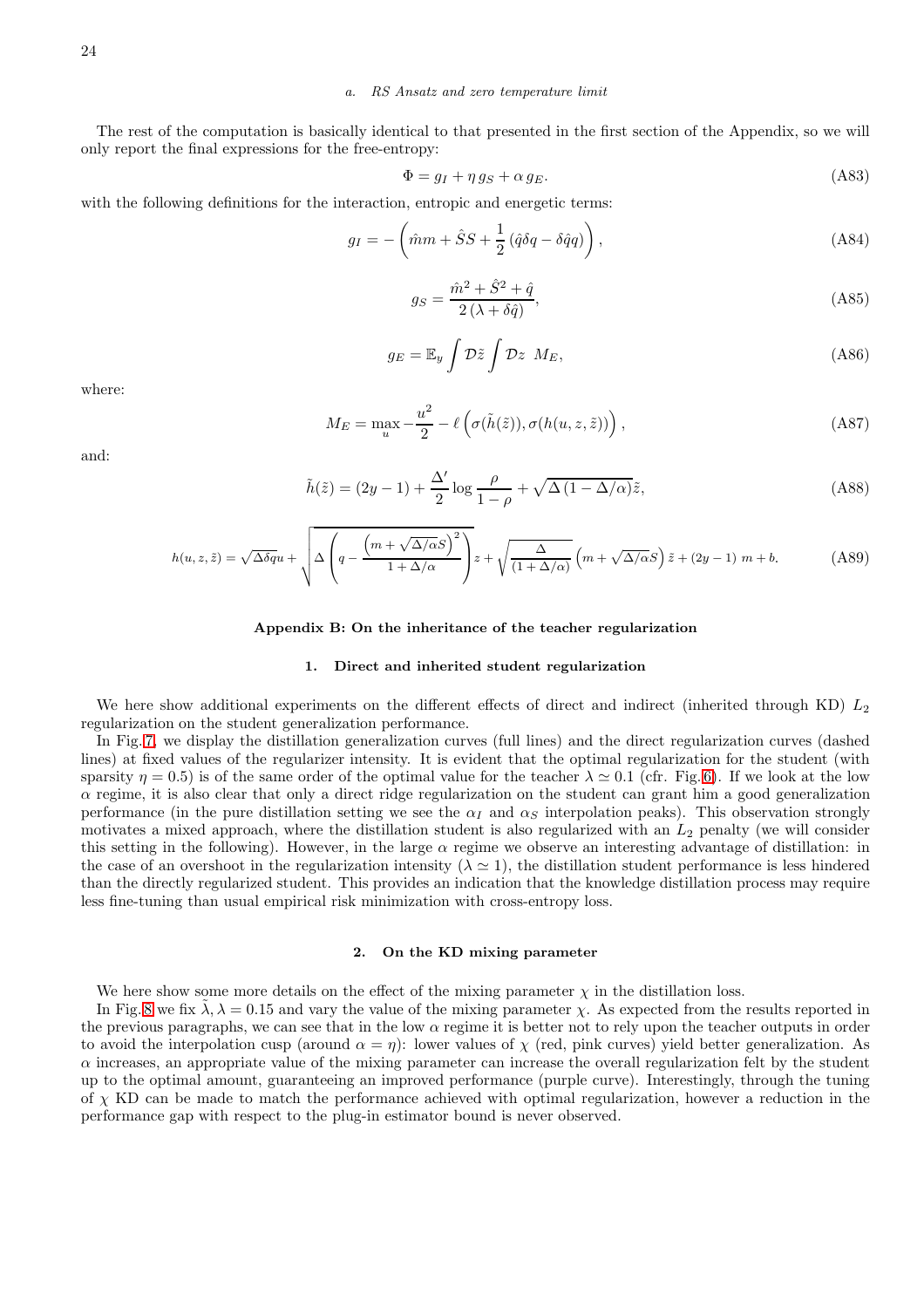

<span id="page-24-0"></span>Figure 7. Comparison between the pure distillation generalization curves (blue full curves), as in Fig. [3,](#page-8-0) and the performance of a ridge regularized student learning from the labels (red dashed curves), at  $\rho = 0.2$ ,  $\Delta = 1$ . (Grey curve) Optimal generalization, achieved with the sparsified plug-in estimator. The data points with error bars represent the results of numerical experiments at  $N = 4000$  (10 samples per point).



<span id="page-24-1"></span>Figure 8. Generalization performance achieved by a regularized distillation student  $(\eta = 0.5, \lambda = 1e - 1, T = 2)$  learning from a optimally regularized teacher ( $\tilde{\lambda} = 0.15$ ), at varying values of the mixing parameter  $\chi$  and with  $\rho = 0.2$ ,  $\Delta = 1$ . (Dashed black curve) Generalization bound, achieved by the sparsified plug-in estimator. The data points with error bars represent the results of numerical experiments at  $N = 4000$  (10 samples per point).

#### 3. Regularization through uniform label smoothing

We consider a different type of regularization scheme called uniform label smoothing [\[29](#page-12-9), [34\]](#page-12-10). We introducing a smoothing parameter  $\epsilon$  and replacing the "hard" ground truth labels with their softer counterpart  $y \to y(1-\epsilon)$  +  $(1 - y)$   $\epsilon$  at training. This type of regularization strategy is known to be effective in preventing overconfidence of the trained model, especially in the case of noisy data.

In Fig. [9,](#page-25-0) we compare two different scenarios: in the first case, the student learns from the smoothened labels directly (full colored lines); in the second case, we consider pure distillation from a teacher that learned the smoothened labels (black dots). In both settings the ridge regularization is fixed at the baseline level  $\lambda, \tilde{\lambda} = 1e - 5$  in order to isolate the regularization effect of the softer labels. Surprisingly, the student generalization performance obtained in the two scenarios is practically indistinguishable, implying that the KD process can perfectly transfer this type of regularization. Note that, because of the simple nature of the GM generative model, we find it is very beneficial to have learn with higher  $\epsilon$  at smaller values of  $\alpha$ .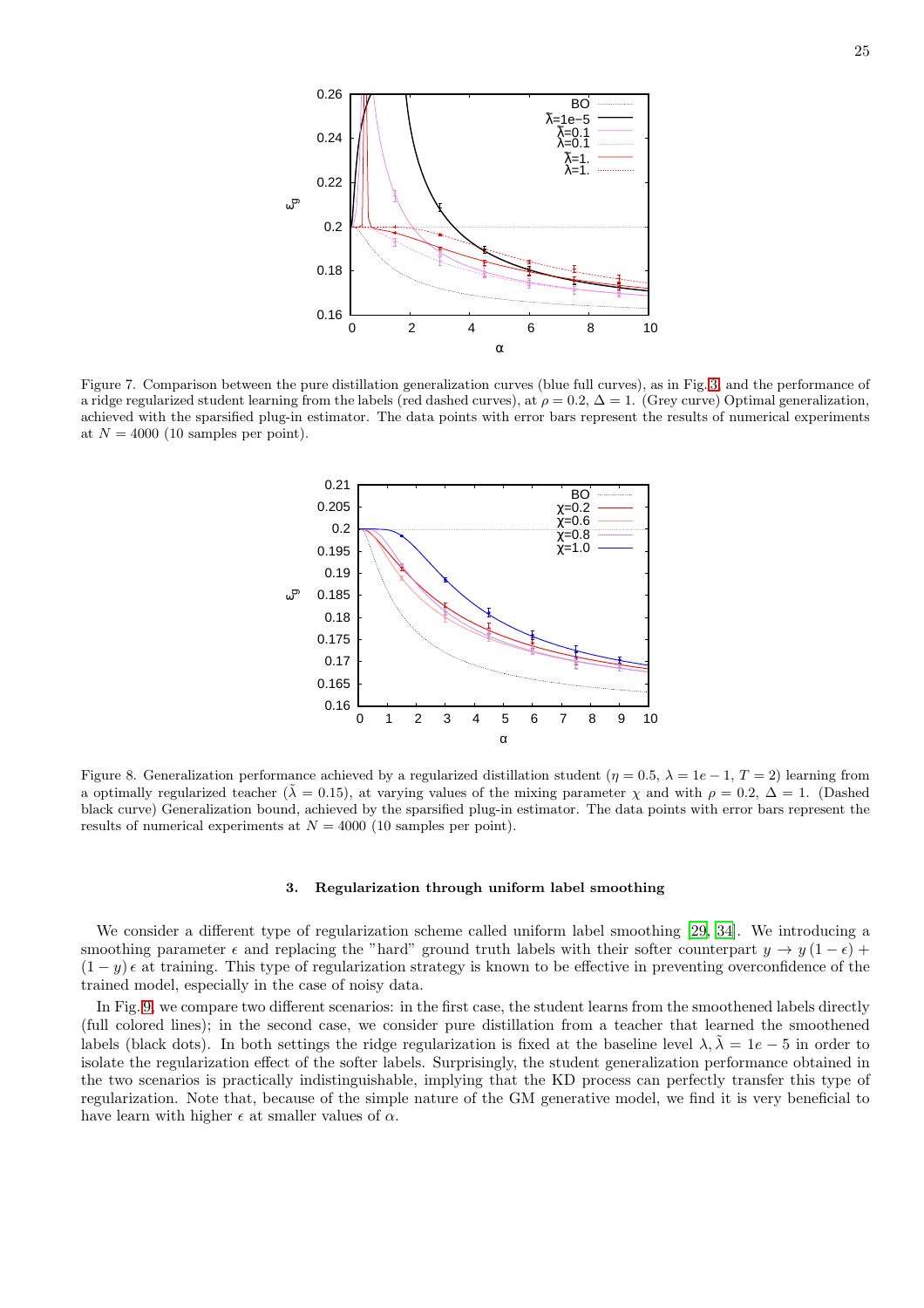

<span id="page-25-0"></span>Figure 9. Comparison of the generalization performance at fixed values of  $\alpha$  of a  $\eta = 0.5$  sparse student in two scenarios: either the student learns directly the smoothened labels (colored lines), or it learns through pure distillation from a teacher trained on the same smoothened labels (black dots). The data points with error bars represent the results of numerical experiments in the second scenario at  $N = 4000$  (10 samples per point).

### 4. Varying the Knowledge Distillation temperature

We consider again a pure distillation setting with  $\chi = 1$ , but now explore the effect of changing the distillation temperature  $T$ . In particular, in the cross-entropy term in the knowledge distillation loss, the usual outputs will be replaced by  $\sigma(h) \to \sigma(h/T)$ , where T can increase (lower) the difference between the probabilities of assigning each label.

The general idea behind the introduction of this temperature is that after training, in a multi-class problem, the softmax output function will typically produce small probabilities in correspondence of the incorrect categories and the difference in the assigned weight will be flattened because of the Bolzmann-like form of the activation. Introducing a high temperature can instead reweight the output probability distribution, accentuating the differences in probabilities assigned to incorrect labels [\[20](#page-11-4), [35\]](#page-12-4). Of course, this effect cannot be explored in the simple binary classification setting. However, it is still possible to observe a positive effect of a high T in the low  $\alpha$  regime.



<span id="page-25-1"></span>Figure 10. Generalization performance in the low  $\alpha$  regime of a pure distillation student  $(\chi = 1)$  learning from a optimally regularized teacher ( $\tilde{\lambda} = 0.15$ ) with increasing values of the distillation temperature, at  $\rho = 0.2$ ,  $\Delta = 1$ ,  $\eta = 0.5$ . (Dashed black curve) Generalization bound for the student, achieved by the sparsified plug-in estimator. The data points with error bars represent the results of numerical experiments at  $N = 4000$  (10 samples per point).

In Fig[.10](#page-25-1) we vary the distillation temperature in the small training set regime, considering an unregularized student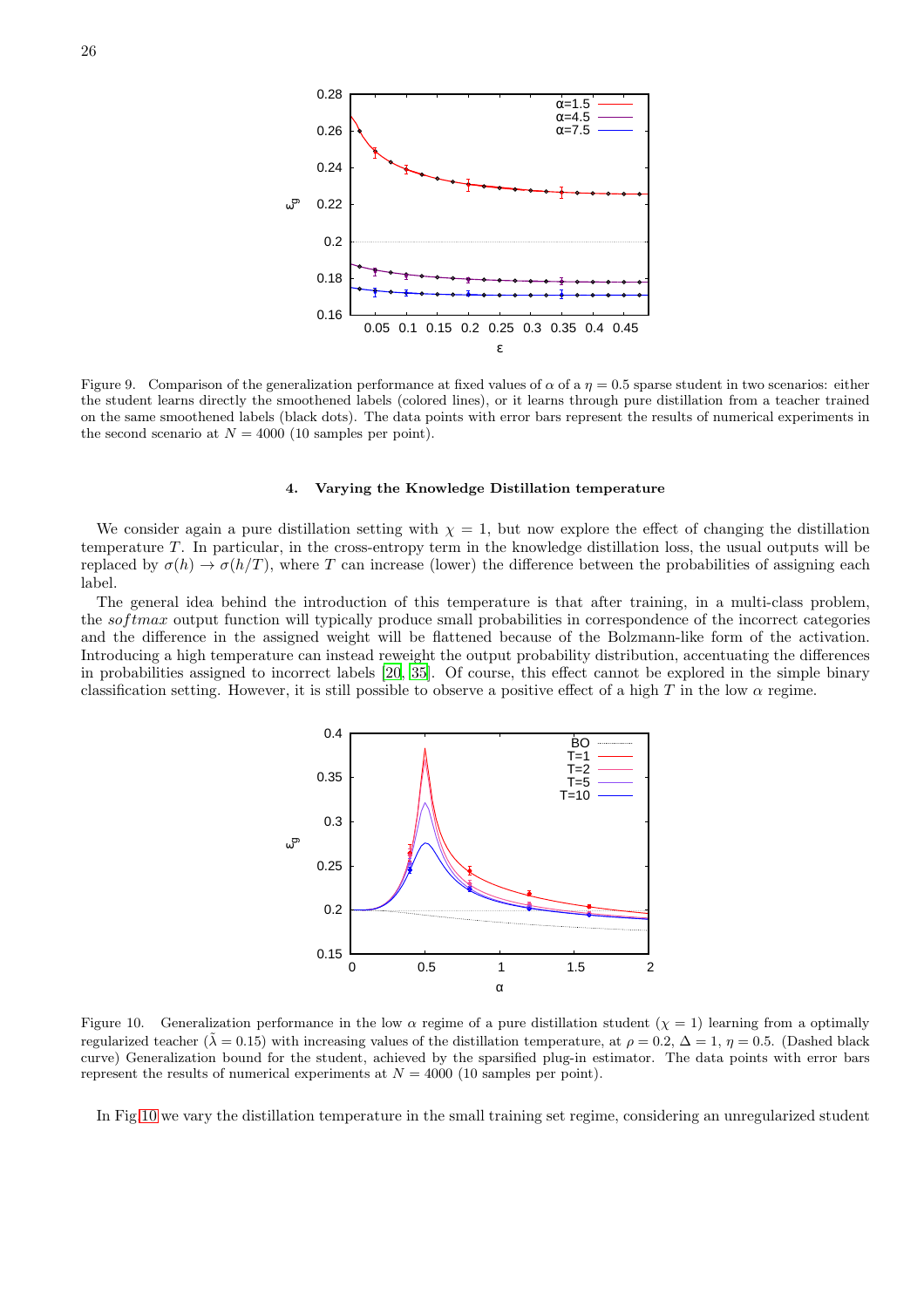that learns from a teacher with ridge regularization intensity  $\tilde{\lambda} = 0.15$  (nearly optimal setting). It is clear that raising the distillation temperature can mitigate the overfitting phenomenon observed around the  $\alpha = \eta$  interpolation peak. Note that, since the magnitude of the learned preactivations is effectively decreased, the saturating regime of the  $\sigma(\cdot)$  activation function is avoided and this yields larger differences between the teacher outputs on different patterns, allowing for a better transfer of knowledge.

### <span id="page-26-0"></span>Appendix C: On the Double-descent phenomena

We have seen in section [VI](#page-9-0) the appeareance of sharp interpolation peak at  $\alpha_I = \eta$ , when the number of parameters of the student model equals the size of the training set. Moreover, note that the peak becomes more pronounced when the teacher regularization is close to the optimal value  $\lambda = 0.1$ .

While such a location for the interpolation peak is uncharacteristic of logistic regression, a similar cusp is typically observed in the weak regularization regime when the classifier is trained with a Mean Squared Error (MSE) loss function [\[18,](#page-11-26) [28\]](#page-11-16). What one would expect in the case of logistic regression is instead a less pronounced peak, located in correspondence of the separability threshold  $\alpha_S(\rho, \Delta)$  for the training dataset. Note that, in the mismatched distillation framework, we expect two distinct separability thresholds of this type  $\alpha_S < \tilde{\alpha}_S$ , one for the student and one for the teacher.



<span id="page-26-1"></span>Figure 11. *Top left plot*: Typical student cross-entropy loss, averaged over the training set. *Top right plot*: Typical student norm. *Bottom left plot*: Typical MSE-distance between student and teacher outputs. *Top right plot*: Typical MSE-distance between student and teacher preactivations. All the results are collected in the pure distillation setting ( $\rho = 0.2$ ,  $\Delta = 1$ ,  $\chi = 1$ ), at teacher regularizations  $\tilde{\lambda} = 1e - 5$  (black),  $\tilde{\lambda} = 1e - 1$  (violet),  $\tilde{\lambda} = 1$  (red). The data points with error bars represent the results of numerical experiments at  $N = 4000$  (10 samples per point). Due to the explosion of teacher and student norms (around the interpolation peak and the separability thresholds) in several occasions the employed numerical optimization routine (Adam optimizer [\[24](#page-11-27)]) couldn't converge before the imposed hard cutoff of 2000 epochs. This can explain the discrepancies with the theoretical predictions.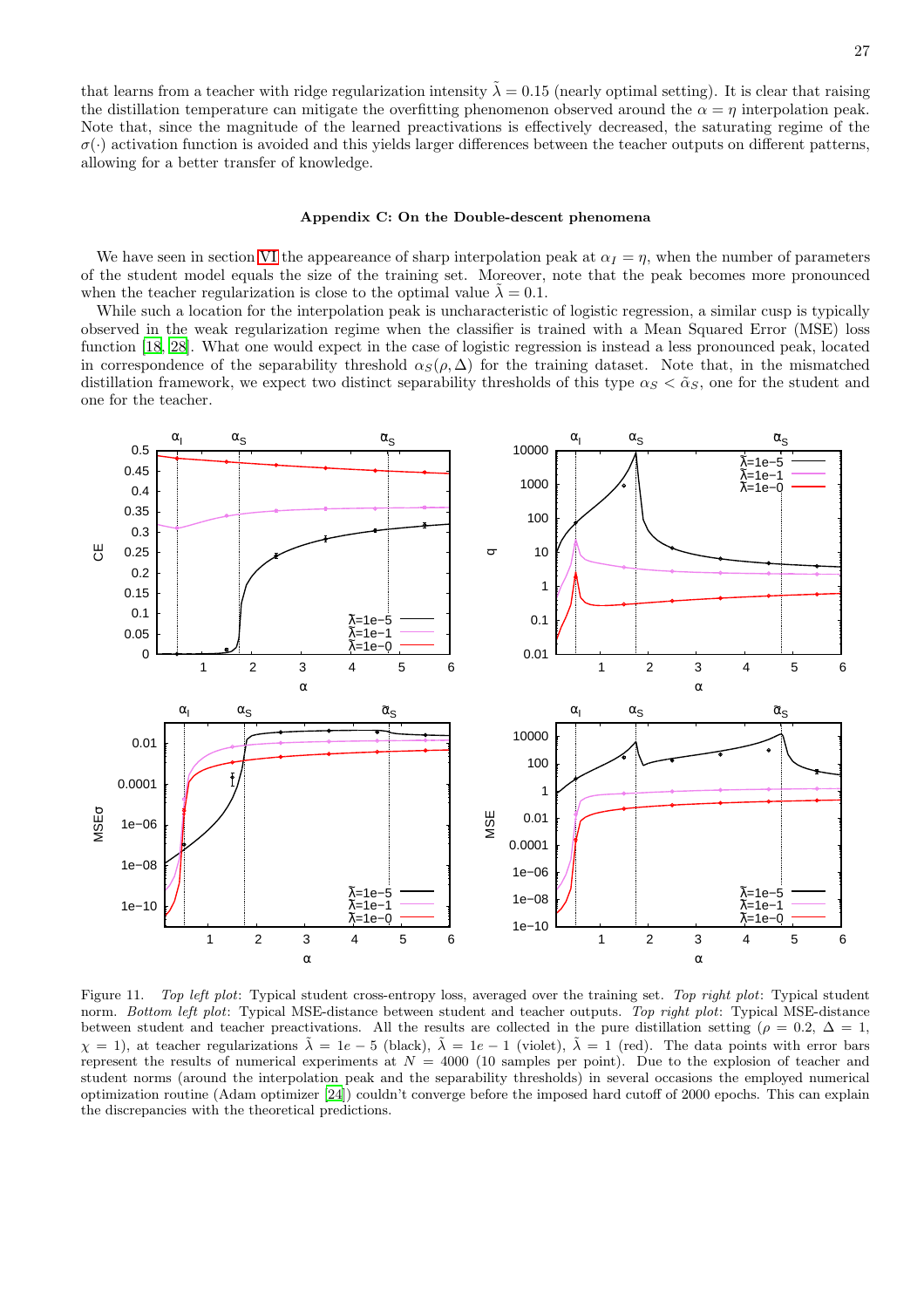In order to understand the origin of the unusual interpolation peak at  $\alpha = \eta$ , in Fig. [11,](#page-26-1) we display the behavior of a series of relevant quantities: the average cross-entropy-per-pattern (top left), the student norm (top right), the average MSE-distance between teacher and student outputs (bottom left) and the average MSE between teacher and student preactivations. In all the plots we mark the three introduced thresholds, that in our parameter setting are located at  $\alpha_I = 0.5$ ,  $\alpha_S \simeq 1.75$  and  $\tilde{\alpha}_S \simeq 4.75$ .

In the top left plot we can see that, when the student learns from a teacher with vanishing regularization (black curve), the optimal cross-entropy remains close to zero if the dataset is separable  $\alpha < \alpha_S$ , and jumps to finite values otherwise (similar to what usually happens in logistic regression: indeed, the weakly regularized teacher replicates the original labels almost exactly while  $\alpha < \tilde{\alpha}_S$ ). The associated generalization error peak (cfr. the grey curve in Fig. [2\)](#page-6-2) is thus caused by the explosion of the student norm (as expected with unregularized logistic regression at the separability threshold  $\alpha = \alpha_S$ ).

On the other hand, at finite regularizations (violet and red curves) the teacher outputs are no longer binary and the minimum achievable cross-entropy becomes strictly greater zero, as can be seen in top right plot. While the number of associated linear constraints is lower than the number of parameters  $\alpha < \alpha_I$ , the student is able to faithfully reproduce the non-polarized teacher outputs (bottom left plot). However, by doing so the student overfits the noisy data and the increase in its norm (top right plot) gives rise to a sharp generalization error peak. These observations seem to be consistent with the scenario observed in [\[31](#page-12-5)], where it was shown that below the interpolation threshold the student converges to the projection of the teacher's weight vector onto the data span and reproduces the teacher preactivations. Note that, when the teacher is over-regularized  $\lambda = 1$ , teacher and student maximum norms are lower, partially tempering the generalization cusp.

Finally, in the bottom right plot, we see the average MSE-distance between teacher and student preactivations. When the teacher is weakly regularized (black curve) the deviation between teacher and student preactivations sharply increases around the student interpolation threshold  $\alpha_S$  (where the student norm is greater than the teacher's) and around the teacher interpolation threshold  $\tilde{\alpha}_S$  (where the teacher norms reaches its maximum). At higher regularization levels this behavior disappears, since the cross-entropy minimization no longer induces great spikes in the student norm.

#### <span id="page-27-0"></span>Appendix D: Numerical results for the balanced case

We here report the results obtained in the pure distillation setting when the two datapoints clusters are balanced  $\rho = 0.5$ . As mentioned (and reported in [\[28](#page-11-16)]), in this special case the ridge regularization is able to approach the Bayes optimal performance, in the  $\lambda \to \infty$  limit.



<span id="page-27-1"></span>Figure 12. Balanced clusters setting ( $\rho = 0.5$ ). (Black dashed line) Bayes optimal performance (e.g., achieved by the sparsified plug-in estimator). (Colored dashed lines) Teacher generalization performance, after training with ridge regularized logistic regression (colors indicate the regularizer intensity). (Full colored lines) Student generalization performance, in the pure distillation setting ( $\lambda = 1e - 5$ ,  $\chi = 1$ ,  $T = 1$ ).

In Fig. [12,](#page-27-1) we display the teacher (dashed lines) and student (full lines) generalization performances at varying ridge regularization intensity in the teacher loss, and compare them with the Bayes optimal performance (dashed).